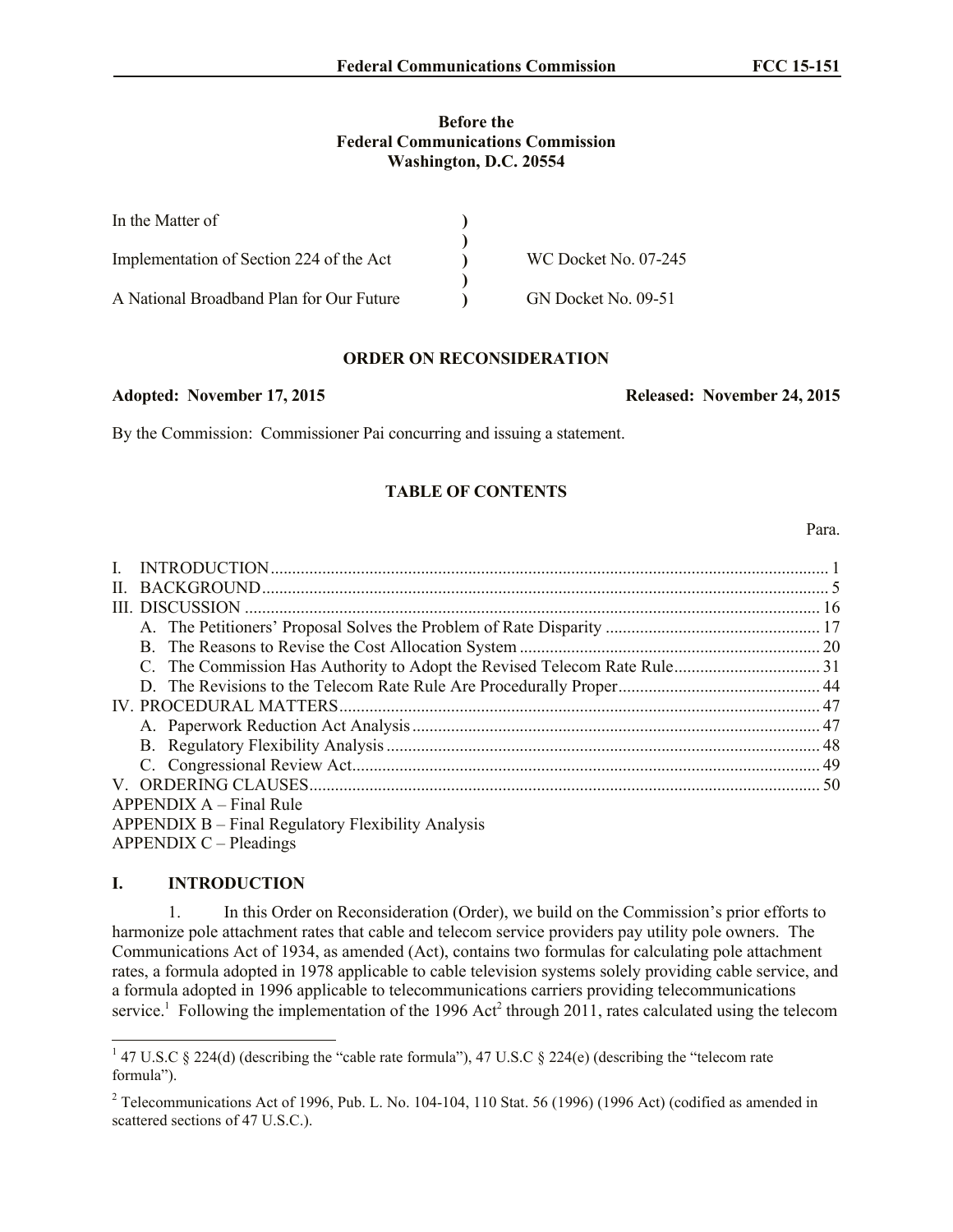rate formula have typically been higher than rates calculated using the cable formula in similar circumstances. In 2011, the Commission revised the formulas as described in greater detail below to improve efficiency, reduce potentially excessive costs of network deployment and accelerate broadband buildout, and eliminate the wide disparity between the telecom and cable rate formulas. The 2011 revisions sought to bring the telecom and cable rates into parity. In the intervening time, we have seen that our revisions did not fully achieve that objective. Today, we take the next logical step in achieving the goals set forth in 2011.

2. As detailed below, we take these actions in response to a Petition for Reconsideration or Clarification in this proceeding.<sup>3</sup> The rule revisions we adopt amend our rules by defining "cost," for the purpose of calculating the rates that telecommunications carriers pay for pole attachments, as a percentage of fully allocated costs that will depend on whether the average number of attaching entities in a service area is 2, 3, 4, or  $5<sup>4</sup>$ . The rates that attachers pay to attach to poles are currently determined, among other things, by whether the attacher is a "cable television system solely … provid[ing] cable service" or a "telecommunications carrier providing telecommunications services." 5 The Commission, in its 2011 *Report and Order and Order on Reconsideration* in this proceeding (*2011 Pole Attachment Order*), sought to bring parity to pole attachment rates calculated using the telecom or cable rate formula so that all attachments rates would be at or near the cable rate formula level.<sup>6</sup> The *2011 Pole Attachment Order* adopted cost allocators in the telecom rate formula that closely approximate the treatment of cost in the cable rate formula. However, these allocators applied only in situations where poles have 5 attaching entities (66 percent of cost) or 3 attaching entities (44 percent of cost).<sup>7</sup> On June 8, 2011, the National Cable and Telecommunications Association (NCTA), COMPTEL, and tw telecom inc. (Petitioners) filed a petition for reconsideration or clarification of the rules adopted in the *2011 Pole Attachment Order*, asking the Commission either to clarify that 66 percent and 44 percent are "illustrations" of the new rule, or to revise the rules to "provide corresponding cost adjustments to other entity counts."<sup>8</sup>

In response to NCTA's petition, and to the record developed in this proceeding, we now introduce new cost allocators for poles with 2 attaching entities (31 percent of costs) and 4 attaching entities (56 percent of cost). When the average number of attaching entities is a fraction, the percentage cost allocator will be located between the whole numbers at the point where it most closely approximates the cost used in the cable rate formula. This flexible series of cost allocators should more fully realize the intent of the Commission in its *2011 Pole Attachment Order* to bring parity to pole attachment rates at the cable rate formula level.<sup>9</sup> We also adopt this definition of cost to prevent pole owners from charging cable operators that also provide telecommunications service (including broadband Internet access

 $\overline{\phantom{a}}$ 

<sup>&</sup>lt;sup>3</sup> Petition for Reconsideration or Clarification of the National Cable and Telecommunications Association, COMPTEL, and tw telecom inc., WC Docket No. 07-245, GN Docket No. 09-51 (filed June 8, 2011) http://apps.fcc.gov/ecfs/document/view?id=7021686399 (NCTA Petition).

<sup>4</sup> *See infra* Appendix A.

<sup>5</sup> *See Implementation of Section 224 of the Act; A National Broadband Plan for Our Future*, WC Docket No. 07- 245, GN Docket No. 09-51, Report and Order and Order on Reconsideration, 26 FCC Rcd 5240, 5246, para. 10 (2011) (*2011 Pole Attachment Order*), *aff'd sub. nom. Am. Elec. Power Serv. Corp. v. FCC*, 708 F.3d 183 (D.C. Cir. 2013) (*AEP*), citing 47 U.S.C § 224(d),(e).

<sup>6</sup> *2011 Pole Attachment Order*, 26 FCC Rcd at 5316-21, paras. 172-81 (discussing harms associated with disparity between cable and telecom rate formulas).

<sup>7</sup> *Id*. at 5304-05, paras. 149-50.

<sup>8</sup> NCTA Petition at 5-6.

<sup>&</sup>lt;sup>9</sup> See id. at Attach. A (illustrating that, at eight electric utilities, the proposed cost methodology produces telecom rates that approximate the cable rate equally well whether the average number of attachers is 5, 3, or 2.6).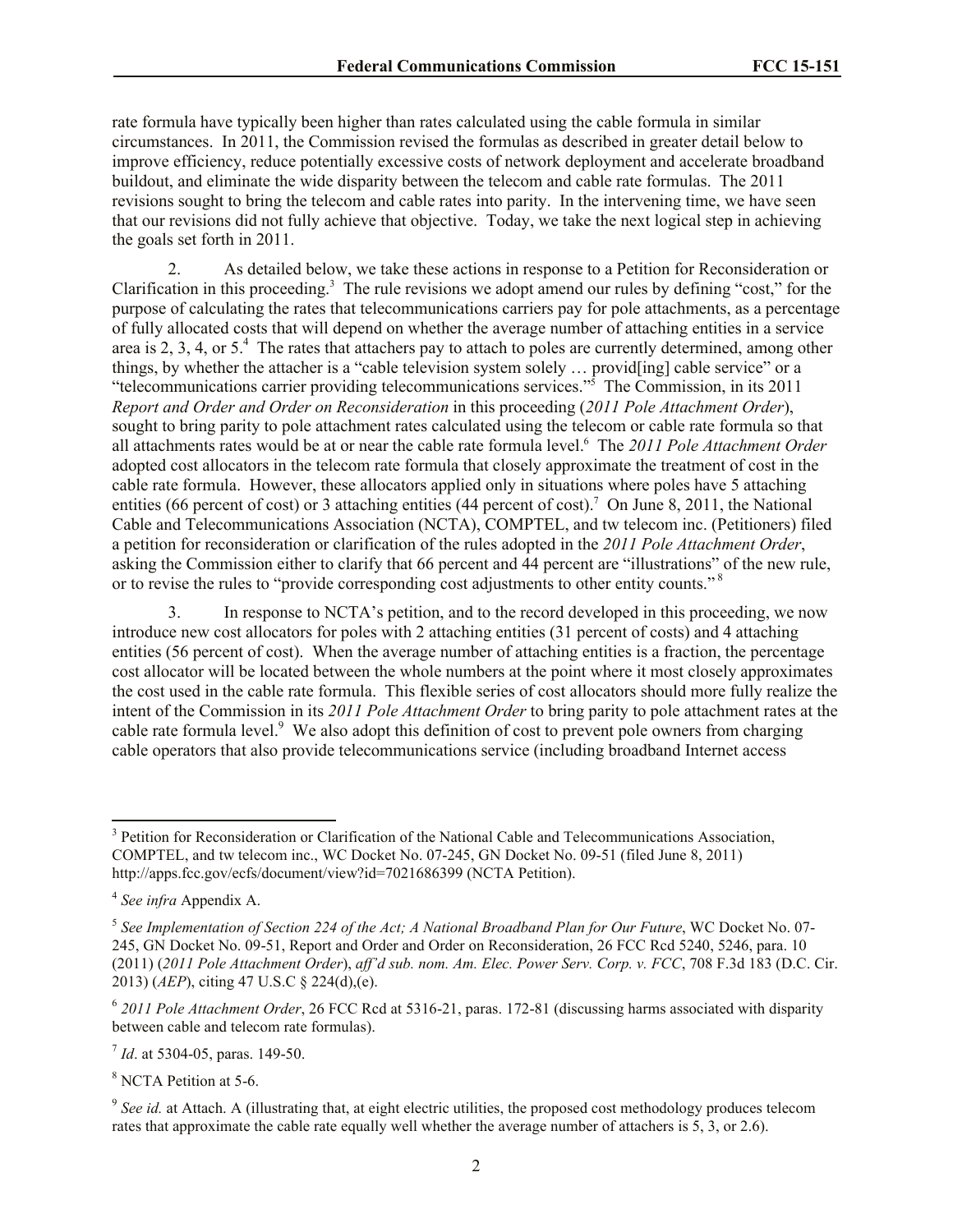service)<sup>10</sup> pole attachment rental rates that can be approximately 70 percent higher than the cable rate under our existing rules.<sup>11</sup>

4. We additionally act to support incentives for deployment of broadband facilities, particularly in rural areas, and to harmonize regulatory treatment between states where the Commission regulates the rates, terms, and conditions for pole attachments and states where such matters are regulated by the state.<sup>12</sup> Subjecting cable operators to higher pole attachment rates merely because they also provide telecommunications services, such as broadband Internet access, could deter investment in states subject to Commission pole regulation, which would undermine the Commission's broadband deployment policy. By keeping pole attachment rates unified and low, we further our overarching goal to accelerate deployment of broadband by removing barriers to infrastructure investment and promoting competition.<sup>13</sup>

### **II. BACKGROUND**

5. On April 7, 2011, in its *2011 Pole Attachment Order*, the Commission comprehensively revised its rules governing the attachment of cable and telecommunications facilities to utility poles. The *2011 Pole Attachment Order* contains a comprehensive background section outlining pole attachment policy developments through 2011.<sup>14</sup> We do not repeat that material herein. Instead, we incorporate that history by reference here, and preserve a brief background section outlining and describing the provisions, orders, and cases germane to this Order on Reconsideration.

6. In 1978, Congress added section 224 to the Act.<sup>15</sup> As established in 1978, section 224 directed the Commission to ensure that the rates, terms, and conditions of attaching cable television systems' facilities to utility-owned poles were just and reasonable.<sup>16</sup> Section 224 also identified the maximum rate for pole attachments as a percentage of fully-allocated costs.<sup>17</sup> In 1987, the U.S. Supreme Court found that the cable rate formula adopted by the Commission provides pole owners with adequate compensation, and thus does not result in an unconstitutional taking.<sup>18</sup>

7. The 1996 Act expanded the definition of pole attachments to include attachments by providers of telecommunications service, $^{19}$  and granted both cable operators and telecommunications

 $12$  47 U.S.C § 224(c)(1).

l

<sup>13</sup> *See* 47 U.S.C. § 1302(b).

<sup>15</sup> Pole Attachment Act of 1978, Pub. L. No. 95-234, 92 Stat. 33 (1978). Section 224 provides that the Commission will regulate pole attachments except where "such matters are regulated by a state." 47 U.S.C. § 224(c)(1).

 $16$  47 U.S.C. § 224(b)(1).

 $19$  47 U.S.C. § 224(a)(4).

<sup>&</sup>lt;sup>10</sup> See Protecting and Promoting the Open Internet, GN Docket No. 14-28, Report and Order on Remand, Declaratory Ruling, and Order, 30 FCC Rcd 5601, 5734, para. 308 (2015) (*Open Internet Order*).

<sup>&</sup>lt;sup>11</sup> *See* NCTA Petition at 5-6 (stating that rebutting the presumptions with 2.6 attachers leads to rates that are 70% higher than the cable rate).

<sup>14</sup> *See 2011 Pole Attachment Order*, 26 FCC Rcd at 5245-51, paras. 9-18 (general background concerning pole attachments); *see id*. at 5295-96, paras. 127-30) (background specific to pole attachment rates).

<sup>17</sup> 47 U.S.C. § 224(d)(1); *see* S. Rep. No. 580, 95th Congress, 1st Sess. at 19-21 (1977) (1977 Senate Report), reprinted in 1978 U.S.C.C.A.N. at 127–28; *see also 2011 Pole Attachment Order*, 26 FCC Rcd at 5295-96, paras. 127-28; (defining "fully allocated" costs to include operating expenses and capital costs that a utility incurs in owning and maintaining poles).

<sup>18</sup> *FCC v. Florida Power Corp*., 480 U.S. 245 (1987).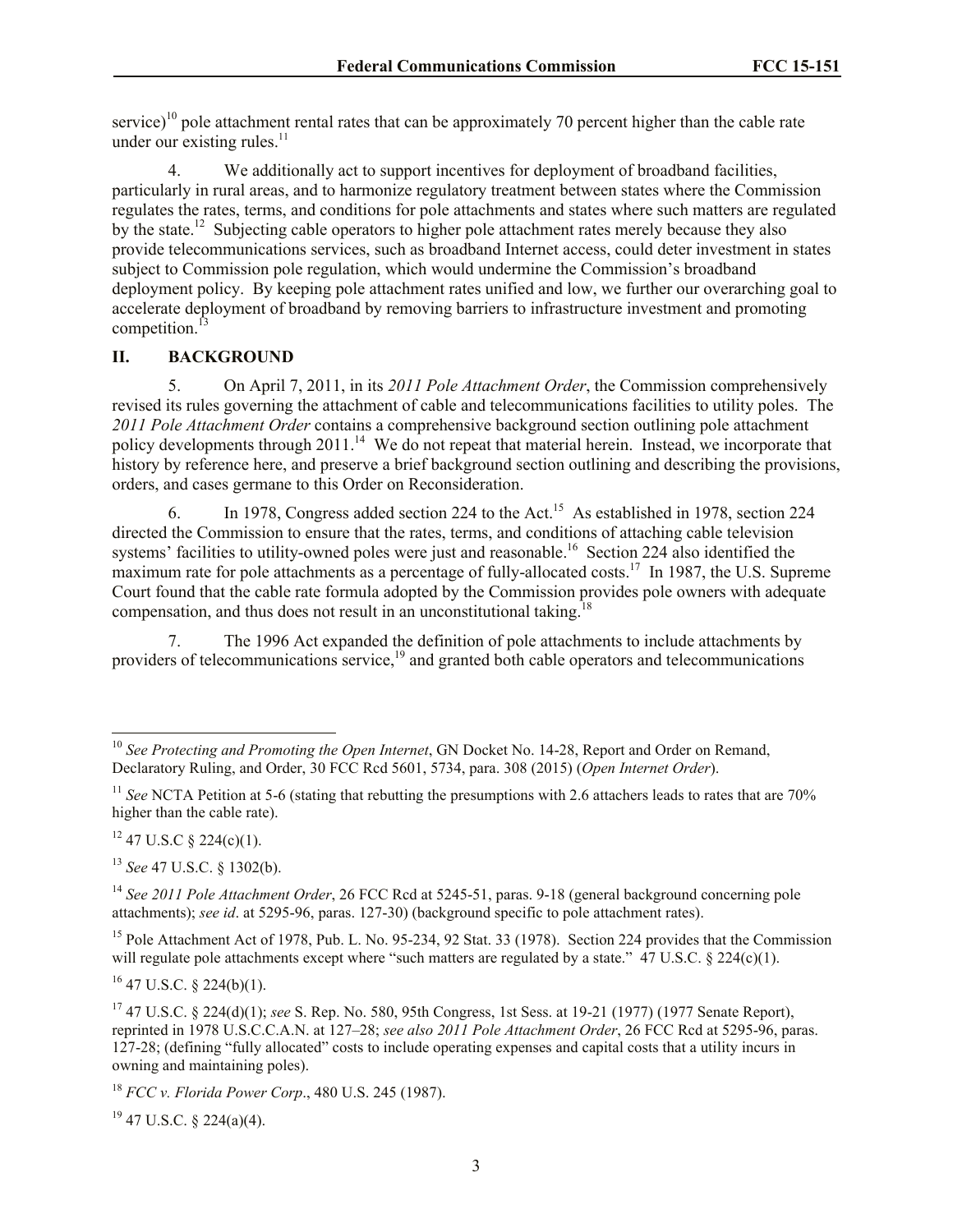carriers<sup>20</sup> an affirmative right of access to utility poles.<sup>21</sup> The 1996 Act also included a separate provision for calculating a cost-based rate paid by telecommunications carriers—the telecom rate formula—which incorporates "the cost of providing space on a pole."<sup>22</sup> As implemented by the Commission, the telecom rate formula generally resulted in significantly higher pole rental rates than rates derived from the cable rate formula.<sup>23</sup> The Commission concluded that cable systems that provided Internet access in addition to video services should continue to pay the cable rate; that conclusion was reversed on appeal but later upheld by the Supreme Court. $^{24}$ 

8. In the intervening years, the Commission considered a variety of possible reforms to its pole attachment regulations in light of their importance to the deployment of communications networks. The Commission issued a Notice of Proposed Rulemaking in 2007, to respond to petitions for rulemaking regarding pole access and incumbent LEC pole attachment issues, and to seek comment on pole rate issues.<sup>25</sup> In 2010, in response to a directive in the American Recovery and Reinvestment Act of 2009,<sup>26</sup> the Commission released the National Broadband Plan (NBP), identifying access to rights-of-way including access to poles—as having a significant impact on the deployment of broadband networks.<sup>27</sup> Accordingly, the NBP included several recommendations regarding pole attachment access, enforcement, and pricing policies to further advance broadband deployment.<sup>28</sup> Following on the recommendations in the NBP, in its 2010 *Further Notice* the Commission sought comment on a variety of measures to speed access to poles and make pole rental rates as low and close to uniform as possible consistent with section 224 of the Act.

9. In the *2011 Pole Attachment Order*, the Commission sought, in pertinent part, to significantly reform its telecom rate regulations by reinterpreting the ambiguous term "cost" in the

<sup>22</sup> 47 U.S.C. 224(e)(2)-(3); *see 2011 Pole Attachment Order*, 26 FCC Rcd at 5296-98, paras. 130-131, 135 (describing zone of reasonableness as not more than fully allocated costs, and not less than marginal or incremental costs caused by the attachment).

 $^{23}$  The Commission has stated that, under the cable formula, each attacher, other than the pole owner, pays about 7.4% of the annual cost of a pole. Under the telecom rate formula, each attacher, other than the pole owner, pays between about 11.2% of the annual cost of a pole in urban areas to about 16.9% in non-urban areas. *See Implementation of Section 224 of the Act; A National Broadband Plan for Our Future,* WC Docket No. 07-245, GN Docket No. 09-51, Order and Further Notice of Proposed Rulemaking, 25 FCC Rcd 11864, 11913-14, para. 11 (2010) (*Order and/or Further Notice*) (sample telecom rates based on Commission's rebuttable presumptions of 37.5 feet for height of a pole, 24 feet for unusable space on a pole, 13.5 feet for usable space, 1 foot occupied by an attachment, 3 attachers in non-urban areas, and 5 attachers in urban areas). *See* 47 C.F.R. §§ 1.1417–1.1418.

<sup>24</sup> *Implementation of Section 703(e) of the Telecommunications Act of 1996, Amendment of the Commission's Rules and Policies Governing Pole Attachments*, CS Docket No. 97-151, Report and Order, 13 FCC Rcd 6777 (1998) (*1998 Implementation Order*), *aff'd in part rev'd in part sub nom*. *Gulf Power v. FCC*, 208 F.3d 1263 (11th Cir. 2000), *rev'd sub nom. Nat'l Cable & Telecommunications Ass'n v. Gulf Power*, 534 U.S. 327 (2002) (*Gulf Power*).

<sup>25</sup> *Implementation of Section 224 of the Act; Amendment of the Commission's Rules and Policies Governing Pole Attachments*, WC Docket No. 07-245, RM-11293, RM-11303, Notice of Proposed Rulemaking, 22 FCC Rcd 20195 (2007).

<sup>26</sup> American Recovery and Reinvestment Act of 2009, Pub. L. No. 111-5, 123 Stat. 115,  $\frac{6001}{k}(2)$  (2009).

<sup>27</sup> Omnibus Broadband Initiative, Federal Communications Commission, Connecting America: The National Broadband Plan at 109 (2010), http://download.broadband.gov/plan/national-broadband-plan.pdf.

<sup>28</sup> *Id.* at 109–13.

 $\overline{\phantom{a}}$ 

 $^{20}$  For purposes of section 224, Congress excluded incumbent local exchange carriers (LECs) from the definition of "telecommunications carriers." 47 U.S.C. § 224(a)(5).

<sup>&</sup>lt;sup>21</sup> 47 U.S.C. § 224(f)(1). As a general matter, all references to poles in this Order refer to attachments to utility poles and do not include other components of the statutory definition of "pole attachments," including ducts, conduits and rights-of-way, unless otherwise indicated. 47 U.S.C. § 224(a)(4).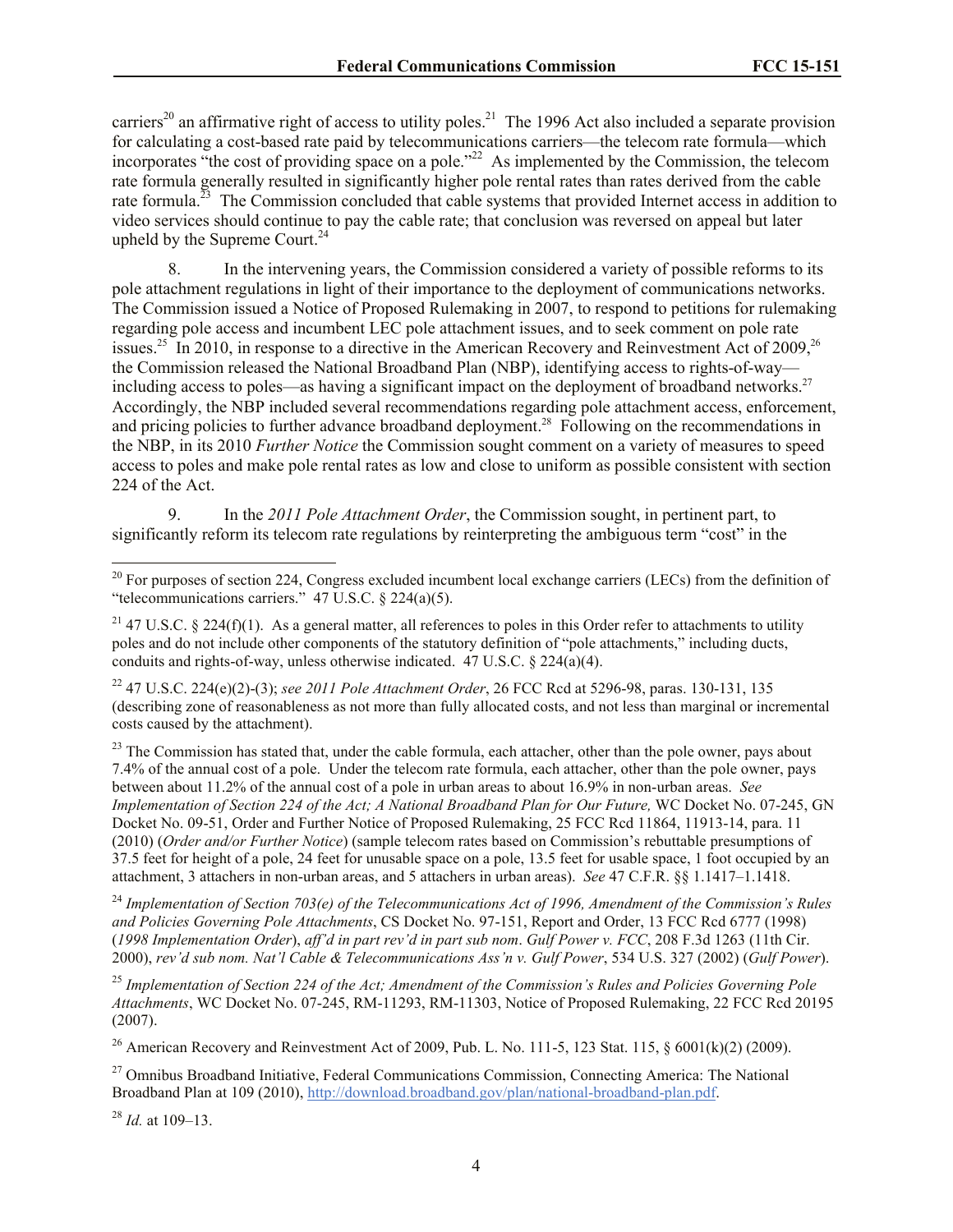telecom rate formula in section 224(e) of the Act to yield telecom attachment rates "lowered to more effectively achieve Congress' goals under the 1996 Act to promote competition and 'advanced telecommunications capability' by both wired and wireless providers by 'remov[ing] barriers to infrastructure investment.'"<sup>29</sup> In particular, the Commission sought to "balance the goals of promoting broadband [deployment] . . . with the historical role that pole rental rates have played in supporting the investment in pole infrastructure."<sup>30</sup>

10. In order to promote broadband while ensuring that attaching entities continue to support the poles on which they depend, the *2011 Pole Attachment Order* adopted alternative methods for measuring cost, and provided that the method producing the higher rate is the one the parties use.<sup>31</sup> Utilities thus receive the benefit of any difference between the methods. In this way, the Commission recognizes that telecommunications attachers have historically contributed to the capital costs of the pole network, and that the new telecom rate should not "unduly burden [utility] ratepayers."<sup>32</sup> Balancing The Commission decided under the first of two acceptable methodologies to "allow the pole owner to charge a monthly pole rental rate that reflects some contribution to capital costs<sup>333</sup> while also reducing the telecom rate.<sup>34</sup> The Commission settled on an approach that defines costs "in terms of a percentage of the fullyallocated costs" of the pole – specifically, 66 percent of fully-allocated costs in urban areas and 44 percent in non-urban areas.<sup>35</sup> This measure of cost produces a rate that the Commission expected, based on the premise that the Commission's presumptive number of attachers would not be rebutted, "[would], in general, approximate the cable rate" and thereby promote network investment and broadband deployment.<sup>36</sup>

11. The Commission also established a second, alternative measure of cost that utilities may use. This alternative approach is based on the principle of "cost causation," under which the "customer – the cost causer – pays a rate that covers" the costs for which it is "causally responsible."<sup>37</sup> Under this approach, a pole owner may recover its administrative and maintenance costs through the telecom rate,

<sup>34</sup> *Id*.

l

<sup>29</sup> *2011 Pole Attachment Order*, 26 FCC Rcd at 5298-99, para. 136.

<sup>30</sup> *Id*. *See also, e.g.*, *id*. at 5241, para. 1 (explaining that the *2011 Pole Attachment Order* was "designed to promote competition and increase the availability of robust, affordable telecommunications and advanced services to consumers throughout the nation"); *id*. at 5295, para. 126 (describing how the reform was intended to "enable consumers to benefit through increased competition, affordability, and availability of advanced communications services, including broadband"); *id*. at 5303-04, para. 147 (citing commenters' explanation "that reducing the telecom rate would improve the business case for providing advanced services, because it will reduce the expected incremental cash outflows of providing such services, thereby increasing the likelihood that the present value of the expected incremental cash inflows will exceed the present value of the expected incremental cash outflows"); *id*. at 5316-21, paras. 172-81 (discussing how revising the telecom rate will advance the goals of the Act).

<sup>&</sup>lt;sup>31</sup> *See* 47 C.F.R. § 1.1409(b)(2)(i)-(ii). The revision in this Order is to 47 C.F.R. § 1.1409(b)(2)(i), which is the "percentage of fully allocated costs" approach.  $47 \text{ C.F.R.} \$ §  $1.1409(e)(2)(ii)$ —the "cost causation" approach—is not affected.

<sup>32</sup> *2011 Pole Attachment Order*, 26 FCC Rcd at 5304-05, para. 149.

 $33$  This amount is in addition to those costs recovered through make-ready fees.

<sup>&</sup>lt;sup>35</sup> *Id.* (quoting 1977 Senate Report at 21).

<sup>36</sup> *Id*. at 5304-05, para. 149, 5305, para. 150 n.453 (citing *Order and Further Notice*, 25 FCC Rcd at 11913-14, para. 119 (explaining that the calculations were based on the Commission's presumptions)). *See also, e.g.*, *Order and Further Notice*, 25 FCC Rcd at 11930, Appx. A (setting forth illustrative examples calculated based on the Commission's presumptions).

<sup>37</sup> *2011 Pole Attachment Order*, 26 FCC Rcd at 5301, para. 143.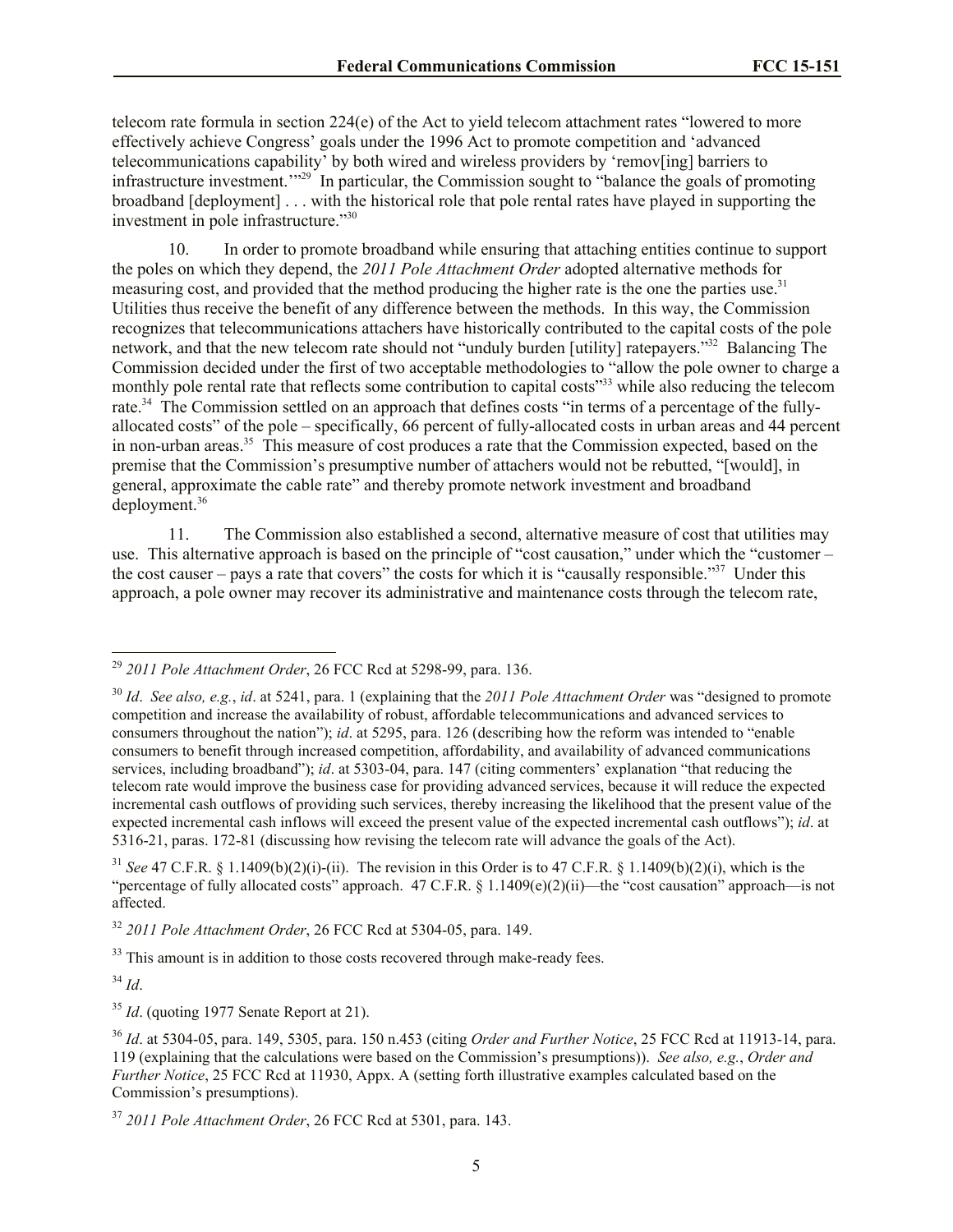but not capital costs other than those associated with make-ready expenses.<sup>38</sup> The Commission also noted that capital costs caused by a telecommunications attacher have long been recovered through make-ready charges,<sup>39</sup> which "the utility itself sets" without regard to "any mandatory rate formula set by the Commission."<sup>40</sup> Other capital costs (*i.e.*, rate of return, taxes, and depreciation) are properly excluded under a cost-causation approach because the pole owner would have incurred those costs "regardless of the demand for attachments."<sup>41</sup> Although the "percentage of fully-allocated costs" measure of cost discussed above will produce a higher telecom rate "in most cases," if the cost causation-based approach yields a higher rate, utilities are allowed to charge up to that rate.<sup>42</sup>

12. On February 26, 2013, the U.S. Court of Appeals for the D.C. Circuit (D.C. Circuit) rejected utilities' challenge to the Commission's action to bring the traditionally higher telecom rate more in line with the cable rate, concluding that "[b]ecause the Commission's methodology is consistent with the unspecified cost terms contained in  $\S 224(e)$ , and the Commission's justifications are reasonable, the revision [to the telecom rate formula] warrants judicial deference.<sup>243</sup> In particular, the court observed that section 224(e) is "less specific" than section 224(d) in prescribing how the statutory rate formula should be implemented.<sup>44</sup> The court agreed with the Commission that "the term 'cost' in  $\S 224(e)(2)$  and (3) is necessarily ambiguous, and could thus 'yield a range of rates from the existing fully-allocated cost approach at the high end to a rate closer to incremental cost at the low end.<sup>1145</sup> The D.C. Circuit thus affirmed the Commission's interpretation and implementation of section 224(e).

13. On June 8, 2011, Petitioners filed the NCTA Petition, seeking reconsideration or clarification of the newly adopted cost allocation rule.<sup>46</sup> The NCTA Petition points out that, when paired with the Commission's presumptive numbers of attachers (5 in urbanized and 3 in non-urbanized areas), the 66 percent and 44 percent cost allocators almost exactly reproduce the 7.4 percent of costs used as an input in the cable rate formula.<sup>47</sup> The Petitioners report, however, that pole owners in fact often rebut the Commission's presumptions with much lower average numbers. For example, if the owner rebuts the

<sup>39</sup> *Id*. at 5301, para. 143.

<sup>40</sup> *Id*. at 5322, para. 185.

<sup>41</sup> *Id*. at 5301-02, paras. 143-44.

<sup>42</sup> *Id*. at 5304-05, para. 149, 5305-06, para. 152, 5310-11, para. 161.

<sup>43</sup> *AEP*, 708 F.3d at 190.

<sup>44</sup> *Id*. at 188.

l

<sup>45</sup> *Id*. at 189 (quoting *2011 Pole Attachment Order*, 26 FCC Rcd at 5243-45, para. 8). *See also id*. at 189-90 (discussing *Verizon Commc'ns, Inc. v. FCC*, 535 U.S. 467, 500 (2002); *Transmission Access Policy Study Group v. FERC*, 225 F.3d 667, 703-04 (D.C. Cir. 2000) (per curiam), *aff'd* 535 U.S. 1 (2002); *Associated Gas Distribs. v. FERC*, 824 F.2d 981, 1009-12 (D.C. Cir. 1987)).

<sup>46</sup> *See* 47 C.F.R. § 1.1409(i) (defining cost in Urbanized Service Areas as .66 x (Net Cost of a Bare Pole x Carrying Charge Rate) and in Non-Urbanized Service Areas as .44 x (Net Cost of a Bare Pole x Carrying Charge Rate).

<sup>47</sup> NCTA Petition at 5 (citing *2011 Pole Attachment Order*, 26 FCC Rcd at 5304-05, para. 149 and n.453):

Under the telecom rate formula, each attacher, other than the pole owner, pays approximately 11.2% of the relevant "cost" of a pole in urbanized service areas and about 16.9% in non-urban areas. Under the definition of "cost" as 66% of fully allocated costs in urban areas, the new telecom rate recovers approximately 7.4% of the fully allocated costs of the pole. By defining "cost" as 44% of fully allocated costs in non-urban areas, the new telecom rate likewise recovers approximately 7.4% of the fully allocated costs of the pole in those areas. (internal citations omitted).

 $38$  Administrative and maintenance expenses were included because "it is likely that an attacher is causally responsible" for at least some of those costs. *Id*. at 5302-03, para. 145. Make-ready costs are recovered directly from the attacher.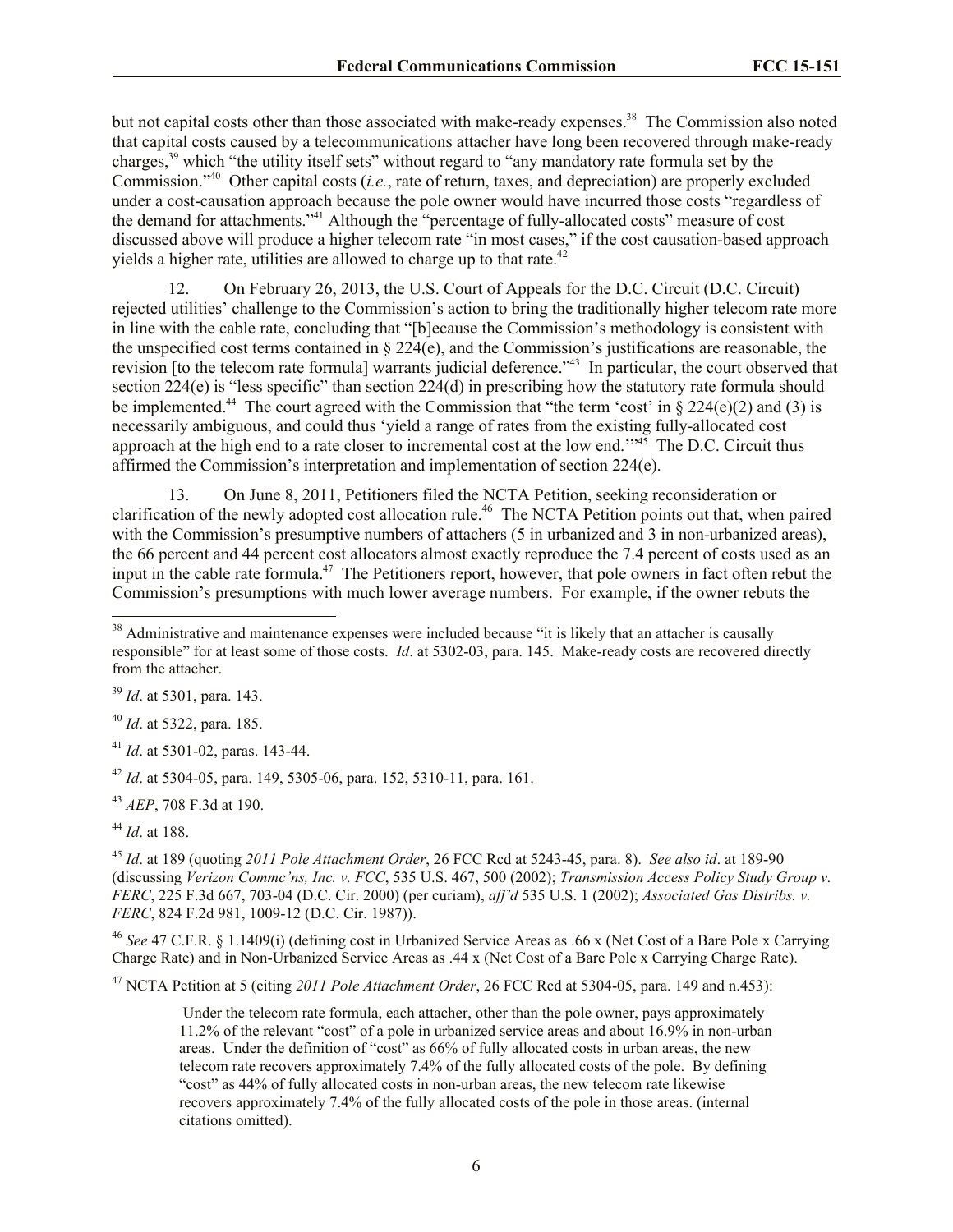urban presumption (5 attaching entities) with an actual count average of 2.6 attaching entities, the telecom rate can be as much as 70 percent higher than the cable rate.<sup>48</sup> To "achieve the Commission's goal of providing pole attachment rates that are close to uniform as possible, and to ensure that all attachers contribute similar costs to pole owners," the Petitioners ask the Commission to address this gap between the intended effect of the cost allocators and their function as applied by ceasing to distinguish between urbanized and non-urbanized areas.<sup>49</sup>

14. Specifically, the Petitioners ask the Commission either to clarify that 66 percent and 44 percent are mere illustrations of the new rule, or to revise the rule to "provide corresponding cost adjustments to other entity counts."<sup>50</sup> The NCTA Petition presents a model rule with additional cost allocators for 4 and 2 attachments, each of which aligns costs with the Commission's cable rate formula as effectively as the current rule does for the Commission's presumptive averages of 5 urbanized and 3 non-urbanized attachments.<sup>51</sup> In service areas where the number of attaching entities is not a whole number, petitioners' proposed cost allocator would be interpolated from the allocators of the nearest whole numbers of attaching entities.<sup>52</sup> On June 20, 2011, the Commission sought comment on the NCTA Petition.<sup>53</sup>

15. On February 26, 2015, the Commission adopted the *Open Internet Order*, which, among other things, concluded that "retail broadband Internet access service is best understood today as an offering of a 'telecommunications service.'"<sup>54</sup> The *Open Internet Order* made clear that it did "not itself require any party to increase the pole attachment rates it charges to attachers providing broadband Internet access service."<sup>55</sup> A possible interpretation of the *Order*, however, could be that cable systems that also provide broadband Internet access service and previously were subject to the cable rate formula are now subject to the telecom rate formula. In the *Open Internet Order*, the Commission noted that Petitioners had already expressed concern that revisions to the telecom formula only fulfilled the Commission's expressed intent in the limited circumstances when there are either 5 or 3 attaching entities on a pole.<sup>56</sup> The Commission stated in the *Open Internet Order* that, "[t]o the extent that there is a potential for an increase in pole attachment rates for cable operators that also provide broadband Internet access service, we are highly concerned about its effect on the positive investment incentives that arise from new providers' access to pole infrastructure."<sup>57</sup> In short, the Commission made plain that it took seriously parties' concerns that reclassification could have unintended consequences for pole attachment rates, and

 $\overline{\phantom{a}}$ 

<sup>55</sup> *Id*. at 5832-33, para. 482.

<sup>57</sup> *Id*. at para. 484.

<sup>48</sup> *Id*. at 5-6.

<sup>49</sup> *Id*. at 6.

<sup>50</sup> *Id*. at 6.

<sup>&</sup>lt;sup>51</sup> *Id.* at Attach B (proposing cost allocators of 0.661 for 5 attachers; 0.556 for 4 attachers; 0.439 for 3 attachers; and 0.309 for 2 attachers).

 $52$  *Id.* ("[I]n Service Areas where the number of Attaching Entities is not a whole number = N x (Net Cost of a Bare) Pole x Carrying Charge Rate), where N is interpolated from the cost allocator associated with the nearest whole numbers of Attaching Entities.").

<sup>53</sup> *Petitions for Reconsideration of Action in Rulemaking Proceeding*, WC Docket No. 07-245, GN Docket No. 09- 51, Public Notice, Report No. 2931 (Cons. & Gov't Affairs Bur. 2011); *A National Broadband Plan for Our Future*; Petition for Reconsideration, 76 Fed. Reg. 44495 (July 26, 2011).

<sup>54</sup> *Open Internet Order*, 30 FCC Rcd at 5734, para. 308.

<sup>56</sup> *Id*. at 5833, para. 483.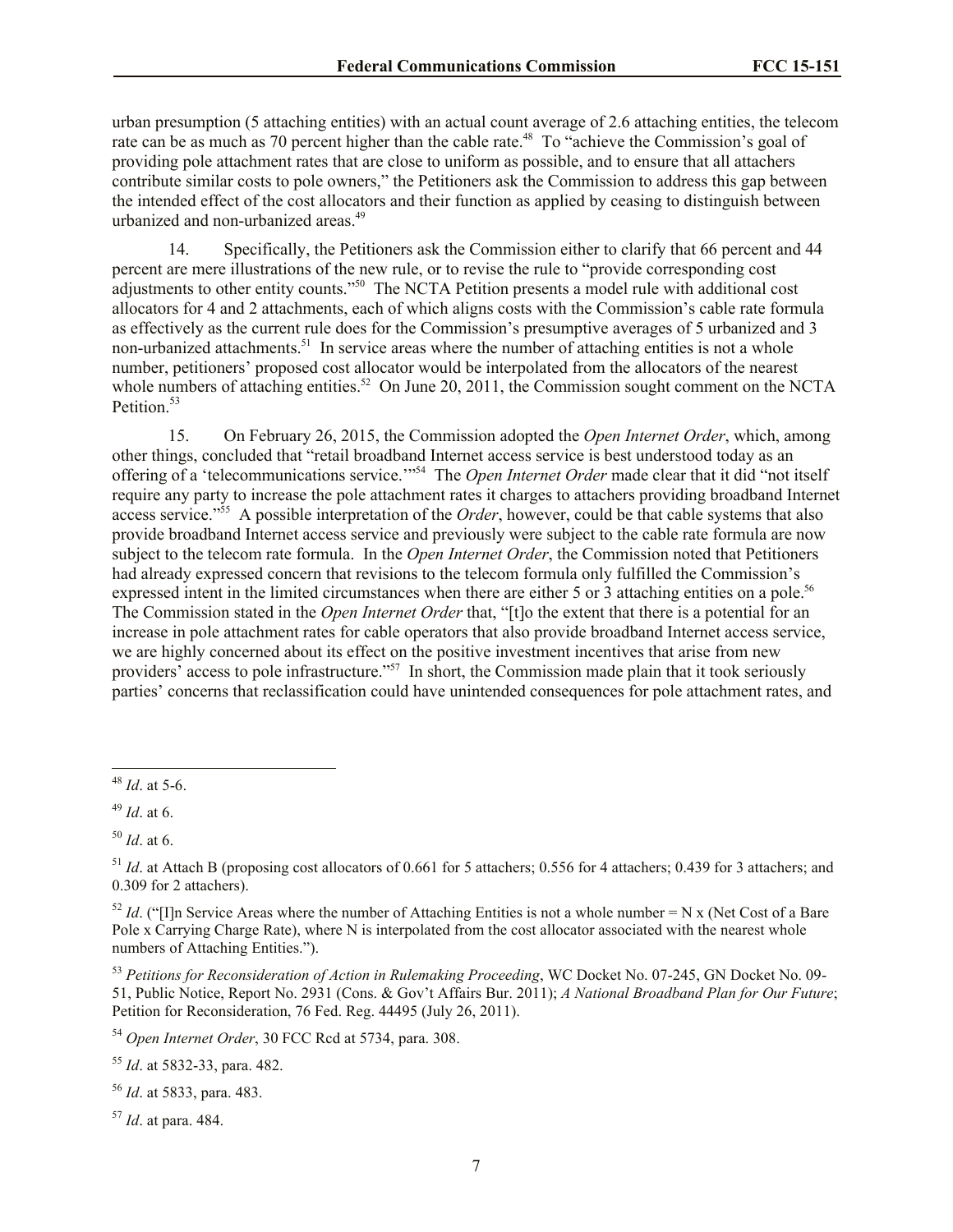that this Petition might present an effective vehicle for giving the issue a closer look.<sup>58</sup> In light of this development, parties were asked to refresh the record with regard to the NCTA Petition.<sup>59</sup>

### **III. DISCUSSION**

l

16. We adopt the Petitioners' proposal to broaden the use of cost allocators in the telecom rate formula. Specifically, we add cost allocators for poles with 2 and 4 attaching entities to augment the current cost allocators that target poles with 3 and 5 attaching entities. We also provide that, for fractional attaching-entity averages, cost allocators are to be interpolated from the whole-number cost allocators. We take this step to further our goal of promoting consistent, cross-industry attachment rates that encourage deployment and adoption of broadband Internet access services by fulfilling the Commission's intent, expressed clearly in 2011 and upheld in court in 2013, to bring cable and telecom rates for pole attachments into parity at the cable-rate level.

## **A. The Petitioners' Proposal Solves the Problem of Rate Disparity**

17. The Petitioners maintain, and we agree, that the cost allocators adopted in the *2011 Pole Attachment Order* perform as intended, but only if the actual average numbers of attaching entities coincide with the Commission's presumptive average numbers of attaching entities. $^{60}$  As NCTA recognizes, the cost allocators in the *2011 Pole Attachment Order* reflect and embody these presumptive averages.<sup>61</sup> When 66 percent and 44 percent of fully-allocated costs are applied in tandem with the Commission's presumptions of 5 and 3 attaching entities in urban and non-urban areas, respectively, the results approximate cable rate formula outcomes, as intended.<sup>62</sup>

18. There is widespread agreement that the real average number of attaching entities is regularly far lower than the Commission's presumptions,<sup>63</sup> and that this disparity causes rates calculated with the telecom rate formula to be around 70 percent higher than rates calculated with the cable rate formula.<sup>64</sup> NCTA also reports that, in reality, pole owners routinely rebut the Commission's presumptions with averages such as 2.6 attaching entities.<sup>65</sup> No commenter disputes NCTA's claim or

<sup>61</sup> NCTA Petition at 5 (citing *2011 Pole Attachment Order*, 26 FCC Rcd at 5304-05, para. 149 and n.453), Attach. A (Utility Pole Attachment Rates, based on FERC Data).

<sup>62</sup> *2011 Pole Attachment Order* 26 FCC Rcd at 5244, para. 8 ("This new telecom rate generally will recover the same portion of pole costs as the current cable rate.").

<sup>63</sup> See NCTA Petition at 5-6 (reporting that pole owners often rebut the Commission's presumptions with much lower average numbers, e.g., average of 2.6 attaching entities, which drives the telecom rate approximately 70 percent higher than the cable rate); *see, e.g*., Coalition of Electric Utilities Reply at 7 ("[T]he fact that the average number of attaching entities used to calculate the Telecom Rate is often lower than presumptions set forth in the Commission's rules demonstrates that the numbers of service providers nationwide are not growing as the Commission anticipated.") (emphasis removed);

64 Many commenters confirm NCTA's 70% higher rate estimate. *See, e.g.*, ITTA Comments at 4; ACA Comments at 3; COMPTEL and Level 3 Comments at 2; Comcast Comments at 5-6.

(continued…)

<sup>58</sup> *Id*. at paras. 483-84 & n.1415 (referencing the NCTA Petition).

<sup>59</sup> *Parties Asked to Refresh Record Regarding Petition to Reconsider Cost Allocators Used to Calculate the Telecom Rate for Pole Attachments*, WC Docket No. 07-245, GN Docket No. 09-51, Public Notice, 30 FCC Rcd 4615 (Wireline Comp. Bur. 2015), 80 Fed. Reg. 27626 (May 14, 2015).

 $60$  NCTA Petition at 5 ("The Commission wrote the illustration into rule, essentially addressing only the cases of the presumed three and five attaching entities."). The Commission has routinely used the presumptions when calculating applications of the telecom rate formula. *See Order and Further Notice*, 25 FCC Rcd at 11930, Appx. A, Pole Attachment Rates (showing 16 hypothetical telecom rate formula attachment rates with each rate calculated twice: once with 5 entities and once with 3 entities).

<sup>&</sup>lt;sup>65</sup> See Electric Utilities Reply at 4-5 (stating that utilities spend considerable time and money rebutting the presumptions). As NCTA observes, because most cable operators may become subject to the telecom rate, and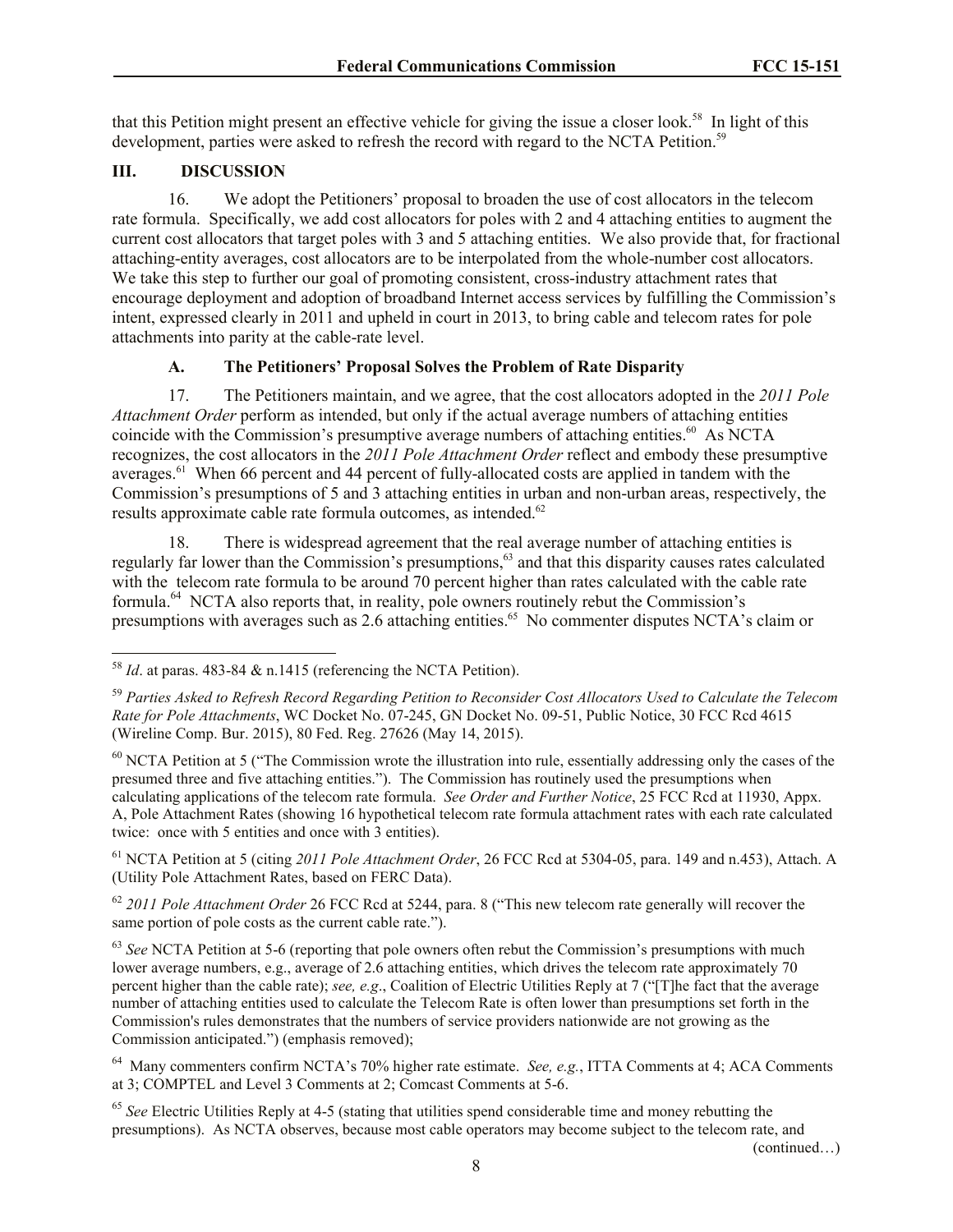alleges that the number "2.6" is an outlier. Verizon reports several similarly frequent rebuttals to attacher numbers below three.<sup>66</sup> Averages of 2.6 attaching entities rebut both the urban and non-urbanized presumptions, which casts doubt not only on the credibility of the presumptions, but on the validity of the underlying urbanized/non-urbanized distinction as well. Rebuttals that consistently show lower average numbers based on tracking actual attachments may reflect the fact that, under our rules, service territories count as "urban" if any part of them is urban.<sup>67</sup> This approach dilutes the density of these nominally urban areas, and undercuts the Commission's original assumption that such areas would likely have a higher average of attaching entities.<sup>68</sup>

19. Recognizing that the rate reforms of 2011 have failed to align the results of the two pole attachment rate formulas as fully as intended, we adopt the Petitioners' proposal as a template for corrective measures. By introducing new cost allocators of 31 percent and 56 percent for poles with 2 and 4 attaching entities respectively, with interpolated allocators between the closest whole numbers for fractional averages, we bring parity to pole attachment rates at the cable rate formula level.<sup>69</sup> The Petitioners' proposed solution does not require us to revisit the presumptions themselves; these continue to perform as intended with the 66% and 44% cost allocators that the Commission adopted in 2011.<sup>70</sup> We therefore retain the presumptions for the same reasons the Commission adopted them in 2011: to "expedite the process" and to help utilities "avert the expense" of applying demographic categories.<sup>71</sup> Broadening the effect of the cost allocation system as the NCTA Petition proposes will greatly reduce the

(Continued from previous page)

because of the large number of associated attachments that are implicated, utilities would have increased incentives to rebut the Commission's presumed number of attachers in areas where the utilities had not done so previously. NCTA PN Comments at 6. *See also* NCTA PN Reply at 9 ("cable operators are responsible for the substantial majority of pole attachments") (citing *2011 Pole Attachment Order*, 26 FCC Rcd at 5305, para. 151). As a result, this could lead to pole rate increases not only for cable operators but also for pre-existing telecommunications carriers in those areas.

<sup>66</sup> Verizon PN Comments at 4-5 (reporting rebuttals of 2.4, 2.5, and 2.6). Comments that refresh the record in 2015 are referred to herein as "PN Comments."

<sup>67</sup> *See* 47 C.F.R. section 1.1417(c) ("If any part of the utility's service area within the state has a designation of urbanized (50,000 or higher population) by the Bureau of Census, United States Department of Commerce, then all of that service area shall be designated as urbanized for purposes of determining the presumptive average number of attaching entities.").

<sup>68</sup> *2001 Reconsideration Order*, 16 FCC Rcd at 12139-40, paras. 70-72 (explaining that a higher presumption was warranted in urban areas "in which we expect both residential and business commercial competition to flourish," and where "competitive services are increasing."). The Commission credited the presumptions with little accuracy when it created them, noting that "in some states, and for some utilities, there may be no significant difference in the number of attaching entities for rural areas and for urban areas that are outside urbanized areas." *2001 Reconsideration Order*, 16 FCC Rcd at 12138, para. 67. It was in later sample rate calculations that the Commission began to treat the presumptions as though they were reliable inputs. *See, e.g.*, *Order and Further Notice*, 25 FCC Rcd at 11930, Appx. A, Pole Attachment Rates.

<sup>69</sup> NCTA Petition, Attach A. (illustrating that, at eight electric utilities, the proposed cost methodology produces telecom rates that approximate the cable rate equally well whether the average number of attachers is 5, 3, or 2.6).

 $\frac{70}{1}$  *Id.* at 5. No party suggests that the current presumptions should be revised. Given that the current, discredited urbanized/non-urbanized distinction replaced a prior failed attempt to divide territories into rural, urban, and urbanized service areas, it seems unlikely that new demographic proxies for numbers of attaching entities would be any more successful. *See 1998 Implementation Order*, 13 FCC Rcd at 6812, para. 77 (requiring each utility to determine a presumptive average for its rural, urban, and urbanized service areas); *2001 Reconsideration Order*, 16 FCC Rcd at 12136, para. 64 (finding that utilities had been unable to organize their territories into rural, urban, and urbanized areas); *2001 Reconsideration Order*, FCC Rcd 16 at 12139, paras. 69-70 (adopting rebuttable presumptive average numbers of attaching entities for urbanized and non-urbanized areas).

<sup>71</sup> *2001 Reconsideration Order*, 16 FCC Rcd at 12139, para. 69-70.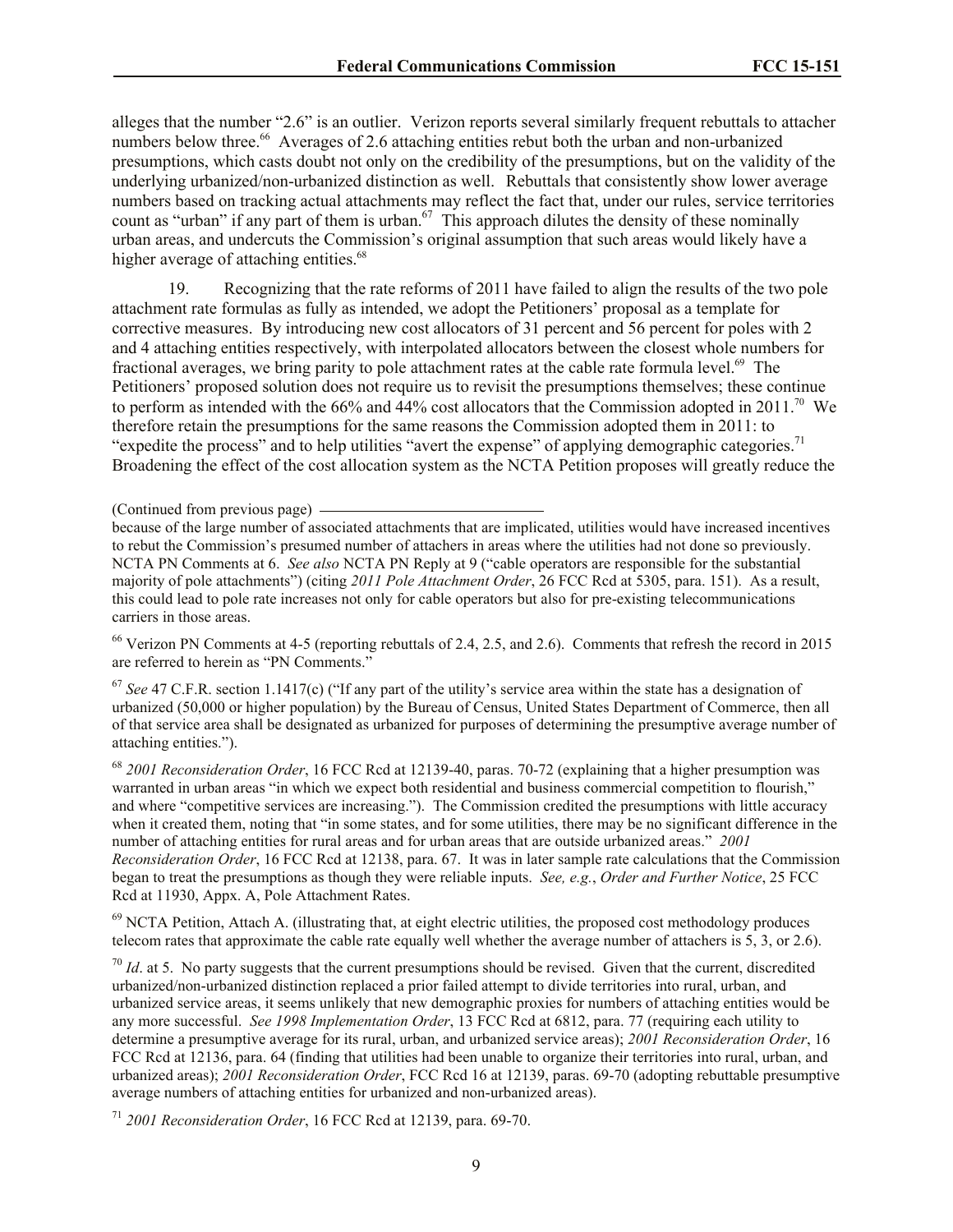effect of, and the need for, the rebuttals. This approach to defining "cost" for purposes of the telecom rate formula achieves results that are consistently close to the cable rate.<sup>72</sup> The new system also satisfies the fundamental purposes for using presumptions: to reduce reporting and recordkeeping requirements, to minimize administrative burdens, and to provide a level of predictability and efficiency in calculating the appropriate rate.<sup>73</sup>

### **B. The Reasons to Revise the Cost Allocation System**

20. We adopt this multiple cost-allocator approach for the same reasons that motivated the initial (but ultimately incomplete) reforms in 2011: to advance the deployment and adoption of broadband Internet access, which remains a fundamental policy goal that guides our implementation of the telecom rate formula.<sup>74</sup> We recognize that pole rental rates are but one of many considerations underlying marketplace deployment decisions. That said, the Commission promotes broadband deployment on numerous fronts, and has sought public comment and advice on other measures to advance this overarching policy.<sup>75</sup> When discussing pole attachments policy, the Commission refers consistently to incentives for investment.<sup>76</sup> By the same token, it remains our policy to minimize disincentives to investment, including artificially high pole attachment rates.<sup>77</sup> Lower pole rental rates serve to encourage broadband investment,<sup>78</sup> and we continue to use our section 224 authority as one of the tools we bring to bear to on our broadband goals.<sup>79</sup> The Commission also continues to support and subsidize deployment

l

<sup>76</sup> *See Further Notice,* 25 FCC Rcd at 11913, para. 118; (stating that increasing cable operators' pole rental rates would come at the cost of increased broadband prices and reduced incentives for deployment); *2011 Pole Attachment Order*, 26 FCC Rcd at 5298, para. 135 (recognizing "the historical role that pole rental rates have played in supporting the investment in pole infrastructure").

<sup>77</sup> *See Open Internet Order*, 30 FCC Rcd at 5319-20, para. 179 (explaining that "the absolute level of pole rental rates also is likely to be relevant to decisions regarding what services are provided"); *id*. at 5833, paras. 483-84 (stating concern that investment incentives could be affected by an increase in pole attachment rates).

<sup>78</sup> We remain persuaded that lower pole rental rates serve to encourage broadband investment. *See id*. and *infra* note 104.

 $79$  Indeed, in 2011 the Commission considered and rejected proposals that would have achieved greater uniformity in rates by increasing cable operators' attachment rates, and we are not persuaded that a different determination is warranted now. *See, e.g.*, *2011 Pole Attachment Order*, 26 FCC Rcd at 5320, para. 180 & n.559. Given the policy balancing described in this Order, we likewise reject arguments that we should adopt other uniform rate options that yield rates materially above the cable rate. *See, e.g.*, Ameren *et al.* PN Comments at 3-5, 17-19 (suggesting that the Commission consider a previously-identified option of a uniform rate above the cable rate but below the thenexisting telecom rate); Ameren *et al*. PN Reply at 8 (same); UTC PN Reply at 3 (discussing a 2010 proposal to modify the presumptive number of attachers to be used in conjunction with the then-existing telecom rate rule and suggesting that "[t]he Commission might want to consider this idea again").

 $72$  NCTA Petition, Attach A. (illustrating that, at eight electric utilities, the proposed cost methodology produces telecom rates that approximate the cable rate equally well whether the average number of attachers is 5, 3, or 2.6).

<sup>73</sup> *1998 Implementation Order*, 13 FCC Rcd at 6811, para. 74.

<sup>74</sup> *See, e.g., 2011 Pole Attachment Order*, 26 FCC Rcd at 5295, para. 126 (stating policy of removing pole attachment market distortions that affect attachers' deployment decisions and increasing affordability and availability of services).

<sup>75</sup> *Inquiry Concerning the Deployment of Advanced Telecommunications Capability to All Americans in a Reasonable and Timely Fashion, and Possible Steps to Accelerate Such Deployment Pursuant to Section 706 of the Telecommunications Act of 1996, as Amended by the Broadband Data Improvement Act*, 2015 Broadband Progress Report and Notice of Inquiry on Immediate Action to Accelerate Deployment, GN Docket No. 14-126, 30 FCC Rcd 1375 (2015) (*2015 Broadband Progress Report*). *See id*. at 1387-1389, para. 17 (listing nine Commission actions during 2014 aimed at expanding broadband deployment) and at 1460-1463, paras. 153-163 (Notice of Inquiry on Immediate Action to Accelerate Deployment).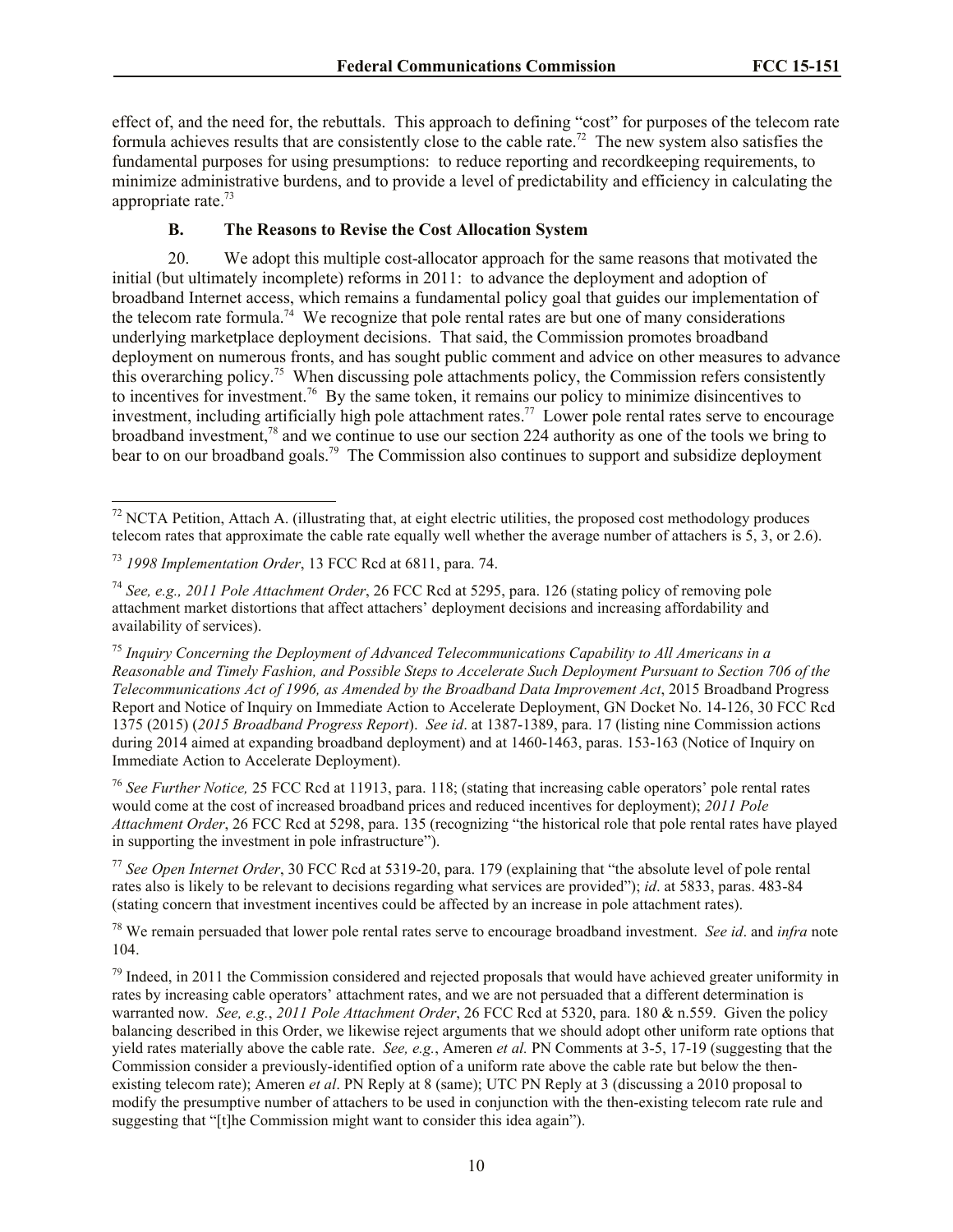of broadband Internet access in high-cost areas.<sup>80</sup> In contrast, increased pole attachment rates would ultimately be recovered from consumers, and could lead some consumers to cut back or even discontinue their service.<sup>81</sup> Thus, we view pole attachment rate reform as part of the Commission's fundamental mission to advance the availability and adoption of broadband in America.

21. We also intend this action to avoid the unintended consequence of higher pole attachment rates for cable providers that also offer broadband Internet access service, in those cases where the utility rebuts the Commission's attaching party presumptions. Comcast, for example, asserts that "[a]bsent grant of the NCTA/COMPTEL Petition, a costly and time consuming process will ensue whereby utilities will seek to rebut the Commission's attaching entity presumptions, and cable operator attachers will then seek to refute the utilities' attachment studies.<sup>382</sup> And NCTA observes that, because most cable operators may become subject to the telecom rate, and large numbers of associated attachments are implicated, utilities would have increased incentives to rebut the Commission's presumed number of attachers in areas where they had not done so previously.<sup>83</sup> As a result, this could lead to pole rate increases for both cable operators and pre-existing telecommunications carriers in those areas. In the *Open Internet Order*, the Commission acknowledged that reclassification could lead to attempted increases in pole attachment rates, and stated its intention to avoid such an increase.<sup>84</sup> Aligning rates produced by the two rate formulas forestalls this potential increase.<sup>85</sup>

22. We also are concerned that unless we close what one commenter refers to as the "telecom formula loophole,"<sup>86</sup> the resulting rate disparity would, more broadly, frustrate the Commission's policy goals by artificially and incrementally deterring investment in states subject to Commission pole regulation in favor of investment in areas with more favorable state-regulated pole attachment regimes. As the Commission previously has observed, "[c]ommenters report that many [states that have elected to exercise jurisdiction over pole attachments in lieu of the Commission] apply a uniform rate for all attachments used to provide cable and telecommunications services, and have done so by establishing a rate identical or similar to the Commission's cable rate formula."<sup>87</sup> Thus, if the Commission's telecom rate frequently yielded rates materially above the cable rate, telecommunications service providers that operate in multiple states or are deciding where to enter the marketplace, would have an artificial disincentive to invest in states governed by the Commission's 2011 telecom rate rule relative to states that

 $\overline{\phantom{a}}$ 

<sup>80</sup> *Connect America Fund et al.*, WC Docket No. 10-90 et al., Report and Order and Further Notice of Proposed Rulemaking, 26 FCC Rcd 17663 (2011) (*2011 USF/ICC Transformation Order*), *pets. for review denied sub nom., In re FCC 11-161*, 753 F.3d 1015 (10th Cir. 2014). *See, e.g.*, *Connect America Fund et al.*, WC Docket No. 10-90 et al., Report and Order et al., 29 FCC Rcd 7051 (2014); *Connect America Fund*, WC Docket No. 10-90, Report and Order, 28 FCC Rcd 15060 (Wireline Comp. Bur. 2013).

<sup>81</sup> *2015 Broadband Progress Report*, 30 FCC Rcd at 1428, para. 90 (relating adoption to "whether service is offered at an affordable price and with features and functionalities that cause consumers to want to purchase it").

<sup>82</sup> Comcast Comments at 6.

<sup>83</sup> NCTA PN Comments at 6. *See also* NCTA PN Reply at 9 ("cable operators are responsible for the substantial majority of pole attachments") (citing *2011 Pole Attachment Order*, 26 FCC Rcd at 5305, para. 151).

<sup>84</sup> *See Open Internet Order*, 30 FCC Rcd at 5832, para. 482 ("[I]t is not the Commission's intent to see any increase in the rates for pole attachments paid by cable operators that also provide broadband Internet access service, and we caution utilities against relying on this decision to that end.").

<sup>&</sup>lt;sup>85</sup> While some utility commenters assert that cable operators have failed to pay the telecom rate even when required to do so in the past, there is no support for or quantification of the scope of any such issue to persuade us to reach a different conclusion regarding the likely impact on cable attachers. *See, e.g.*, Ameren *et al*. PN Reply at 7-9.

<sup>86</sup> Comcast Comments at 3.

<sup>87</sup> *2011 Pole Attachment Order*, 26 FCC Rcd at 5319, para. 177.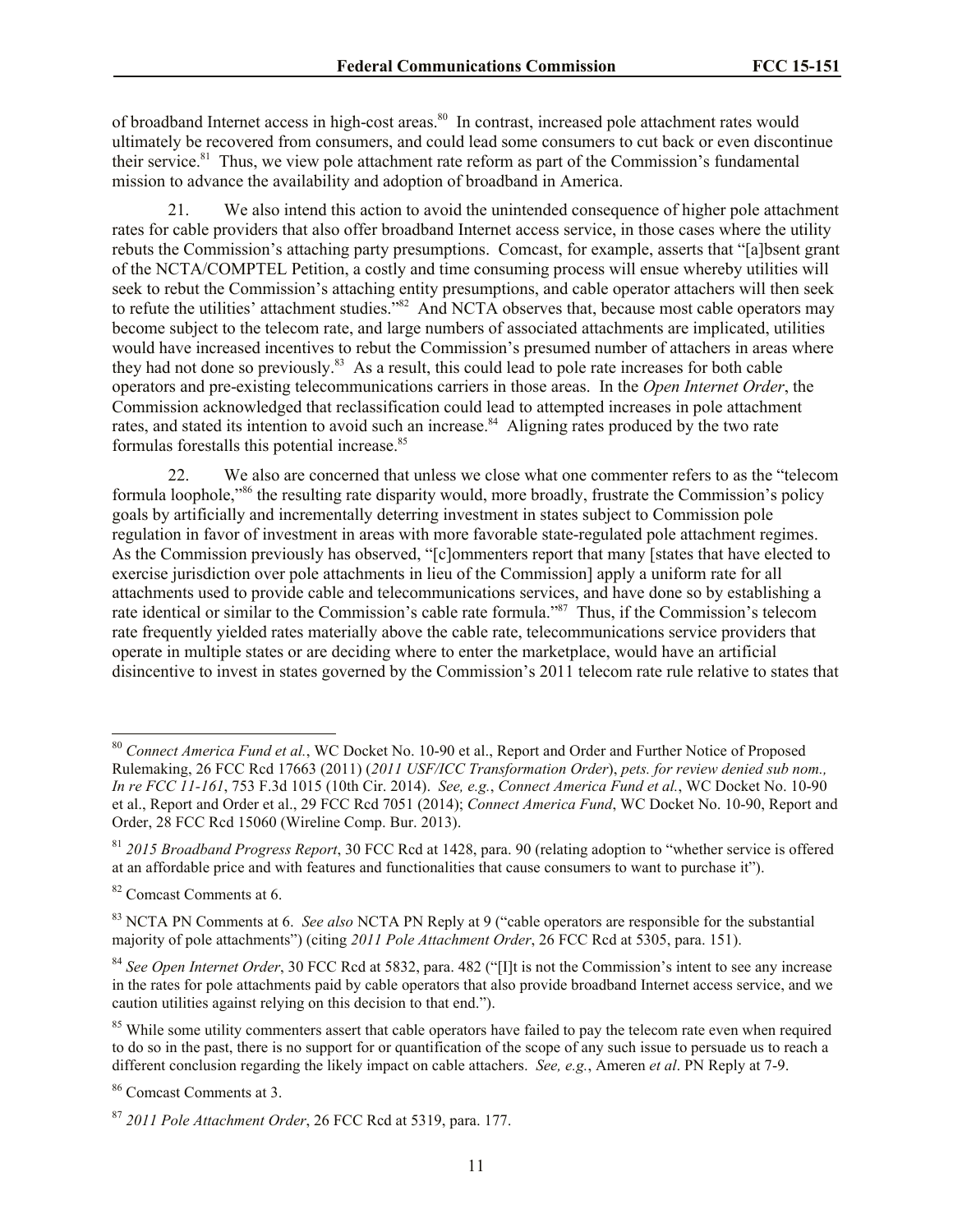established a uniform rate identical or similar to the Commission's cable rate formula.<sup>88</sup> Although our action in this Order will not guarantee complete state-to-state uniformity, seeking to address artificial marketplace distortions in the manner that we do here, rather than via a higher telecom rate, accords with our broadband mandate and our overall policy balancing in this context.<sup>89</sup>

23. Moreover, the record developed here demonstrates that pole owners routinely rebut the Commission presumptions with averages close to 2.6 attachers. This means that the Commission's standard examples of telecom rates, which presuppose fully-allocated costs and use the Commission's presumptions, have seriously underestimated the pre-reform disparity between cable- and telecom-rate outcomes. In this proceeding, the Commission has compared estimated telecom costs of 11.2 percent in urban areas and 16.9 percent in non-urban areas with fixed cable costs of 7.4 percent.<sup>90</sup> Applying the 2.6 cost allocator that the record supports shows that the telecom rate formula cost estimate would have been 19.1 percent for both urban and rural areas. The discrepancy between the presumed numbers of attachers (5 in urban areas and 3 in rural areas) and actual numbers of attachers used in pole owner rebuttals and reported in the record (often at or close to 2.6) illustrates the substantial problem attachers face when applying the rate reform of the Commission's *2011 Pole Attachment Order*.

24. Along with the forgoing policy considerations, we continue to seek to balance the "legitimate concerns of pole owners and other parties" by preserving incentives to invest in poles and avoiding the imposition of an undue burden on utility ratepayers.<sup>91</sup> In 2011, the Commission ultimately concluded that the level of recovery provided by the cable rate best balanced its broadband deployment mandates and the concerns of pole owners and utility ratepayers.<sup>92</sup> Consistent with that analysis, we explain above that the cable rate frequently is lower than the telecom rate as it previously had been implemented by the Commission, and reducing the telecom rate to cable rate level would further numerous policy goals.<sup>93</sup> The Commission further observed that the cable rate had not produced a "shortage of pole capacity," and, therefore, approximating that rate in the telecom formula likely would not diminish pole owners' "incentives to invest in poles."<sup>94</sup> The Commission also found "persuasive the

l

<sup>&</sup>lt;sup>88</sup> Although state-to-state investment decisions likely would be affected more by pole attachment rate levels, rather than the underlying methodology *per se*, we are persuaded that the rate yielded by section 1.1409(e)(2)(i) would, absent reform, introduce material artificial distortions. For example, Petitioners' illustrative calculations for eight utilities show that the rates yielded by section  $1.1409(e)(2)(i)$  (2011) in the case of an average of 2.6 attachers in an urbanized area each would exceed the cable rate for any of the eight utilities. Petition for Reconsideration, Attach. A. Although the reforms we adopt would not fully eliminate differences in rates among utilities (in the example or otherwise), they address differences that would arise artificially purely as a result of our pole attachment regulations.

<sup>&</sup>lt;sup>89</sup> We are not persuaded that our policy objectives regarding advanced services could be fully addressed by the application of sections 201-204 and 251-252 of the Act, even assuming they applied, nor do we find any basis to forego relying on section 224, insofar as it is an available statutory tool to advance those policies. Consequently, we do not find the potential availability of those other provisions of the Act after reclassification of broadband Internet access service to moot any policy grounds for the rule change we adopt, as some commenters contend. *See, e.g.*, CenterPoint Energy et al. PN Reply at 6.

<sup>90</sup> *See, e.g., Order and Further Notice*, 25 FCC Rcd at 11913-14, para. 119; *2011 Pole Attachment Order*, 26 FCC Rcd at 5295, para. 150 n.453.

<sup>91</sup> *2011 Pole Attachment Order*, 26 FCC Rcd at 5243, para. 6, 5304-05 paras. 149, 151. As NCTA et al. point out, the opportunity to charge the rate yielded by the calculation in section 1.1409(e)(2)(i) thus is "designed to *benefit* the pole owner, not to deny it fair compensation, and the modification proposed by Petitioners preserves this approach." NCTA et al. Reply at 5-6.

<sup>92</sup> *2011 Pole Attachment Order*, 26 FCC Rcd at 5243, para. 6, 5304-05 paras. 149, 151.

<sup>93</sup> *Id*. at 5316-17, 5319-20, paras. 173, 179.

<sup>94</sup> *Id*. at 5305, para. 151. *See also, e.g.*, Comcast PN Comments at 4 n.11.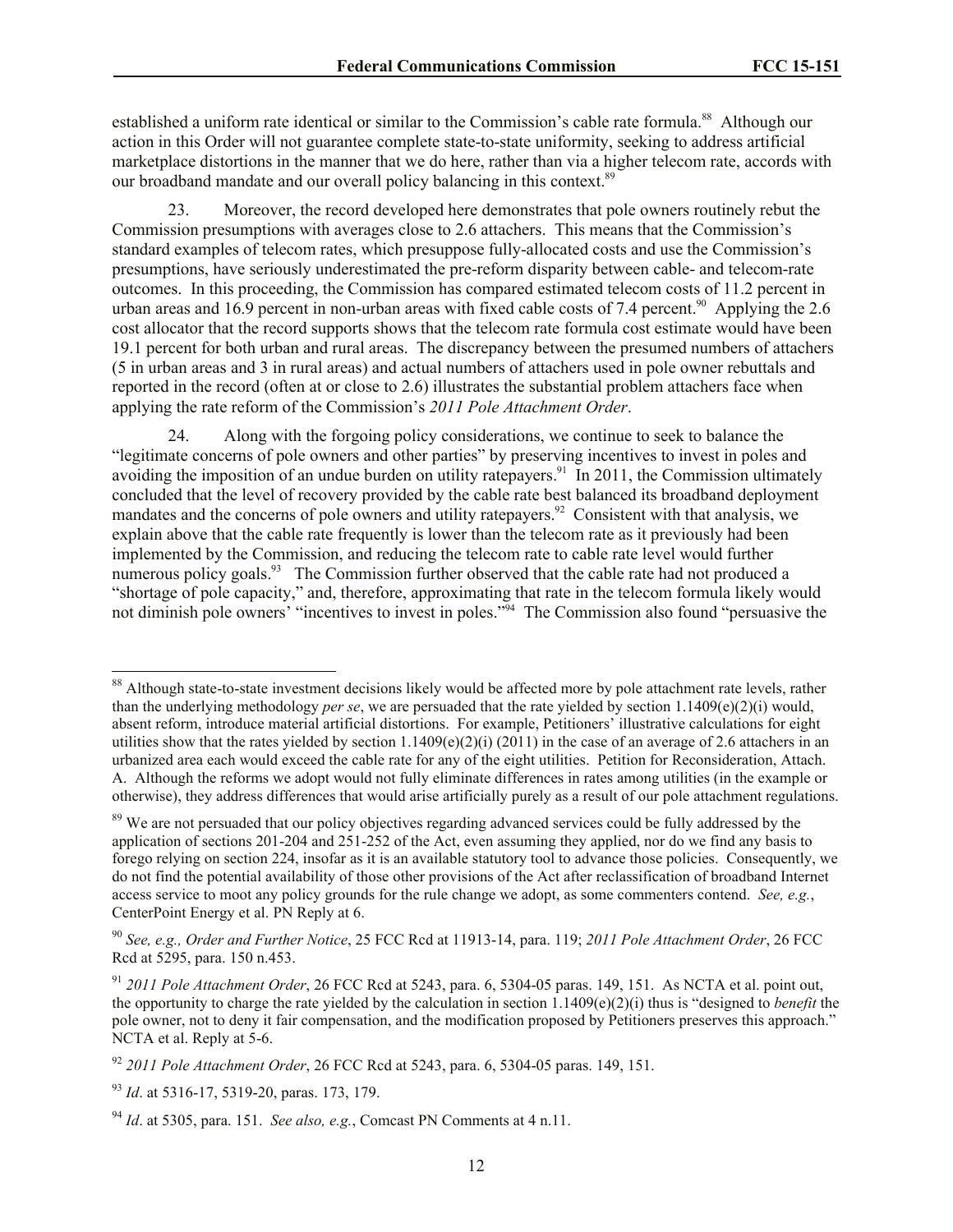views of consumer advocates . . . recommend[ing] that the cable rate 'should be used for all pole attachments.'"<sup>95</sup>

25. We thus remain persuaded that utility cost recovery at the level of the cable rate best balances the relevant policy considerations. Consequently, we reject arguments that the rule revision, which will more consistently and accurately ensure that the Commission's policy goals are achieved, will somehow upset the Commission's intended balance, unfairly burden utility ratepayers, or undermine the sharing of infrastructure costs.<sup>96</sup> Likewise, while some commenters observe that other aspects of the *2011 Pole Attachment Order* put downward pressure on the revenues electric utilities receive from incumbent LEC attachers,<sup>97</sup>the Commission already accounted for that likelihood in its weighing of policies and conclusion that it was appropriate to permit capital cost recovery at the same level as under the cable rate  $98$ 

26. Utilities dismiss this policy balancing on several grounds, none of which we find persuasive. The Utilities Telecom Council (UTC) argues that pole attachment rental is insignificant compared to other operating costs of large cable companies.<sup>99</sup> Electric Utilities state that capital expenditure, and not pole attachment rental, drives deployment, and that pole attachment rental accounts for less than 2 percent of the cost of deploying fiber optic cable.<sup>100</sup> UTC argues that there has been only a slow rate of broadband deployment since the telecom rate was adjusted in 2011, which proves the futility of lowering pole attachment rates,<sup>101</sup> and that any cost savings from lower pole attachment rates have not been passed on to consumers, but rather, as a result of industry consolidation, have been pocketed by providers instead.<sup>102</sup>

27. We are skeptical that sums alleged to "unfairly and negatively impact utilities and their ratepayers"<sup>103</sup> are "insignificant"<sup>104</sup> in the context of broadband deployment. While the record does not include quantifiable information regarding the exact effect on deployment of pole attachment rates, insofar as keeping attachment rates reasonable for cable companies prevents them from shelving even a small number of projects, we would not consider that result "insignificant."<sup>105</sup> There remains room for improvement in the rate of broadband expansion, and we cannot afford to dismiss the importance of even

<sup>99</sup> UTC PN Comments at 5.

<sup>100</sup> Electric Utilities PN Comments at 8. Utilities estimate that pole attachment rentals are less than 1% of a broadband provider's operating expense. *Id*. at 5.

<sup>101</sup> UTC PN Comments at 2.

<sup>102</sup> *Id*. at 2.

 $\overline{\phantom{a}}$ 

<sup>103</sup> Electric Utilities PN Comments at 9.

<sup>104</sup> *Id*. at 7.

<sup>95</sup> *2011 Pole Attachment Order*, 26 FCC Rcd at 5303-04, para. 147 (quoting comments from NASUCA).

<sup>96</sup> *See, e.g.*, EEI/UTC Opposition at 12; Ameren *et al*. PN Comments at 9.

<sup>97</sup> *See, e.g.*, Ameren et al. PN Comments at 12-13.

<sup>98</sup> *2011 Pole Attachment Order*, 26 FCC Rcd at 5304-05, paras. 149, 151 (expressing concern about adopting an approach that did not allow recovery of any capital costs among other things because "our regulation of rates for attachments by incumbent LECs could reduce the amount of costs that utilities are able to recover from other sources" and thus defining cost in a manner that the Commission expected "generally will recover a portion of the pole costs that is equal to the portion of costs recovered in the cable rate").

<sup>105</sup> *See Further Notice,* 25 FCC Rcd at 11913, para. 118; (stating that increasing cable operators' pole rental rates would come at the cost of increased broadband prices and reduced incentives for deployment); *2011 Pole Attachment Order*, 26 FCC Rcd at 5298, para. 135 (recognizing "the historical role that pole rental rates have played in supporting the investment in pole infrastructure").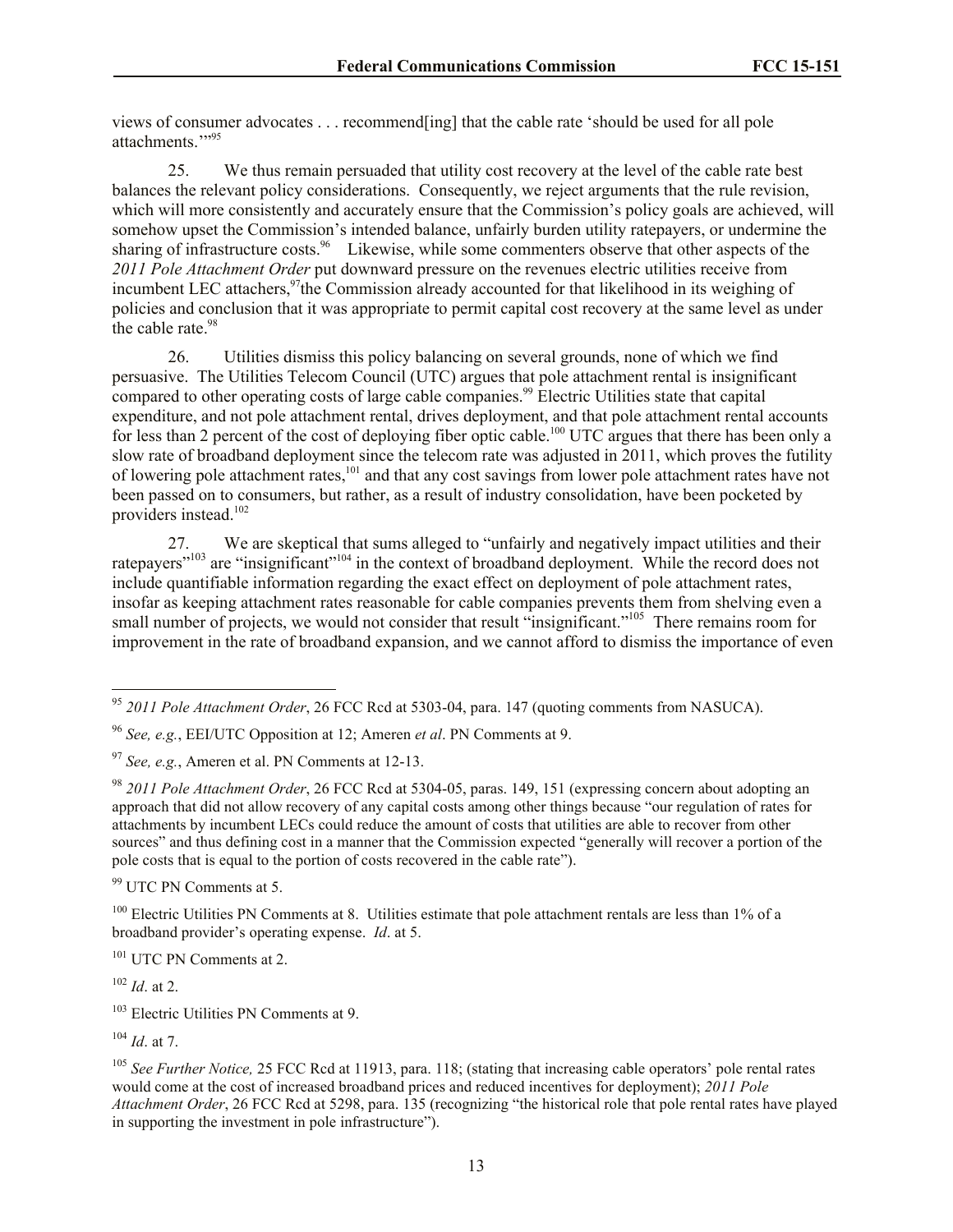potentially small increments.<sup>106</sup> Commenters state that cable companies continue to deploy facilities, and we intend to avert any destabilization of those plans that might arise from a large and sudden pole attachment rate increase.<sup>107</sup> We are particularly mindful of the potential for harm to rural areas, which are the least served areas in the nation, and where the most additional pole attachments are needed to reach additional customers.<sup>108</sup>

28. Utilities further argue that granting the NCTA Petition would unfairly reduce their revenue from pole attachments.<sup>109</sup> They argue that the 2011 Pole Attachments Order has already reduced their recovery from the telecommunications rate,<sup>110</sup> and expect that their revenue from broadband-only Internet service providers will also decline.<sup>111</sup> We find these arguments unpersuasive. Telecommunications carriers account for only a little more that 10 percent of attaching entities.<sup>112</sup> Leveling their rate down to the cable rate disrupts settled expectations far less than leveling up the rental rate for the much greater number of cable attachments.<sup>113</sup> Although it is true that the new system will tend to lower rates negotiated under the telecom rate formula, they will settle at the level the Commission aimed for in 2011, when its stated goal was to "minimize the difference in rental rates paid for attachments that are used to provide voice, data, and video services."<sup>114</sup>

29. Utilities argue that increasing demand for pole space should lead to increased prices, and that any downward rate adjustment runs counter to economic principles.<sup>115</sup> We attach no significance to this assertion. The express reason for the statutory imposition of cost-based, regulated rates is to bypass the economic principle that "'public utilities by virtue of their size and exclusive control over access to

<sup>108</sup> NCTA reports that "Vyve Broadband, a small cable operator that serves predominantly rural areas, recently received notice from one electric utility that its telecommunications attachment rate was increasing to a level that is 81 percent higher than its cable attachment rate. The increase would cover over 27,000 poles, in an area where it takes more than three poles to reach each subscriber. Requiring a rural cable operator to pay this additional amount significantly increases the cost of operating its existing network and reduces its ability to expand the reach of that network to new customers." NCTA PN Comments at 8.

<sup>109</sup> Electric Utilities PN Comments at 9.

 $\overline{a}$ 

<sup>110</sup> Electric Utilities PN Comments at 11.

<sup>111</sup> Electric Utilities PN Comments at 11-12.

<sup>112</sup> Comments of Utilities Telecom Council, WC Docket No. 07-245 (filed Mar. 7, 2008) App. *The Problem with Pole Attachments: a White Paper* at 10 (reporting that, of attachments at regulated rates, 89% are CATV Attachments (cable) and 11% are CLEC Attachments (telecom)) (*UTC White Paper*).

<sup>106</sup> *2015 Broadband Progress Report*, 30 FCC Rcd at 1378, paras. 4-6. (finding that advanced telecommunications services are not being advanced in a reasonable and timely fashion). The gap between Americans with and without access to 25 Mbps/3Mbps closed by only 3% in the year prior to the *2015 Broadband Progress Report*. *Id*. at para 4.

<sup>&</sup>lt;sup>107</sup> NCTA PN Comments at 5-6 (stating that increased rates would dampen the incentive to expand in rural areas, where more poles are needed to reach customers). *But see, e.g*., PN UTC Comments at 8 (questioning whether protecting cable companies from pole attachment rate increases will affect average consumers).

<sup>&</sup>lt;sup>113</sup> See Electric Utilities Comments at 11-12 (stating that, since 2011, the reduction in the telecom rate has caused AEP, Georgia Power Company as an operating company subsidiary of Southern Company, and Oncor, to lose \$2,900,000, \$5,240,000, and \$820,000, respectively). Comparing these four-year totals to the \$150-\$200 million annual increases forecast by NCTA in a Jan. 22, 2015 letter illustrates the difference in scale between cable- and telecom-rate paying attachments. Letter from Steven F. Morris, Vice President and Associate General Counsel, NCTA, to Marlene H. Dortch, Secretary, FCC, GN Docket No. 14-28, WC Docket No. 07-245, at 2 (Jan. 22, 2015) (estimating that reclassification of broadband Internet access could result in pole rent increases of \$150-\$200 million annually) (Jan. 22, 2015 NCTA Letter).

<sup>114</sup> *2011 Pole Attachment Order*, 26 FCC Rcd at 5295, para. 126.

<sup>&</sup>lt;sup>115</sup> Electric Utilities PN Comments at 8.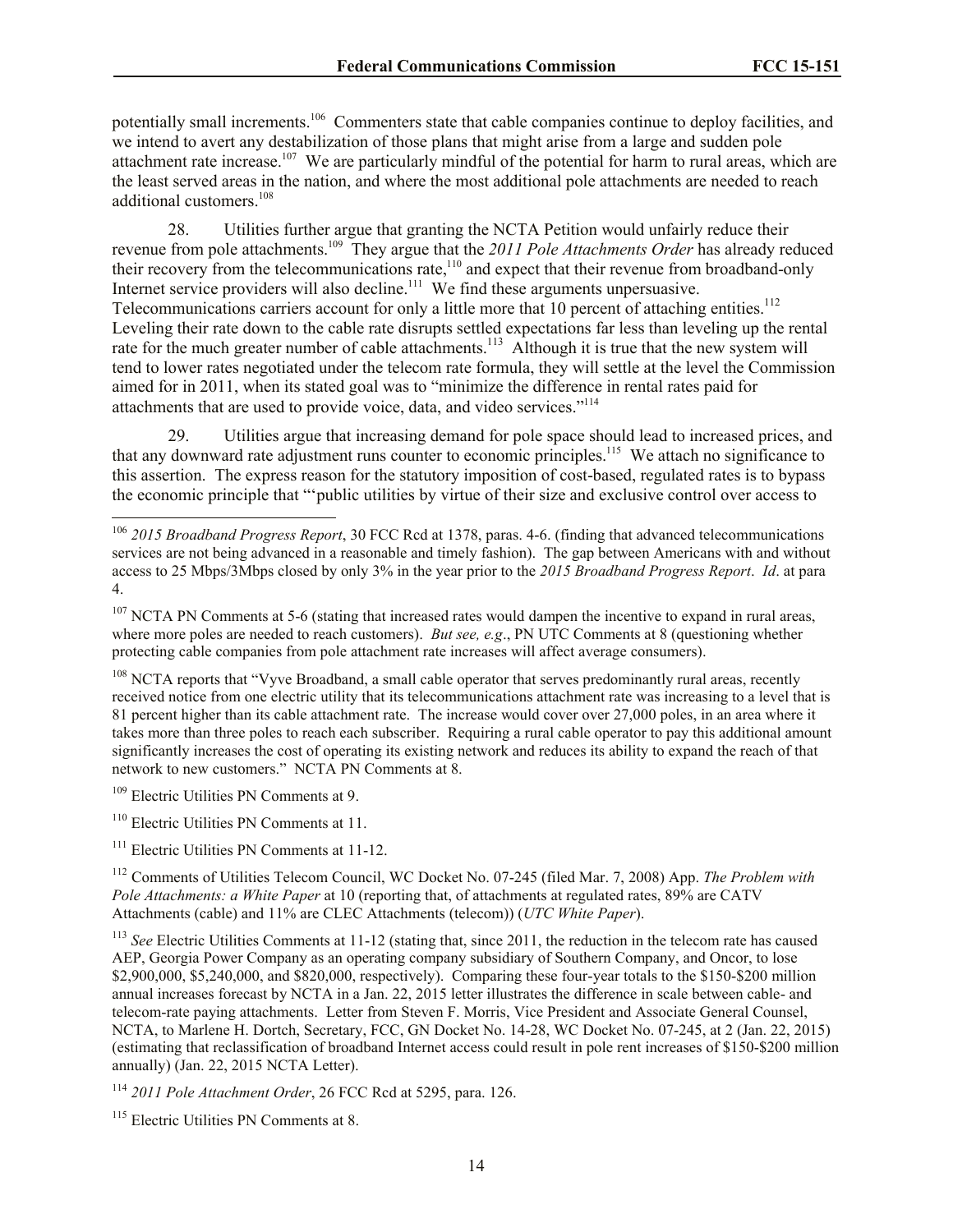pole lines, are unquestionably in a position to extract monopoly rents . . . in the form of unreasonably high pole attachment rates."<sup>116</sup> By enacting cost-based rate formulas, Congress has already accounted for the economics of scarcity that so favor pole owners. Attachment rates agreed to by broadband-only providers before reclassification may indeed be called into question, but that is because these entities are now within the ambit of Section 224, and not because we revise the method of cost allocation used in the telecom rate formula. $117$ 

30. Utilities claim that "downward pressure" on rates "weakens the predictability and timeliness of the access process" but this argument makes little sense.<sup>118</sup> Attachers pay (and owners recover) the entire cost of access through make-ready fees paid before the attacher's facilities are mounted on poles.<sup>119</sup> Because access costs have already been recovered through make-ready fees, pole attachment rental rates are concerned solely with the pole owner's recovery of operating costs; they should have nothing to do with the "predictability and timeliness" of access.<sup>120</sup> In any case, a "downward pressure" on rates to a parity with the cable rate formula level is precisely the outcome that the *2011 Pole Attachment Order* sought to achieve and that we intend this new cost allocation system to implement.<sup>121</sup>

# **C. The Commission Has Authority to Adopt the Revised Telecom Rate Rule**

31. The modified telecom rate rule adopted in this Order is consistent with section 224(e) of the Act. The fundamental purpose of section  $224(e)$  is to "ensure that a utility charges just, reasonable, and nondiscriminatory rates for pole attachments" by telecommunications carriers used to provide telecommunications services.<sup>122</sup> As described above, in regulating cost-based telecom attachment rates under section 224(e), Congress granted the Commission substantial discretion to implement section 224(e) based on the agency's policy expertise by leaving the definition of the relevant costs ambiguous.<sup>123</sup> Employing that policy expertise, we build upon the underpinnings of the statutory interpretation relied upon by the Commission in 2011 in the telecom rate rule adopted here.<sup>124</sup>

32. The *2011 Pole Attachment Order* began by identifying a range of reasonable rates that could result from different definitions of "cost" for purposes of section  $224(e)$ .<sup>125</sup> Within that range of permissible outcomes, the telecom rate rule ultimately adopted in 2011 involved the comparison of the rate yielded by two calculations, with utilities permitted to charge the higher of the two. Section 1.1409(e)(2)(i) specifies the first calculation, which the Commission anticipated would approximate the cable rate.<sup>126</sup> Section 1.1409(e)(2)(ii) specifies the second calculation, based on a cost-causation

<sup>116</sup> *2011 Pole Attachment Order*, 26 FCC Rcd at 5242, para. 4 (citing 1977 Senate Report at 13).

<sup>117</sup> Electric Utilities PN Comments at 10-11. *See* 47 U.S.C § 224(e).

<sup>118</sup> Electric Utilities PN Comments at 8.

<sup>119</sup> *See, e.g*., *2011 Pole Attachment Order*, 26 FCC Rcd at 5301-02, para. 144.

<sup>120</sup> *See, e.g*., *id*..

 $\overline{a}$ 

<sup>121</sup> *Id.* at 5295, para. 126 (stating policy of removing pole attachment market distortions that affect attachers' deployment decisions and increasing affordability and availability of services).

 $122$  47 U.S.C. § 224(e)(1).

<sup>123</sup> *See supra* para. 12; *2011 Pole Attachment Order*, 26 FCC Rcd at 5308, para. 156 *aff'd AEP*, 708 F.3d at 189-90.

<sup>124</sup> *See, e.g.*, NCTA PN Comments at 7; COMPTEL/Level 3 PN Comments at 4; NCTA PN Reply at 9-11; Jan. 22, 2015 NCTA Letter at 3; Letter from Joshua M. Bobeck, Counsel for Lightower, to Marlene H. Dortch, Secretary, FCC, WC Docket No. 07-245, GN Docket No. 09-51 at 3-5 (filed July 30, 2015). Because we adopt Petitioners' primary proposal (referred to for convenience herein simply as "Petitioners' proposal" or the like), we need not and do not adopt their alternative option for revising section 1.1409(e)(2)(i) of the rules. *See* Petition for Reconsideration at 7.

<sup>125</sup> *2011 Pole Attachment Order*, 26 FCC Rcd at 5299-301, paras. 138-45.

<sup>126</sup> *See supra* para. 10.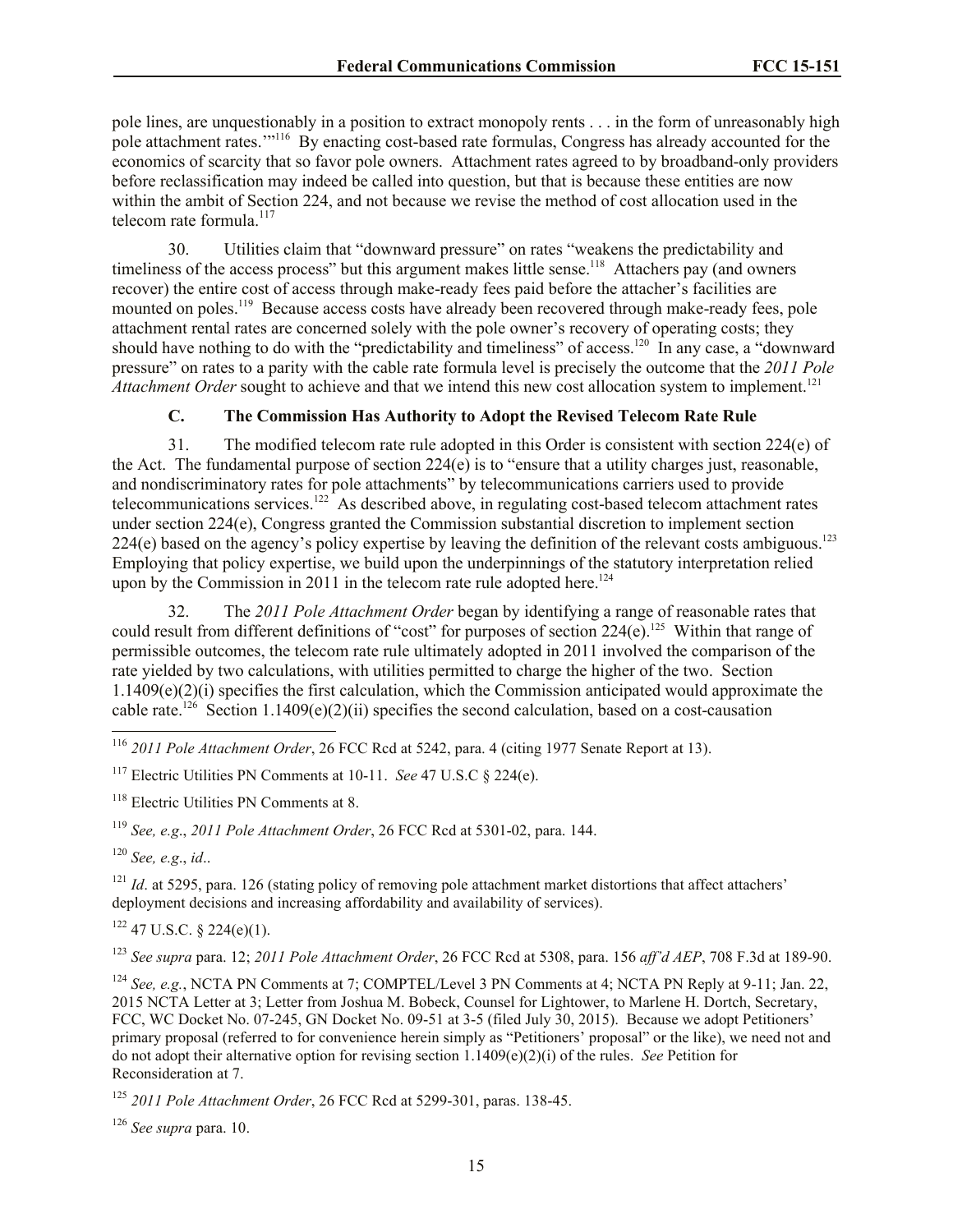approach.<sup>127</sup>

33. As a threshold matter, this Order leaves unaltered the section  $1.1409(e)(2)(ii)$  'costcausation'-based calculation. That calculation still will be performed whenever the Commission's telecom rate rule is used, and even utility commenters concede that it does "not do away with apportioning the costs among all attaching entities" in accordance with section  $224(e)$ .<sup>128</sup> The definition of cost for purposes of that provision excludes capital costs and was designed to yield a rate that approached the incremental cost of attachment.<sup>129</sup>

34. The question of whether, and to what extent, to allow utilities to go beyond the recovery permitted by the section  $1.1409(e)(2)(ii)$  telecom rate calculation and recover some capital costs ultimately depends on a further policy evaluation. As the Commission explained in 2011, and as we reiterate above, our implementation of section 224 is guided in significant part by our mandate to encourage the deployment of broadband.<sup>130</sup> That policy, if overriding other considerations, might counsel in favor of relying solely on the rate yielded by the 'cost-causation' calculation in section  $1.1409(e)(2)(ii)$ , rather than permitting higher rates as just and reasonable under section  $224(e)$ .<sup>131</sup> But the Commission also sought—and continues to seek—to balance the "legitimate concerns of pole owners and other parties" by preserving incentives to invest in poles and avoiding the imposition of an undue burden on utility ratepayers.<sup>132</sup>

35. As described above, in 2011 the Commission adopted rules that it anticipated would result in a telecom rate that generally approximated the cable rate. In practice, however, the rule the Commission adopted has only poorly reflected the balancing of policy interests that the Commission anticipated attaining in 2011 because the facts on the ground differed significantly from the Commission presumptions upon which the 2011 rule was predicated.<sup>133</sup> As a result, telecom rates calculated based on the Commission's rules frequently were higher than the levels the Commission generally sought to achieve as just and reasonable under section  $224(e)$ —i.e., materially in excess of the cable rate.<sup>134</sup> The reclassification of broadband Internet access service as a telecommunications service brings this

 $\overline{a}$ 

<sup>131</sup> The D.C. Circuit observed in *AEP* that the utilities "do not contest the Commission's view that" the 'cost causation' option under the telecom formula satisfies the lower bound cable rate, which "the constitutional bar on takings without just compensation generally allows [to be applied], subject to narrow exceptions" as found by an earlier decision by the U.S. Court of Appeals for the Eleventh Circuit. *AEP*, 708 F.3d at 189 (citing *Alabama Power Co. v. FCC*, 311 F.3d 1357, 1367-71 (11th Cir. 2002)).

<sup>132</sup> *2011 Pole Attachment Order*, 26 FCC Rcd at 5243, para. 6, 5304-05 paras. 149, 151. As NCTA et al. point out, the opportunity to charge the rate yielded by the calculation in section 1.1409(e)(2)(i) thus is "designed to *benefit* the pole owner, not to deny it fair compensation, and the modification proposed by Petitioners preserves this approach." NCTA et al. Reply at 5-6.

<sup>133</sup> *See supra* Section III.A. This is not to say that the 2011 changes to the telecom rate rule did not advance the Commission's policy goals at all or that the actions of utilities insofar as they were exercising their rights under the 2011 telecom rate rule somehow were unlawful or otherwise impermissible under that legal framework. *See, e.g.*, Ameren *et al*. PN Reply at 3-5. Rather, we simply find on the record here that further revisions to the telecom rate rule are warranted to better advance our balancing of the policy considerations.

<sup>134</sup> *See supra* Section III.A.

<sup>127</sup> *See supra* para. 11.

 $128$  EEI/UTC PN Comments at 6.

<sup>129</sup> *2011 Pole Attachment Order*, 26 FCC Rcd at 5300-03, paras. 142-45.

<sup>130</sup> *2011 Pole Attachment Order*, 26 FCC Rcd at 5303-06, paras. 146-52, 5316-21, paras. 172-81; *supra* Section III.B. *See also, e.g.*, *Gulf Power*, 534 U.S. at 339 (The Commission may implement section 224 in light of "Congress' general instruction to the FCC to 'encourage the deployment' of broadband Internet capability.") (quoting 47 U.S.C. § 1302(a)).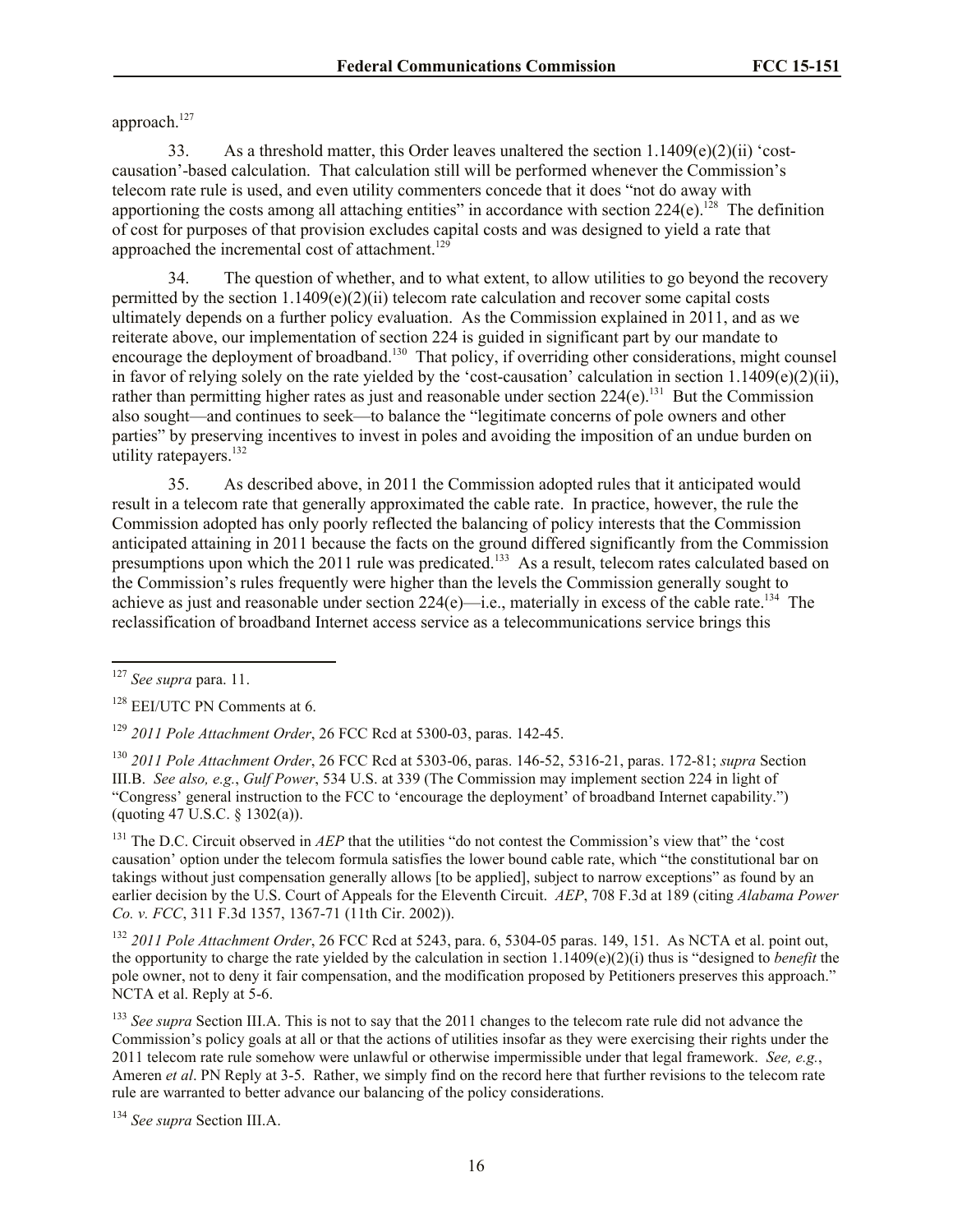shortcoming into greater focus.<sup>135</sup> Adopting the changes to section 1.1409(e)(2)(i) proposed by Petitioners will bring the balance that the Commission anticipated achieving in 2011, which we likewise are persuaded is the appropriate outcome today.<sup>136</sup>

36. Thus, we adopt Petitioners' proposal and modify section  $1.1409(e)(2)(i)$  of the rules by redefining the ambiguous term "cost" as a percentage of fully allocated costs that depends on whether the average number of attaching entities in an area is 2, 3, 4, or  $5^{137}$  The specific percentage of fully allocated costs that we adopt in each of those instances will yield a rate under section  $1.1409(e)(2)(i)$  that more closely and consistently approximates the cable rate.<sup>138</sup>

37. Although our definition of cost is based on an integer average number of attachers in an area, consistent with the Commission's efforts to ensure that it implements section  $224(e)$  in a "readily" administrable" manner,<sup>139</sup> the proposal we adopt incorporates a mechanism to allow parties, should they so choose, to continue to rely on non-integer average numbers of attachers in a service area by interpolating from the specified cost allocators in section 1.1409(e)(2)(i) of the rules in a manner that does not undermine the definition of cost adopted above.<sup>140</sup> In pertinent part, section  $224(e)(2)$  is focused on allocating the "cost"—however defined—of providing space on a pole other than useable space.<sup>141</sup>

 $\overline{\phantom{a}}$ 

<sup>137</sup> *See infra* Appendix A; (47 C.F.R. § 1.1409(e)(2)(i), as amended). Although commenters take issue with the specific average numbers of attachers identified by utilities, *see, e.g.*, Comcast PN Comments at 6-7, there is wide agreement that the average number of attachers in a relevant area frequently is below three; is unlikely to approach five; or, at a minimum, that attachers are unlikely as a practical matter to be able rebut utility claims to the contrary. *See, e.g.*, ACA PN Comments at 3; Comcast PN Comments at 6-7; Verizon PN Comments at 4-5; UTC PN Reply at 3; Frontier PN Reply at 3; Comcast Comments at 4; Letter from Daniel Brenner, counsel for Bright House *et al*., to Marlene H. Dortch, Secretary, FCC, WC Docket No. 07-245, GN Docket No. 09-51 at 2 (filed Step. 16, 2011). As a result, contrary to the arguments of some commenters, we see no need to address in section  $1.1409(e)(2)(i)$  of the rules what appears from the record to be the surpassingly unlikely scenario of a demonstrated average number of attachers in an area greater than five. *See, e.g.*, Ameren *et al*. PN Comments at 14.

<sup>138</sup> *See, e.g.*, Petition for Reconsideration at 6-7 & Attach. A. In particular, under the 2011 version of this rule, there was a 66% allocator in urbanized service areas (where the Commission presumed there were an average of 5 attaching entities) and a 44% allocator in non-urbanized service areas (where the Commission presumed there were an average of 3 attaching entities). 47 C.F.R.  $\S$  1.1409(e)(2)(i) (2014). Under the revised rule we adopt on reconsideration, the allocators will be as follows— 66.1% in service areas with an average of 5 attaching entities; 55.6% in service areas with an average of 4 attaching entities; 43.9% in service areas with an average of 3 attaching entities; and 30.9% in service areas with an average of 2 attaching entities . *See infra* Appendix A; (47 C.F.R. §  $1.1409(e)(2)(i)$ , as amended).

The relevant definition of cost is premised on the pole height and amount of useable and unusable space going unrebutted. *See* 47 C.F.R. § 1.1418 (specifying the rebuttable presumptions). Although, conceptually, rebuttal of those presumptions could result in rates that are slightly higher or lower than the cable rate, the record does not reveal any evidence or concerns—nor are we otherwise aware of any—that this difference under likely scenarios would materially undermine the policy balancing the Commission is seeking to achieve in ensuring just and reasonable rates under section 224(e).

 $141$  47 U.S.C. § 224(e)(2).

<sup>135</sup> *See supra* Section III.B.

<sup>136</sup> *See supra* Sections III.A, B. *See also, e.g.*, NCTA PN Reply at 10. The Commission is free to change its interpretation and implementation of the Act, as we are doing here in our revisions to section  $1.1409(e)(2)(i)$  of the rules. *See, e.g.*, *FCC v. Fox Television Stations, Inc*., 556 U.S. 502, 515 (2009). We thus reject suggestions that our adoption of a different approach in 1998 undercuts our ability to adopt the Petitioners' proposal as a "dramatic departure" from that earlier approach. *See, e.g.*, EEI/UTC Opposition at 10-11.

<sup>139</sup> *2011 Pole Attachment Order*, 26 FCC Rcd at 5304-05, para. 149.

<sup>140</sup> *See infra* Appendix A; (47 C.F.R. § 1.1409(e)(2)(i), as amended).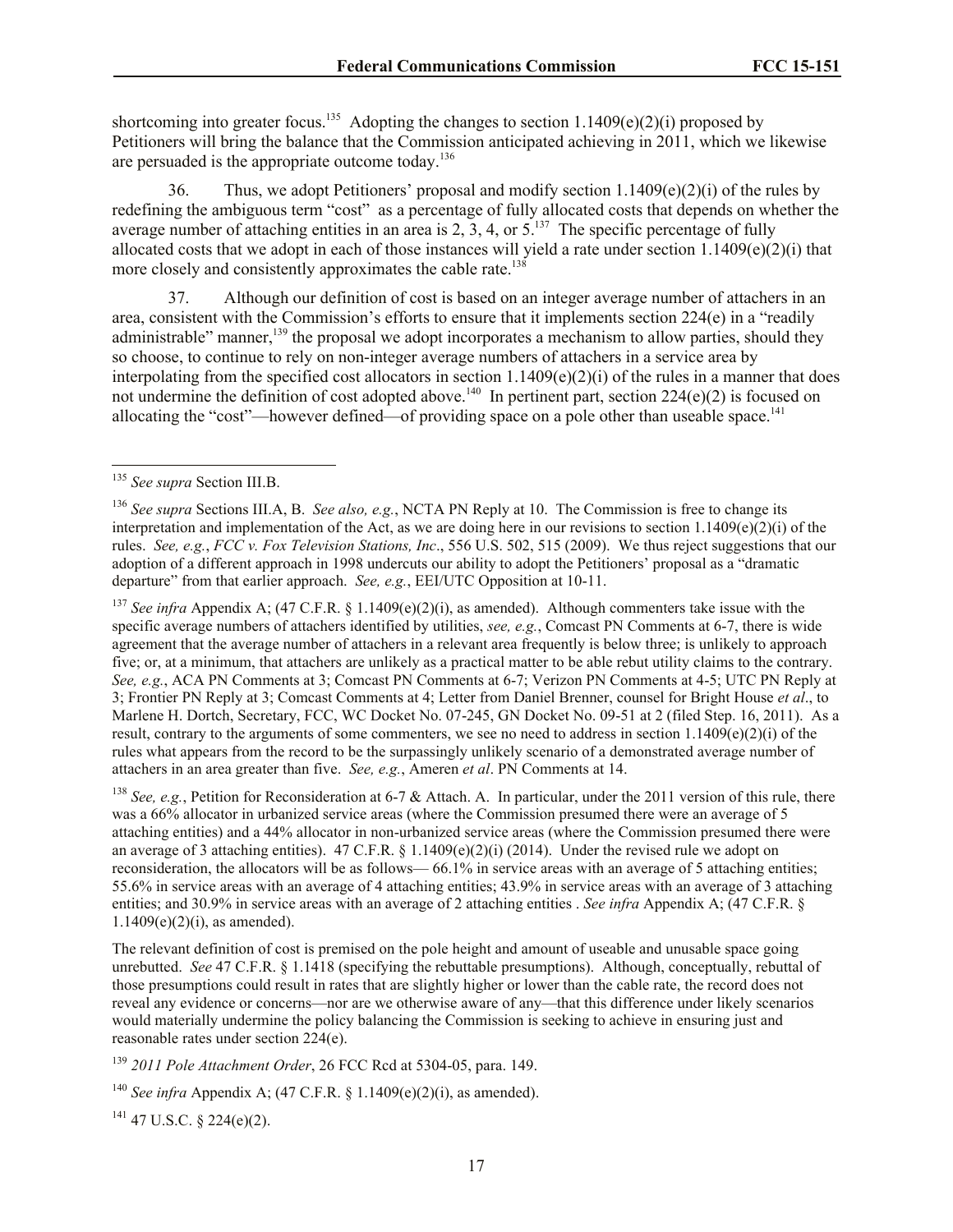Although a given pole only will have an integer number of attaching entities, $142$  for administrability the Commission has long permitted pole attachment rates to be calculated based on surveys or averages of the number of attaching entities in the relevant service area, which has the potential to yield an average number of attachers that is not an integer number.<sup>143</sup> The use of a non-integer number of attaching entities in conjunction with the new definition of cost adopted for areas with 2, 3, 4, or 5 average attaching entities in revised section  $1.1409(e)(2)(i)$  of the rules would result in similar, even if not always as extensive, deviations from the cable rate as we found to result under the version of the rule adopted in 2011.<sup>144</sup> We conclude that such deviation is at odds with the balancing of policy interests we seek to achieve through our revisions to section 1.1409(e)(2)(i) and also anticipate that it would increase the likelihood of disputes.<sup>145</sup> We thus adopt the interpolation mechanism in Petitioners' proposal, which will leave parties free to continue using non-integer average number of attachers should they choose to do so, without undermining our ability to ensure just and reasonable rates under section  $224(e)$  in an administrable manner.

38. Insofar as the reclassification of broadband Internet access service results in most Commission-regulated attachments becoming subject to the telecom rate, that counsels in favor of our redefinition of cost, contrary to the claims of some commenters. We recognize that the *2011 Pole Attachment Order* cited the marketplace distortions resulting from disparate telecom and cable rates as part of the policy rationale for the telecom rate change adopted there. As identified there, these distortions led to competitive disparities arising from telecommunications carriers paying higher pole attachment rates than their cable operator competitors.<sup>146</sup> The distortions also created disincentives for cable operators to begin offering advanced services that could newly subject them to the telecom rate.<sup>147</sup> Some commenters argue that reclassification of broadband Internet access service, insofar as it results in most cable operators now being subject to the telecom rate, resolves concerns about marketplace distortions and leaves the Commission with little or no policy basis for revisiting the definition of "cost" to better ensure that the telecom rate is as low and close to uniform with the cable rate as possible.<sup>148</sup> We reject such claims for the reasons already explained above.<sup>149</sup> In particular, the current telecom rate could lead to a windfall for utilities by increasing rates for many attachments without any offsetting benefits to cable attachers. This not only would harm cable operators and their customers, but more broadly would undermine the Commission's broadband policies by creating artificial marketplace distortions and disincentives for investment. Indeed, the Commission made this point clear in the *Open Internet Order*

<sup>146</sup> *See, e.g.*, *2011 Pole Attachment Order*, 26 FCC Rcd at 5317-19, 5320-21, paras. 174-78, 181.

<sup>147</sup> *Id*. *See, e.g.*, *2011 Pole Attachment Order*, 26 FCC Rcd at 5317-19, 5320-21, paras. 174-78, 181.

 $\overline{\phantom{a}}$ 

<sup>142</sup> *See* 47 C.F.R. §§ 1.1402(m) (defining "attaching entity'); 1.1417(b) (counting of attaching entities).

<sup>143</sup> *See, e.g.*, 47 C.F.R. § 1.1417(d); *Amendment of Commission's Rules and Policies Governing Pole Attachments; Implementation of Section 703(e) of the Telecommunications Act of 1996*, CS Docket Nos. 97-98, 97-151, Consolidated Partial Order on Reconsideration, 16 FCC Rcd 12103, 12139, paras. 69-70 (2001) (*2001 Reconsideration Order*) (discussing the options of utility-developed or Commission-specified presumed numbers of attaching entities).

<sup>144</sup> *See, e.g.*, Petition for Reconsideration, Attach. A (comparing various rate calculations, including examples based on the 2.6 average number of attachers put forward by a utility).

<sup>145</sup> *See, e.g.*, Comcast PN Comments at 6-7; Verizon PN Comments at 5-6; NCTA *et al*. Reply at 2, 6. Certain commenters assert that the Petitioners' proposal will not be simple or expeditious to implement or could lead to increased disputes, but do not explain the basis for those assertions, instead largely reiterating their statutory objections. *See, e.g.*, EEI/UTC Opposition at 5, 9-10. We find no basis to conclude that the revised version of section  $1.1409(e)(2)(i)$  adopted here will be less simple or expeditious to implement than the version of the rule adopted in 2011, and as discussed above, we think that it likely will reduce, rather than increase, disputes.

<sup>148</sup> *See, e.g.*, CenterPoint Energy *et al*. PN Reply at 4-5.

<sup>149</sup> *See supra* Section III.B.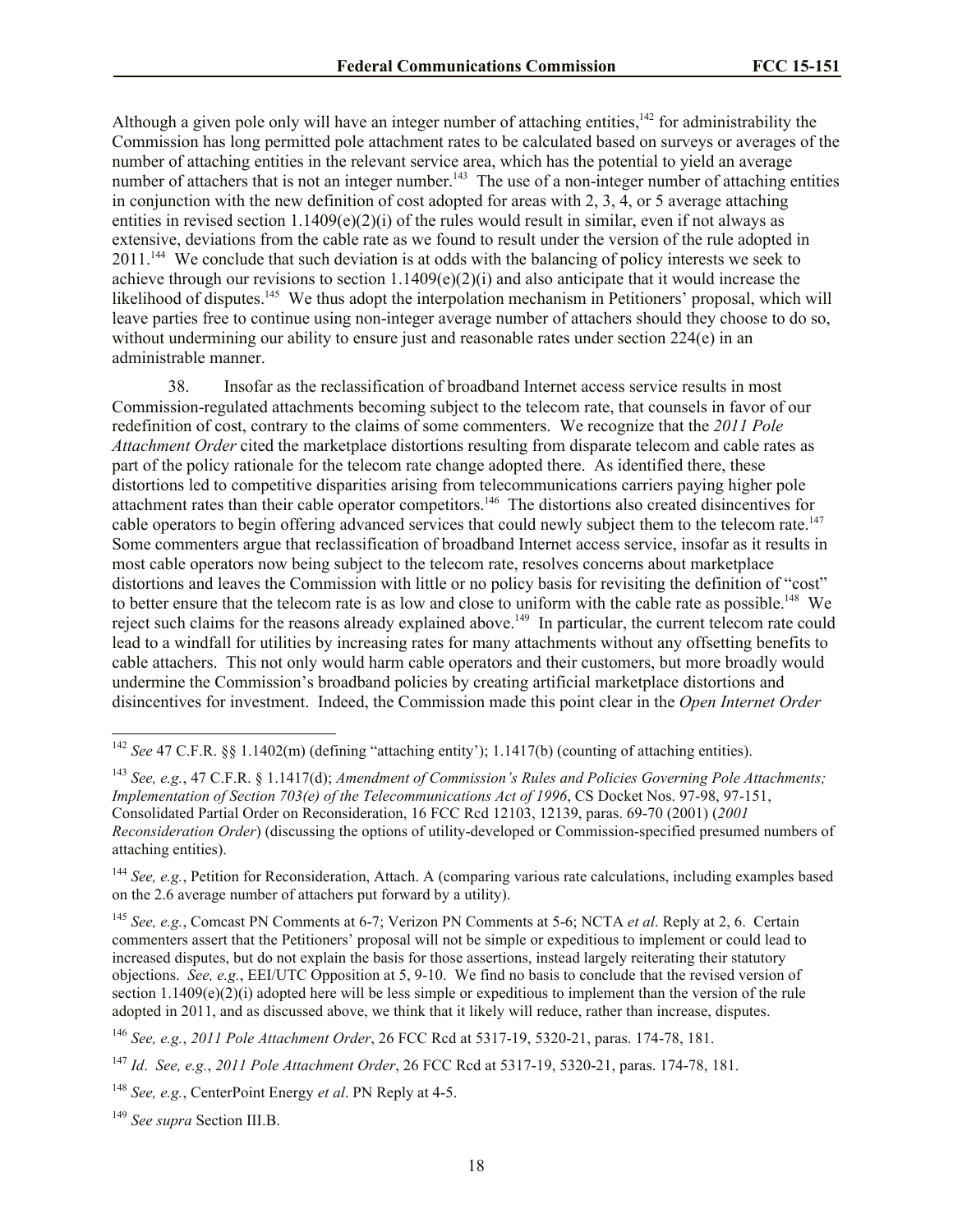when it stated, "[t]o the extent that there is a potential for an increase in pole attachment rates for cable operators that also provide broadband Internet access service, we are highly concerned about its effect on the positive investment incentives that [otherwise] arise from new providers' access to pole infrastructure."<sup>150</sup>

39. We also disagree with the suggestions of some commenters that only certain types of policy considerations can form the basis for our interpretation and implementation of the ambiguous term "cost" in section 224(e). As the D.C. Circuit recognized in  $AEP$ , the Commission reasonably can rely on policy rationales in giving meaning to the term "cost."<sup>151</sup> We explain above the specific policy rationales for the approach we adopt here, and find no basis to conclude that those considerations cannot form a sufficient justification for the interpretation of the term cost in our implementation of section 224(e). For example, certain commenters assert that there is no "economic reason" for the adopted approach to defining cost, but do not explain what they mean by an "economic reason," or why the policy considerations discussed above, including the economic effects of alternative approaches to defining cost, would not fall within that scope.<sup>152</sup> Some commenters also criticize the Petitioners' proposal for failing to provide a more favorable outcome for attachers in rural areas, but fail to explain why that is a necessary basis for interpreting the term "cost."<sup>153</sup> To the extent that those comments are premised on certain policy arguments relied upon by the Commission in 2011 as part of its explanation of the specific definitions of cost adopted there, we find them unpersuasive.<sup>154</sup> We find for the reasons explained above that the version of section  $1.1409(e)(2)(i)$  adopted in 2011 only poorly advanced the Commission's more fundamental policy objectives, and to better advance those fundamental policy objectives, and for the other policy reasons relied on in this Order, we depart from our prior approach that relied on historical rules tied to urban/rural distinctions. Moreover, we are not revisiting how cost is defined under section 1.1409(e)(2)(i) to more consistently and accurately yield a rate the same or very similar to the cable rate as an end unto itself, but because that reflects the Commission's intended policy balancing, and we reject suggestions that that is not a valid justification.<sup>155</sup> More broadly, because we explain in detail the legal

<sup>153</sup> *See, e.g.*, EEI/UTC Opposition at 9.

 $\overline{\phantom{a}}$ 

<sup>150</sup> *Open Internet Order*, 30 FCC Rcd at 5833, para. 484.

<sup>151</sup> *AEP*, 708 F.3d at 189-90. *See also id*. at 190 (citing *Associated Gas Distribs. v. FERC*, 824 F.2d 981, 1009-12 (D.C. Cir. 1987) for the proposition that "within the framework of rates based on 'cost,' statutory mandates against rate discrimination did not generally bar an agency from allowing allocation of rates among classes of customers on the basis of" policy considerations—in that case, "elasticity of demand"). Given the precedent that "cost" can be defined based on policy considerations, and given the policy rationales identified above for our approach to defining cost here, we reject arguments that we need to identify prior instances of the same type of definitions of cost as we adopt here in order to adopt the Petitioners' proposal. *See, e.g.*, EEI/UTC Opposition at 8, 9.

<sup>&</sup>lt;sup>152</sup> *See, e.g.*, EEI/UTC Opposition at 8. Moreover, we adopt a definition of cost recoverable through regulated pole rental rates that varies with the number of attachers based on the policy considerations explained in the preceding sections, and not based on an assumption that the fully allocated cost of a pole necessarily varies with the number of attachers, as some commenter allege. *See, e.g.*, Letter from Eric B. Langley, Counsel to Ameren et al., to Marlene H. Dortch, Secretary, FCC, WC Docket No. 07-245, GN Docket No. 09-51, at 2 (filed Oct. 8, 2015).

<sup>154</sup> *See, e.g.*, EEI/UTC Opposition at 8 (discussing the *2011 Pole Attachment Order*). Although EEI/UTC's initial Opposition to the Petition for Reconsideration argued that adoption of Petitioners' proposal would "remove any pretense of legitimacy that might be accorded to the two adjustment factors that the Commission has applied to urban and rural areas, and would make the rate formula even more vulnerable to attack on appeal," EEI/UTC Opposition at 11, in fact the D.C. Circuit in *AEP* relied on the fundamental policy rationales that the Commission had used in adopting its 2011 rule in affirming that rule. *See generally AEP*, 708 F.3d at 189-90.

<sup>155</sup> *See, e.g.*, EEI/UTC Opposition at 10.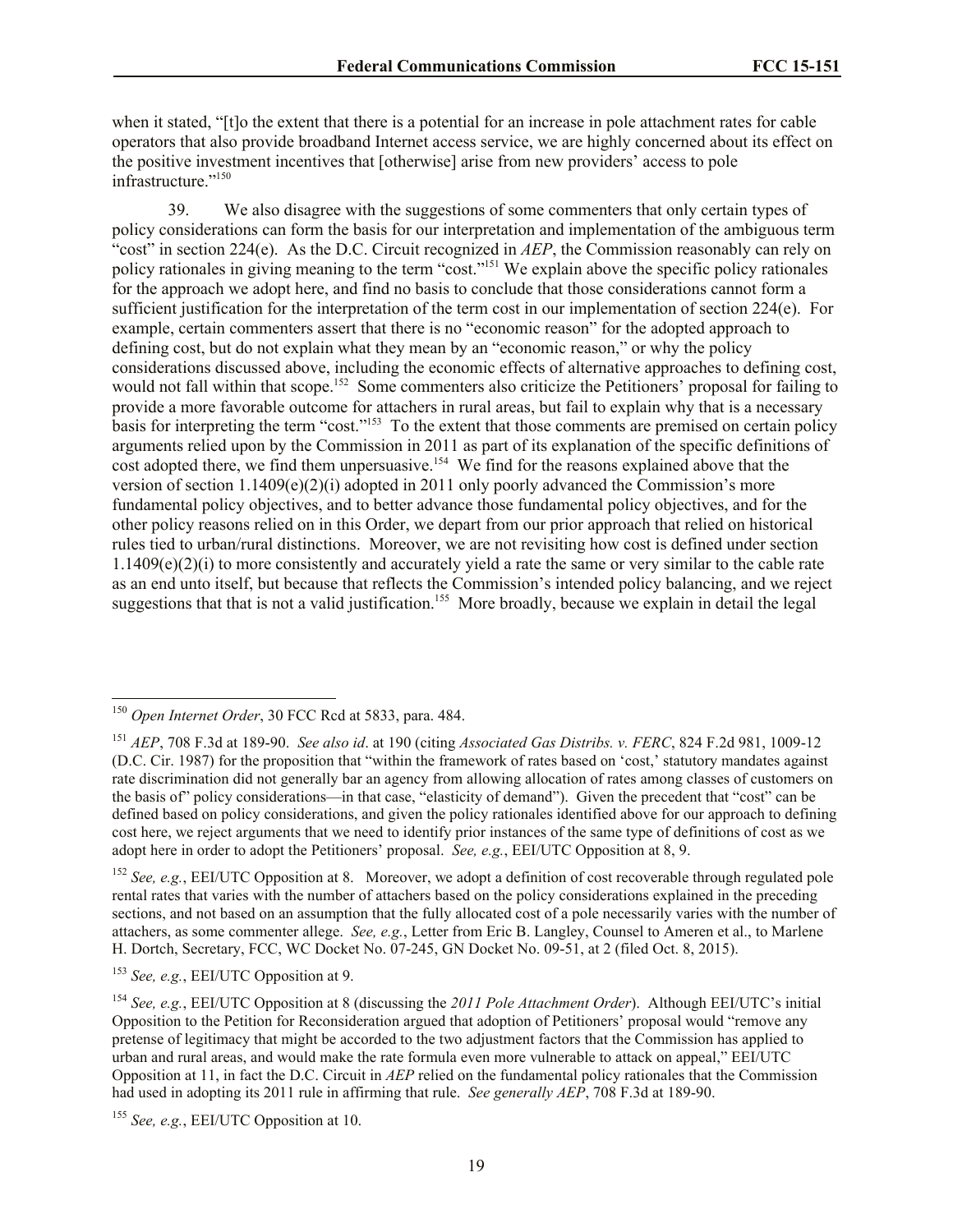and policy basis for our adoption of Petitioners' proposed revision to section 1.1409(e)(2)(i) of the rules, we reject general claims that adopting that proposal would be arbitrary and capricious.<sup>156</sup>

40. Nor does our modification of the telecom rate rule render section  $224(e)(2)$  of the Act a nullity, as some allege.<sup>157</sup> For one, the Commission's telecom rate rule requires a comparison of the output of two calculations, and as explained above, even utilities appear to concede that the costcausation-based calculation in section  $1.1409(e)(2)(ii)$  gives meaning to section  $224(e)(2)$ .<sup>158</sup> Moreover, under revised section 1.1409(e)(2)(i) the apportionment specified in section  $224(e)(2)$  is given meaning because it is only by applying that apportionment to the definition of "cost" adopted above that the resulting rate will closely approximate the cable rate, and thus be just and reasonable under the analysis above.<sup>159</sup>

41. We also reject claims that our approach to interpreting "cost" otherwise is at odds with Congressional intent and the text and structure of section 224.<sup>160</sup> The 2011 Pole Attachment Order explained why the statute does not require the telecom rate necessarily to be higher than, or otherwise different from, the cable rate and we find nothing in the record here to undercut that analysis.<sup>161</sup> We acknowledge some commenters' arguments that section 224(e)(2) could be read to suggest that Congress envisioned the telecom rate varying with the number of attachers, in contrast to our revised approach to defining cost in section 1.1409(e)(2)(i) of the rules, under which the resulting rate will be the same or very similar regardless of the number of attaching entities.<sup>162</sup> At the same time, although section  $224(e)(2)$  provides for costs to be apportioned in a manner that depends on the number of attachers, it left undefined what costs should be so apportioned.<sup>163</sup> This is in contrast to section  $224(d)(1)$ , which specifies both a cost-based rate methodology and the defined scope of costs to be used for purposes of the cable rate.<sup>164</sup> In particular, although, as some commenters observe, Congress did not simply mandate the cable rate for all attachments,<sup>165</sup> neither did it specify a definition of cost that would require an outcome under

<sup>158</sup> *See supra* para. 33.

 $\overline{\phantom{a}}$ 

<sup>159</sup> *See infra* Appendix A; (47 C.F.R. § 1.1409(e)(2)(i), as amended). *See also, e.g.*, NCTA PN Reply at 9-10; NCTA *et al*. Reply at 3-4.

<sup>160</sup> To the extent that some commenters contend that the adoption of Petitioners' proposal would be arbitrary and capricious for essentially the same reasons that they object to the proposal on statutory grounds, we reject them for the same reasons that we decline to adopt their statutory interpretation. *See, e.g.*, EEI/UTC Opposition at 10-11.

<sup>161</sup> *2011 Pole Attachment Order*, 26 FCC Rcd at 5313-15, paras. 167-71. *See also id*. at 5307-13, paras. 155-66 (discussing the text and legislative history of section 224). We thus reject any commenters' arguments that simply disagree with elements of that analysis. *See, e.g.*, CenterPoint Energy *et al.* PN Reply at 3-4.

<sup>162</sup> *See, e.g.*, EEI/UTC Opposition at 5-7; EEI/UTC Reply at 24-25; CenterPoint Energy *et al.* PN Reply at 2-4.To the extent that Ameren *et al*. assert more broadly that the Commission cannot define cost in a manner that is linked to the number of attachers (whether or not the ultimate rate varies with the number of attachers), we likewise reject that claim. *See, e.g.*, Ameren *et al*. PN Comments at 14. Nothing in the language of section 224 precludes the Commission from defining cost in a way that is linked to the number of attachers in the manner we do here, where doing so enables us to strike the right policy balance in defining "cost."

 $163$  47 U.S.C. § 224(e)(2).

<sup>156</sup> *See, e.g.*, EEI/UTC Opposition at 10; Ameren *et al*. PN Comments at 14. To the extent that commenters also criticize the Petitioners' proposal as not based on "pole cost data," they do not explain how or why such data themselves should dictate the definition of "cost," as opposed to being used to implement a particular definition. *See, e.g.*, EEI/UTC Opposition at 10.

<sup>157</sup> *See, e.g.*, EEI/UTC Opposition at 6-7; Ameren *et al*. PN Comments at 14-15.

<sup>164</sup> 47 U.S.C. § 224(d). *See also AEP*, 708 F.3d at 188 ("Section 224(e), the statutory basis for the telecom rate, is in important respects less specific than § 224(d).").

<sup>165</sup> *See, e.g.*, Ameren *et al*. PN Comments at 15-16.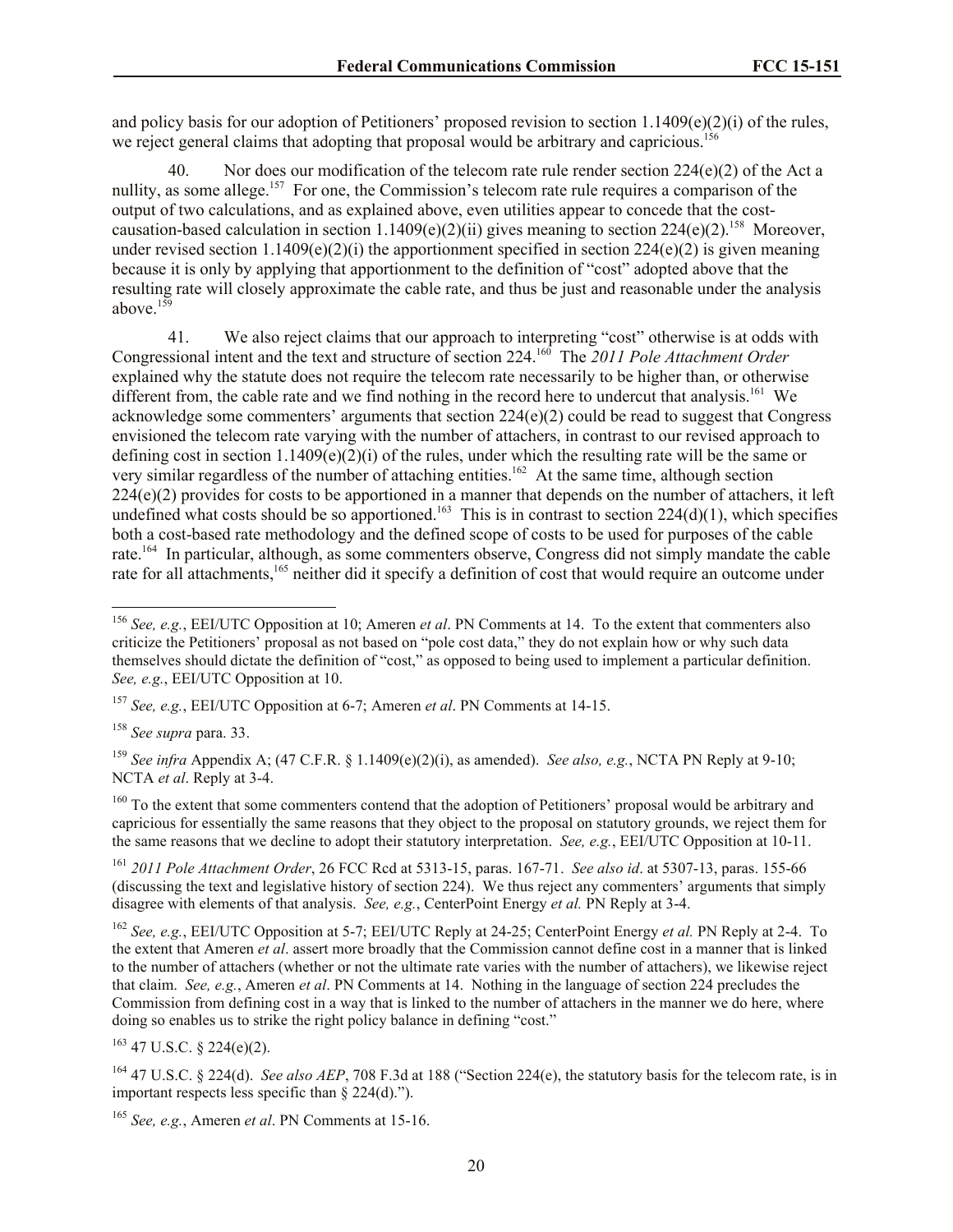section  $224(e)(2)$  that would, in practice, always vary with the number of attaching entities. Congress thus permitted the Commission to implement section 224(e) in a manner that yielded rates that vary with the number of attachers—an outcome that would depart from the cable rate, notwithstanding the requirement in section  $224(e)(1)$  that the rate be not only just and reasonable but also "nondiscriminatory."<sup>166</sup> But while permitting such an outcome, we also conclude that Congress did not require such an outcome as mandatory given its use of the ambiguous term "cost."<sup>167</sup>

42. In implementing section 224(e) we consider the broader purposes of section 224, as also informed by other statutory goals and mandates. As in the *2011 Pole Attachment Order*, we find that our interpretation and implementation of section  $224(e)$  here advances those objectives.<sup>168</sup> The Commission has concluded that "[t]he purpose of Section 224 of the Communications Act is to ensure that the deployment of communications networks and the development of competition are not impeded by private ownership and control of the scarce infrastructure and rights-of-way that many communications providers must use in order to reach customers."<sup>169</sup> This also is borne out by the text of section 224, which emphasizes that the Commission's fundamental role is to ensure just and reasonable rates, terms, and conditions of access.<sup>170</sup> Other statutory provisions likewise counsel in favor of such an understanding of section 224, as discussed in greater detail in the 2011 Pole Attachment Order and above.<sup>171</sup> For the reasons explained in the preceding discussion, we conclude that the revised telecom rate rule we adopt is necessary to ensure just and reasonable rates for pole access as a backstop for when private negotiations fail. Because we can achieve that outcome by how we define "cost" under section 224(e), while still formally giving meaning to all the language of that provision, we conclude that our adopted approach reasonably implements that provision as understood in the context of section 224 as a whole.

43. We also are not persuaded by arguments that section 224(e)(2) limits the costs to be borne by pole owners.<sup>172</sup> As described above, the Commission's fundamental responsibility under section 224(e) is to ensure that regulated rates "for pole attachments used by telecommunications carriers to provide telecommunications services" are just, reasonable, and nondiscriminatory.<sup>173</sup> Read in that context, we interpret section  $224(e)(2)$  only to govern the apportionment of the "cost"—however defined—of unusable space in the rates pole owners charge to telecom attachers. It is true that the methodology used to calculate the apportionment of "cost" to a telecom attacher under section 224(e)(2) involves a calculation of what "all attaching entities" would bear assuming hypothetically that they all

 $\overline{\phantom{a}}$ 

<sup>168</sup> *See 2011 Pole Attachment Order*, 26 FCC Rcd at 5316-21, paras. 172-81. *See also, e.g.*, NCTA PN Reply at 10 & n.39.

<sup>169</sup> *1998 Implementation Order*, 13 FCC Rcd. at 6780, para. 2 (citing 1977 Senate Report at 19, 20). *See also id*. at 6794, para. 31 ("The purpose of the amendments to Section 224 made by the 1996 Act was similar to the purpose behind Section 224 when it was first enacted in 1978, *i.e.*, to remedy the inequitable position between pole owners and those seeking pole attachments.") (also citing 1977 Senate Report at 19, 20).

<sup>170</sup> 47 U.S.C. § 224(b)(1), (d)(1), (e)(1). *See also* 47 U.S.C. § 224(c) (allowing states to elect to regulate rates, terms and conditions of access in lieu of the Commission).

<sup>171</sup> *See, e.g.*, *2011 Pole Attachment Order*, 26 FCC Rcd at 5316-17, para. 173 (discussing 1996 Act provisions); *supra* Section III.B .

 $166$  47 U.S.C. § 224(e)(1).

<sup>167</sup> For the reasons previously stated in the *2011 Pole Attachment Order* and affirmed by the D.C. Circuit, *see, e.g.*, *supra* paras. 12, 31, we reject commenters' arguments insofar as they are premised on the view that "cost" must mean fully allocated cost or on the view that the Commission lacks significant discretion in interpreting and applying that term. *See, e.g.*, EEI/UTC Opposition at 5-8, 7; EEI/UTC Reply at 24-25; CenterPoint Energy *et al*. PN Reply at 3.

<sup>172</sup> *See, e.g.*, CenterPoint Energy et al. PN Reply at 3 n.11.

<sup>173</sup> *See, e.g.*, *supra* para. 42; 47 U.S.C. § 224(e)(1).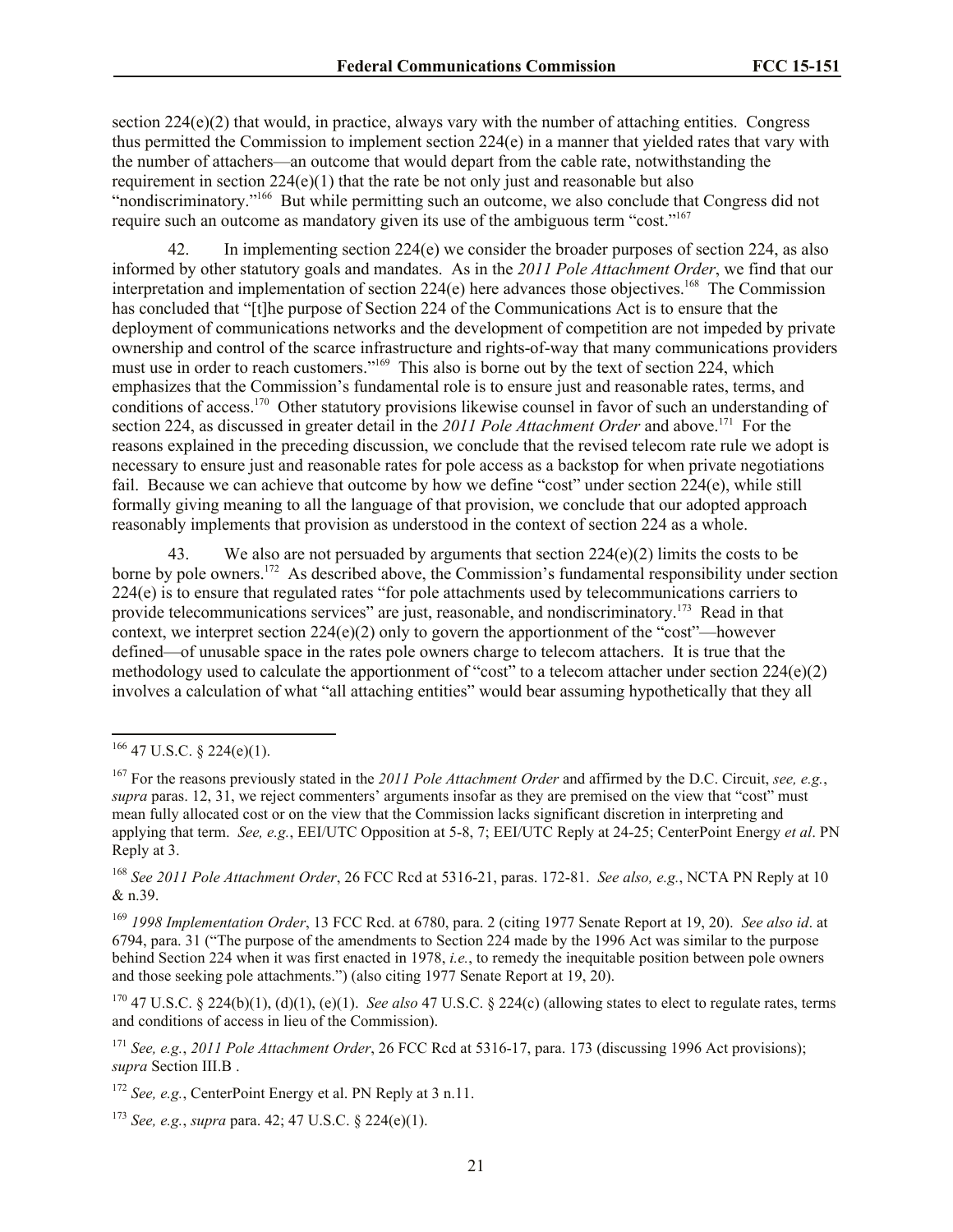bore an equal apportionment of such cost. But it does not actually govern the cost to be borne by entities other than telecom attachers—whether the pole owner or other attachers.<sup>174</sup>

### **D. The Revisions to the Telecom Rate Rule Are Procedurally Proper**

44. Adopting this change to section  $1.1409(e)(2)(i)$  of the rules is procedurally proper. Following the Commission's 2010 *Further Notice* seeking comment on "establish[ing] rental rates for pole attachments that are as low and close to uniform as possible, consistent with section 224 of the Act,"<sup>175</sup> the *2011 Pole Attachment Order* revised the telecom rate rule in a manner that the Commission anticipated would reflect its balancing of policy concerns.<sup>176</sup> The timely filed Petition for Reconsideration identified flaws in the Commission's factual assumptions underlying section  $1.1409(e)(2)(i)$  of the rules as adopted in the *2011 Pole Attachment Order* that would cause that rule, in practice, to only poorly reflect the Commission's intended balancing of policy objectives.<sup>177</sup> The Petitioners thus proposed that the Commission, on reconsideration, revise that rule in a manner that "increases the certainty that pole rates will be as close as possible to the cable rate, meets the Commission's intended purposes, and makes the calculation more readily administrable by eliminating the need to distinguish urbanized and nonurbanized areas."<sup>178</sup> Given that clear nexus to the *2011 Pole Attachment Order*, we find the request in the Petition for Reconsideration to be squarely within the scope of the order from which reconsideration is sought, and we reject arguments to the contrary.<sup>179</sup> Furthermore, for the reasons discussed in the preceding section, we find merit in the Petitioners' arguments, and thus conclude it is in the public interest not only to consider their Petition but also to grant their requested reconsideration.<sup>180</sup>

45. We also reject claims that additional notice and comment is needed before we can proceed under the theory that the action in this Order effectively would modify sections 1.1417(c) and (d) of the rules.<sup>181</sup> Section 1.1417(c) specifies the Commission's rebuttable presumptions of 5 attaching entities in urbanized areas and 3 attaching entities in non-urbanized areas.<sup>182</sup> Section 1.1417(d) describes

<sup>175</sup> *Further Notice*, 25 FCC Rcd at 11874, para. 20. *See generally id*. at 11909-24, paras. 110-42.

<sup>176</sup> *See supra* para. 34.

<sup>178</sup> *Id*. at 6-7.

 $\overline{a}$ 

 $182$  47 C.F.R. § 1.1417(c).

<sup>&</sup>lt;sup>174</sup> Indeed, under CenterPoint *et al.*'s proposed reading, section  $224(e)(2)$  and (3) seemingly would govern the costs actually to be borne in practice by all attaching entities—not only telecom attachers and pole owners, but also other third party attachers, including non-communications attachers. Such an outcome is at odds with section 224's focus on ensuring just and reasonable pole access for defined categories of attachers. *See, e.g.*, 47 U.S.C. § 224(a)(4), (b)(1), (d)(1), (e)(1). In support of their argument, CenterPoint *et al*. cite a discussion in paragraph 59 of the *2001 Reconsideration Order*, but the actual decision made in that paragraph bore only on what entities to count for purposes of the calculation to be performed under section  $224(e)(2)$ , and in that regard is not inconsistent with our interpretation above. CenterPoint *et al*. PN Reply at 3 n.11. To the extent that paragraph 59 of the *2001 Reconsideration Order* also could be read to suggest that the right outcome, as a matter of statutory interpretation, is one consistent with what CenterPoint *et al*. advocate here, we disavow that position both for the reasons stated in the text and because, in pertinent part, the *2001 Reconsideration Order* places mistaken reliance on a portion of the Conference Report for the 1996 Act describing the pole attachment provisions in the House bill. *Compare 2001 Reconsideration Order*, 16 FCC Rcd at 12133-34, para. 59 n.204 (quoting a description of the House bill from the Conference Report) *with, e.g.*, *2011 Pole Attachment Order*, 26 FCC Rcd at 5311-13, paras. 162-66 (discussing legislative history of section 224, and rejecting utilities' proposed reliance on legislative history associated with the House bill).

<sup>&</sup>lt;sup>177</sup> Petition for Reconsideration at 4-7.

<sup>179</sup> *See, e.g.*, EEI/UTC Opposition at 3.

<sup>&</sup>lt;sup>180</sup> *See, e.g.*, NCTA et al. Reply at 7-8. We thus reject arguments that we should not consider the facts or arguments raised in the Petition for Reconsideration. *See, e.g.*, EEI/UTC Opposition at 3.

<sup>181</sup> *See, e.g.*, Ameren et al. PN Comments at 16-17.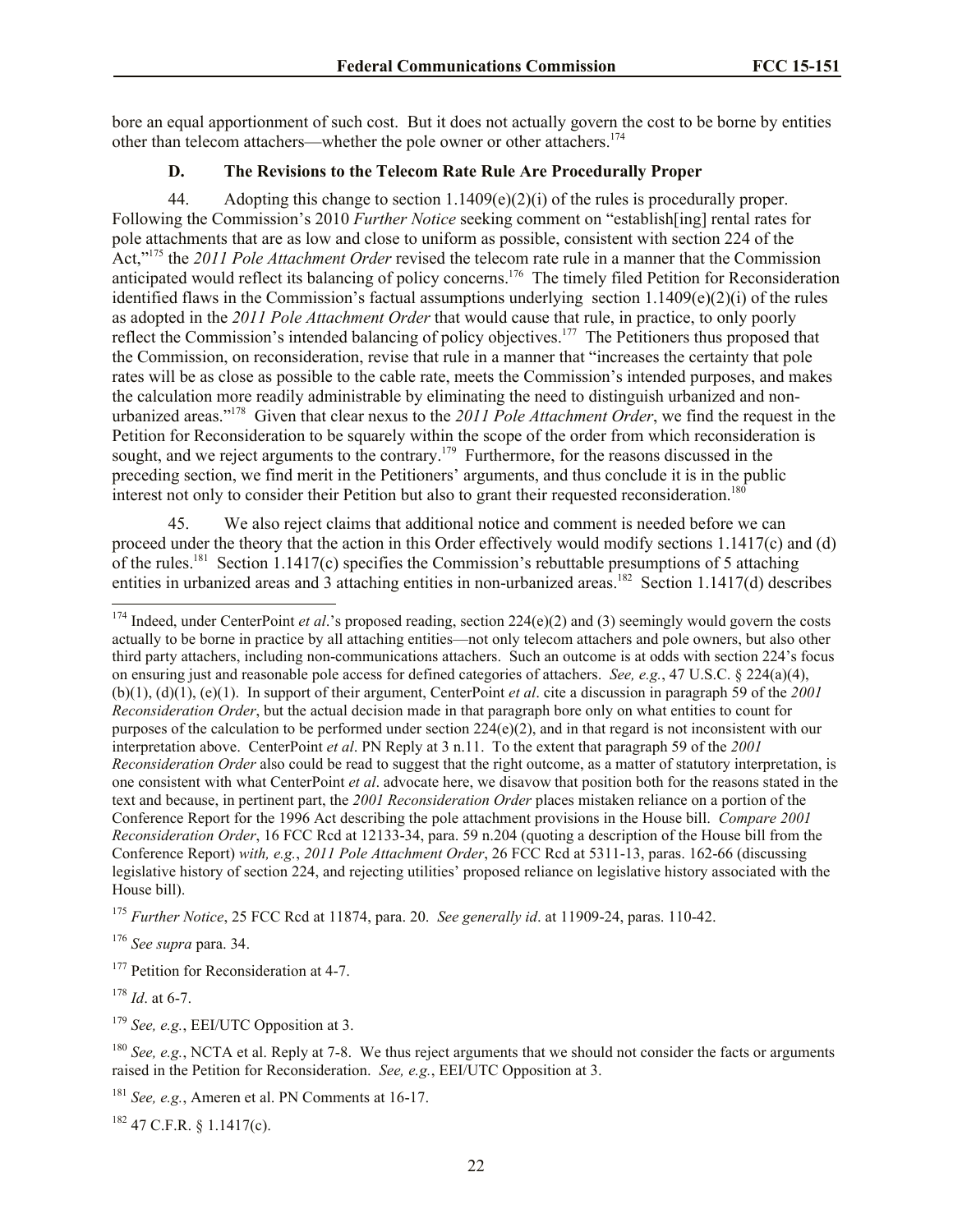how a utility can instead establish its own presumptive average number of attaching entities, subject to rebuttal.<sup>183</sup> As a threshold matter, we are not persuaded by commenters' claims that the Petitioners' proposed revision to section 1.1409(e)(2)(i) would render those rules "moot."<sup>184</sup> Under the utilities' own theory, the Commission-specified presumptions in section 1.1417(c) would have increased, rather than diminished, significance when performing the section 1.1409(e)(2)(i) calculation because it would obviate the need for utilities to expend the effort to develop their own presumptive average numbers of attachers if they believe that variation in the number of attachers would not matter.<sup>185</sup> Further, although the result of the calculation in section  $1.1409(e)(2)(i)$  frequently will be higher than that yielded by the costcausation-based calculation in section  $1.1409(e)(2)(ii)$ , our rules provide for both to be performed, with the possibility that there will be cases where the section  $1.1409(e)(2)(ii)$  calculation is controlling. The outcome under section 1.1409(e)(2)(ii) unquestionably does vary with the number of attaching entities, and thus the utilities' ability to develop their own presumptive number of attaching entities under section 1.1417(d) remains important where the cost-causation-based calculation would be, or could be, controlling.<sup>186</sup>

46. Although we are not persuaded that any implications of our change to section  $1.1409(e)(2)(i)$  of the rules for sections  $1.1417(c)$  and (d) constitute substantive rule changes, even assuming *arguendo* that they were viewed in that manner, we find there was adequate notice and opportunity to comment. As noted above, the Commission's 2010 *Further Notice* sought comment on "establish[ing] rental rates for pole attachments that are as low and close to uniform as possible, consistent with section 224 of the Act," seeking comment on particular alternative approaches and variations that might be adopted consistent with the Commission's statutory responsibilities.<sup>187</sup> For example, the *Further Notice* included requests for comment on a proposal to revise the telecom rate rule so that it was the higher of a rate equal to the cable rate or a cost-causation-based rate, including regarding the administrability of such an approach and how it would relate to other Commission policies.<sup>188</sup> Flowing from that *Further Notice*, the *2011 Pole Attachment Order* adopted revisions to the telecom rate rule, and the Petition for Reconsideration requested reconsideration of the resulting rule in various respects, all within the scope of the underlying *Order*. 189 The Commission sought comment on the Petition for Reconsideration at the time it was filed, and provided a further opportunity to comment on the requested rule changes subsequent to the *Open Internet Order*. 190 We conclude that any implications for

 $\overline{a}$ 

<sup>185</sup> *See* Ameren *et al*. PN Comments at 17. *See also, e.g.*, Ameren et al. PN Reply at 4-5 (asserting that rebutting the presumptions requires time and money).

<sup>186</sup> 47 C.F.R. § 1409(e)(2)(ii). To the extent that utilities have in the past found it beneficial to elect, under section 1.1417(d) of the rules, to rebut the presumed number of attachers, we conclude that they have already sufficiently benefitted from such past actions under the rules that applied at the time. Further, insofar as they undertook such activities in the last few years, they did so against the backdrop of the pending Petition for Reconsideration seeking a change to the calculation under section  $1.1409(e)(2)(ii)$ . We thus reject suggestions that past, unquantified efforts utilities have undertaken to rebut the presumed number of attachers counsels against any rule change that might somehow diminish the future value of those past efforts. *See, e.g.*, Ameren et al. PN Reply at 4-5.

<sup>187</sup> *Further Notice*, 25 FCC Rcd at 11874, para. 20, 11909-24, paras. 110-42, 11929, para. 158.

<sup>188</sup> *Id*. at 11923-24, paras. 140-41.

 $183$  47 C.F.R. § 1.1417(d).

<sup>184</sup> Ameren *et al*. PN Comments at 17; Ameren et al. PN Reply at 2.

<sup>&</sup>lt;sup>189</sup> We note that "the subject matter of petitions for reconsideration of Commission action must relate to the scope of the matters addressed in the underlying proceeding." *Implementation of Section 302 of the Telecommunications Act of 1996 Open Video Systems*, CS Docket No. 96-46, Order on Reconsideration, 13 FCC Rcd 14553, 14559, para. 13 (1998). Although the Petition for Reconsideration was at times worded in terms of a 'clarification' of the 2011 rules as one option, it unambiguously was requesting a change to the codified rule. *See generally* Petition for Reconsideration.

<sup>190</sup> *See supra* notes 55 and 61.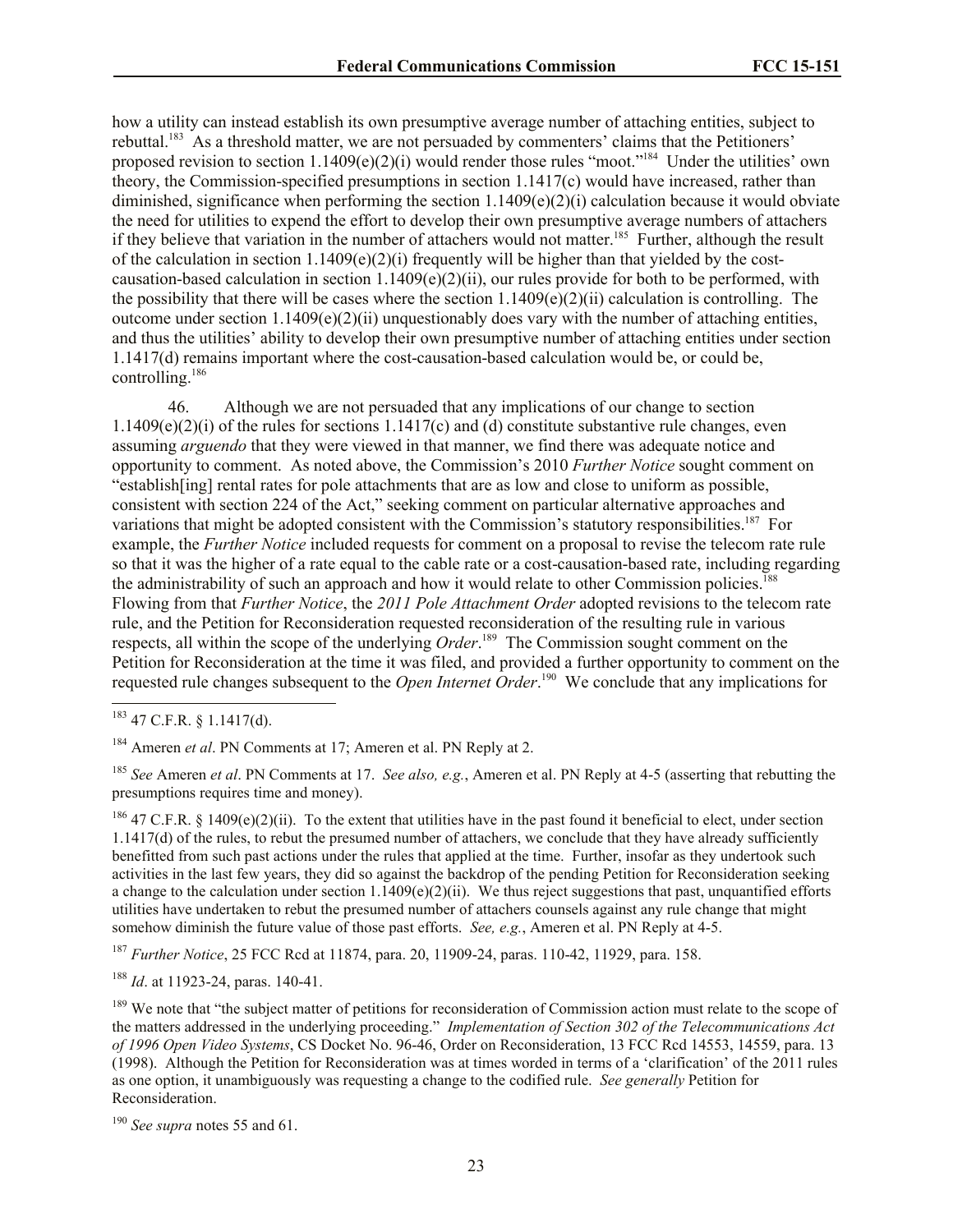the continuing significance of section 1.1417(c) and (d) resulting from our adoption of the Petitioners' proposal should have been understood to be within the scope of issues subject to comment—indeed, commenters themselves appear to suggest that the implications for section 1.1417(c) and (d) are a necessary and unavoidable consequence of the adoption of that proposal.<sup>191</sup> As a result, we concluded that even assuming *arguendo* that notice and comment were required regarding the effects of a change in section 1.1409(e)(2)(i) on the presumption rules in section 1.1417(c) and (d), that was satisfied here.<sup>192</sup>

## **IV. PROCEDURAL MATTERS**

### **A. Paperwork Reduction Act Analysis**

47. This document does not contain new or modified information collection requirements subject to the Paperwork Reduction Act of 1995 (PRA), Public Law 104-13. In addition, therefore, it does not contain any new or modified information collection burden for small business concerns with fewer than 25 employees, pursuant to the Small Business Paperwork Relief Act of 2002, Public Law 107- 198, see 44 U.S.C. 3506(c)(4).

## **B. Regulatory Flexibility Analysis**

48. As required by the Regulatory Flexibility Act of 1980 (RFA), <sup>193</sup> the Commission includes in Appendix B a Supplemental Final Regulatory Flexibility Analysis (FRFA) relating to this Order on Reconsideration.

## **C. Congressional Review Act**

49. The Commission will send a copy of the Order on Reconsideration, including the FRFA, in a report to be sent to Congress and the Government Accountability Office pursuant to the Congressional Review Act.<sup>194</sup>

## **V. ORDERING CLAUSES**

50. Accordingly, IT IS ORDERED that pursuant to sections 1, 4(i), 4(j), 201(b), 224, 251(b)(4), and 303(r), of the Communications Act of 1934, as amended, 47 U.S.C. §§ 151, 154(i), 154(j), 201(b), 224, 251(b)(4), 303(r), this Order on Reconsideration IS ADOPTED.

51. IT IS FURTHER ORDERED, pursuant to sections 1, 4(i), 4(j), 201(b), 224, and 303(r), of the Communications Act, as amended, as amended, 47 U.S.C. §§ 151, 154(i), 154(j), 201(b), 224, 303(r), that the Petition for Reconsideration or Clarification filed by the National Cable and Telecommunications Association, COMPTEL, and tw telecom inc., is GRANTED to the extent indicated herein, and otherwise is DISMISSED.

52. IT IS FURTHER ORDERED that Part 1 of the Commission's rules IS AMENDED as set forth in Appendix A.

 $\overline{a}$ 

<sup>191</sup> *See, e.g.*, Ameren et al. PN Comments at 16-17.

 $192$  Given our findings that action is procedurally appropriate, is within our existing authority, and is warranted by the record here, we likewise are not persuaded that, as a policy matter, we should elect to proceed by first issuing a new Notice of Proposed Rulemaking, as some suggest. *See, e.g.*, Ameren et al. PN Comments at 17. For those same reasons, we reject arguments that we should defer taking the steps adopted here pending further action by Congress. *See, e.g.*, Ameren et al. PN Comments at 16.

<sup>193</sup> The RFA, *see* 5 U.S.C. § 601 *et. seq*., has been amended by the Contract With America Advancement Act of 1996, Pub. L. No. 104-121, 110 Stat. 847 (1996) (CWAAA). Title II of the CWAAA is the Small Business Regulatory Enforcement Fairness Act of 1996 (SBREFA).

<sup>194</sup> *See* 5 U.S.C. § 801(a)(1)(A).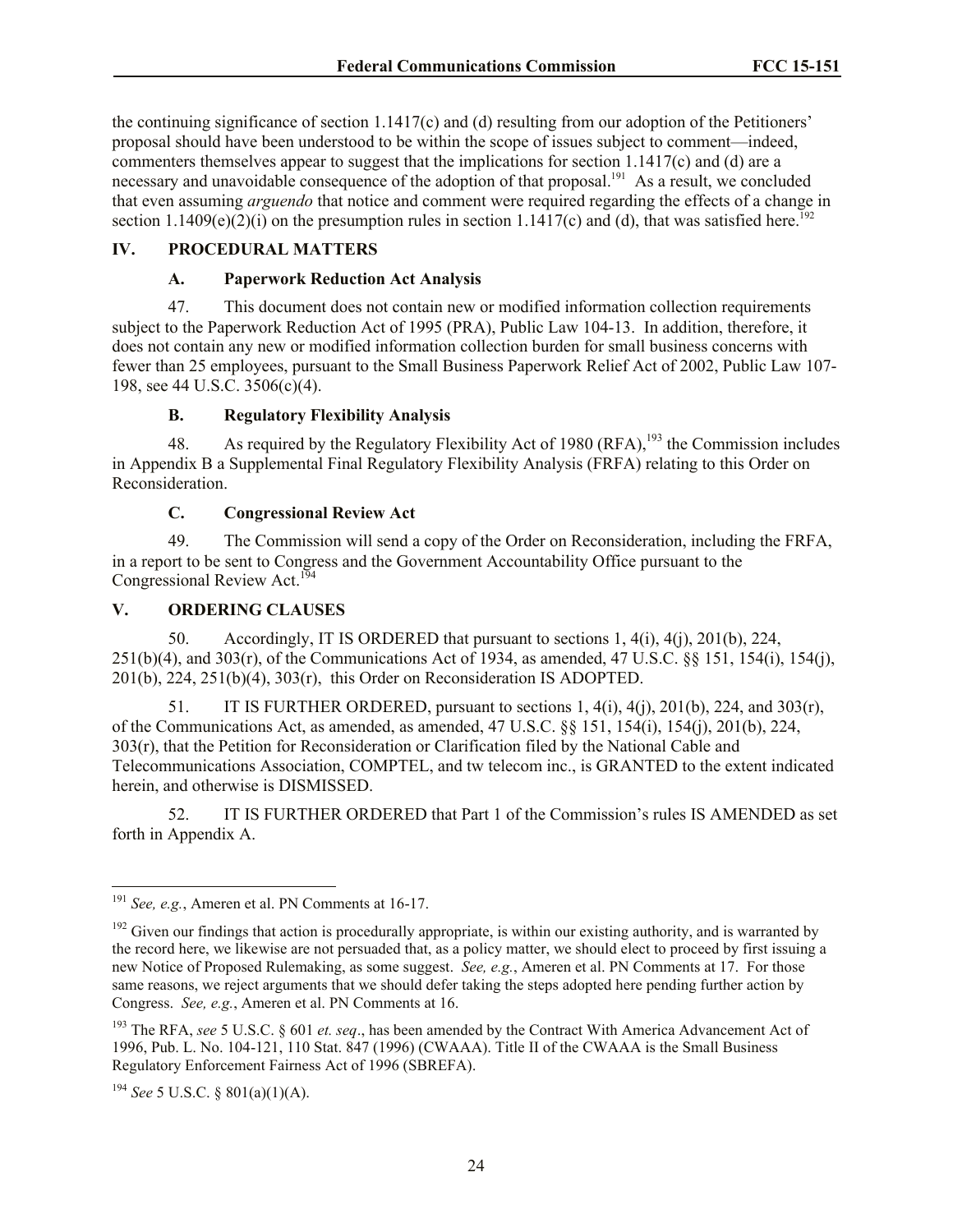53. IT IS FURTHER ORDERED that, pursuant to sections 1.4(b)(1) and 1.103(a) of the Commission's rules, 47 CFR §§ 1.4(b)(1), 1.103(a), this Order on Reconsideration SHALL BE EFFECTIVE 30 days after publication of a summary in the Federal Register.

54. IT IS FURTHER ORDERED that the Commission's Consumer and Governmental Affairs Bureau, Reference Information Center, SHALL SEND a copy of this Order on Reconsideration, including the Supplemental Final Regulatory Flexibility Analysis, to the Chief Counsel for Advocacy of the Small Business Administration.

### FEDERAL COMMUNICATIONS COMMISSION

Marlene H. Dortch Secretary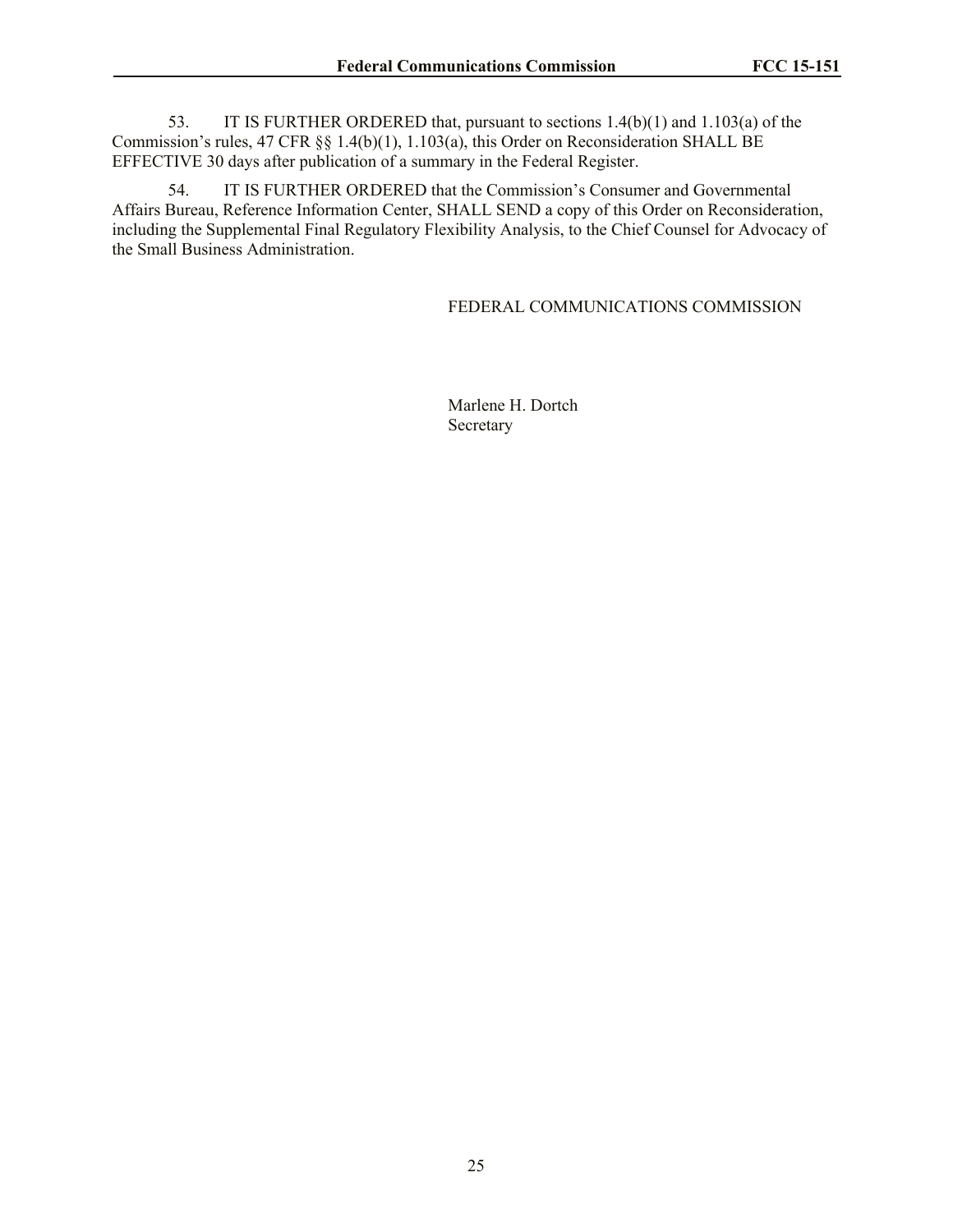## **APPENDIX A**

## **Final Rule**

Part 1, Subpart J of Title 47 of the Code of Federal Regulations is amended as follows:

### **1.1409 Commission consideration of the complaint.**

\* \* \* \* \*

 $(e)$  \* \* \*

 $(2)$  \* \* \*

(i) The following formula applies to the extent that it yields a rate higher than that yielded by the applicable formula in paragraph  $1.1409(e)(2)(ii)$  of this section:

Rate = Space Factor  $\times$  Cost

Where Cost

"in Urbanized Service Areas  $= 0.66 \times$  (Net Cost of a Bare Pole  $\times$  Carrying Charge Rate) in Non-Urbanized Service Areas =  $0.44 \times$  (Net Cost of a Bare Pole  $\times$  Carrying Charge Rate)."

in Service Areas where the number of Attaching Entities is  $5 = 0.66$  x (Net Cost of a Bare Pole x Carrying Charge Rate)

in Service Areas where the number of Attaching Entities is  $4 = 0.56$  x (Net Cost of a Bare Pole x Carrying Charge Rate)

in Service Areas where the number of Attaching Entities is  $3 = 0.44$  x (Net Cost of a Bare Pole x Carrying Charge Rate)

in Service Areas where the number of Attaching Entities is  $2 = 0.31$  x (Net Cost of a Bare Pole x Carrying Charge Rate)

in Service Areas where the number of Attaching Entities is not a whole number  $= N x$  (Net Cost of a Bare Pole x Carrying Charge Rate), where N is interpolated from the cost allocator associated with the nearest whole numbers above and below the number of Attaching Entities.

Where SpaceFactor = 
$$
\left[\frac{\left(\frac{\text{Space}}{\text{Ocoupled}}\right) + \left(\frac{2}{3} \times \frac{\text{Unusable Space}}{\text{No. of } \text{Attaching Entities}}\right)}{\text{Pole Height}}\right]
$$

(ii) \* \* \* \* \*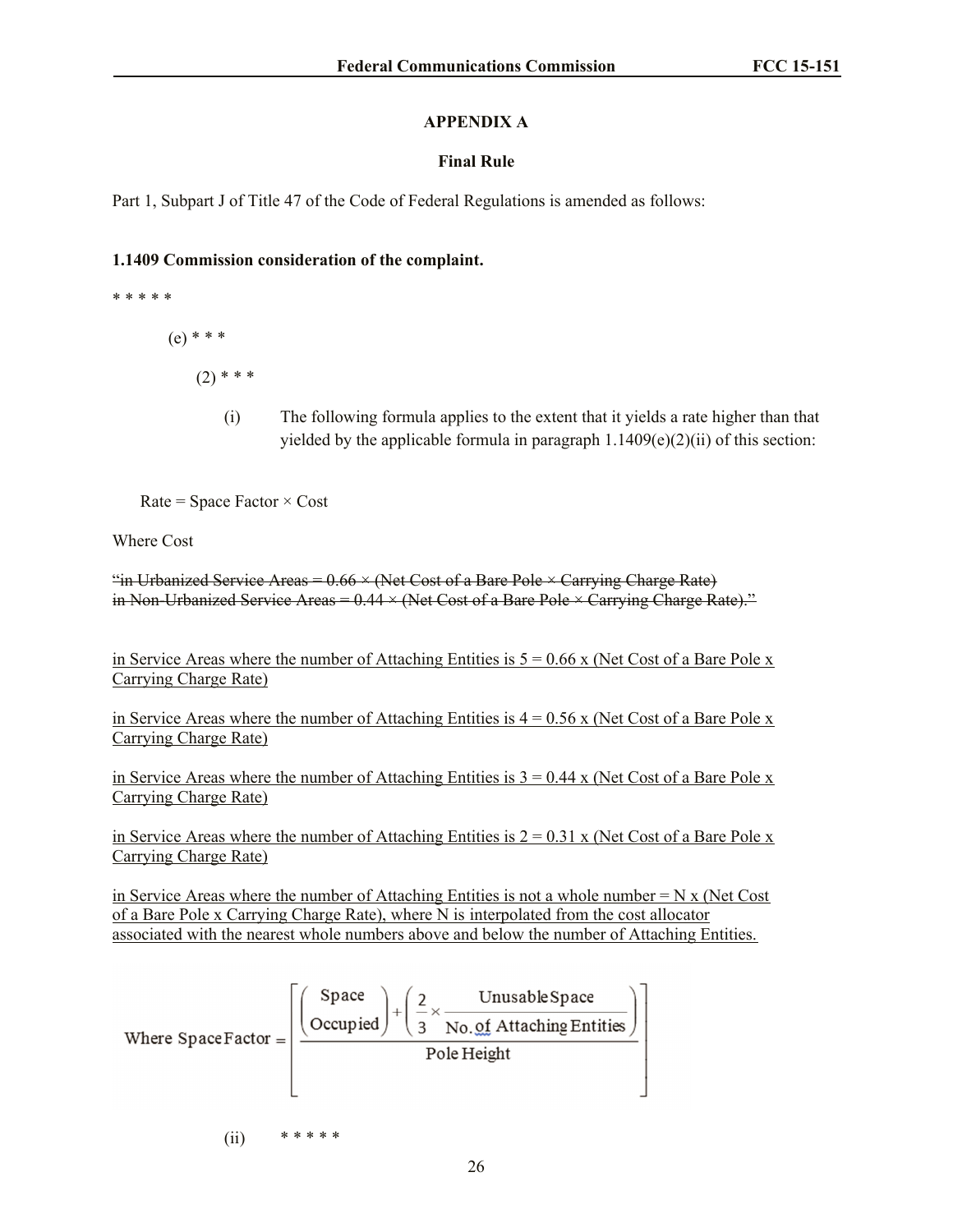# **APPENDIX B**

# **Final Regulatory Flexibility Analysis**

1. As required by the Regulatory Flexibility Act of 1980, as amended  $(RFA)$ ,<sup>1</sup> an Initial Regulatory Flexibility Analysis (IRFA) was included in the *Order and Further Notice* in WC Docket No. 07-245 and GN Docket No. 09-51.<sup>2</sup> The Commission sought written public comment on the proposals in these dockets, including comment on the IRFA. This Final Regulatory Flexibility Analysis (FRFA) conforms to the RFA.<sup>3</sup>

# **A. Need for, and Objectives of, the Proposed Rules**

2. In this *Order on Reconsideration*, the Commission further implements its policy of bringing parity to pole attachment rates at or near the 47 C.F.R. § 1.1409(e)(1) cable rate formula level, including rates that are calculated using the 47 C.F.R. § 1.1409(d)(2) telecom rate formula. The *2011 Pole Attachment Order* adopted cost allocators in the telecom rate formula that were intended to closely approximate the treatment of cost in the cable rate formula. However, these allocators perform successfully only where poles have 5 attaching entities (66 percent of cost) or 3 attaching entities (44 percent of cost). To build on that limited success, the Commission now adds cost allocators for poles with 2 attaching entities (31 percent of costs) and 4 attaching entities (56 percent of cost). When the average number of attaching entities is a fraction, the applicable cost allocator will be interpolated from the two closest whole numbers. In this way, this *Order on Reconsideration* spares cable operators that also provide a telecommunications service (e.g., broadband Internet access service) from having to pay attachment rates that would be approximately 70 percent higher than the rate they pay under the existing rules. Pole attachment rate parity at the cable rate level also harmonizes regulatory treatment between Commission-regulated states and states that set their own pole attachment rates, which prevents any deterrence to investment in Commission-regulated states. By keeping pole attachment rates unified and low, the Commission furthers its overarching goal to accelerate deployment of broadband by removing barriers to infrastructure investment.

# **B. Summary of the Significant Issues Raised by the Public Comments in Response to the IRFA and Summary of the Assessment of the Agency of Such Issues**

3. No comments relating to any of the IRFAs have been filed since the *2011 Pole Attachment Order*. In making the determinations reflected in the *Order on Reconsideration*, we have considered the impact of our actions on small entities.

# **C. Description and Estimate of the Number of Small Entities to Which the Proposed Rules May Apply**

4. The RFA directs agencies to provide a description of, and where feasible, an estimate of the number of small entities that may be affected by the proposed rules and policies, if adopted.<sup>4</sup> The RFA generally defines the term "small entity" as having the same meaning as the terms "small business," "small organization," and "small governmental jurisdiction."<sup>5</sup> In addition, the term "small business" has

 $\overline{a}$ 

 $5$  5 U.S.C. § 601(6).

<sup>&</sup>lt;sup>11</sup> See 5 U.S.C. § 603. The RFA, see 5 U.S.C. §§601–12, has been amended by the Small Business Regulatory Enforcement Fairness Act of 1996 (SBREFA), Pub. L. No. 104-121, Title II, 110 Stat. 857 (1996).

<sup>2</sup> *See Order and Further Notice*, 25 FCC Rcd at 11939-57, Appx. D.

<sup>3</sup> *See* 5 U.S.C. § 604.

 $4\,$  5 U.S.C. § 603(b)(3).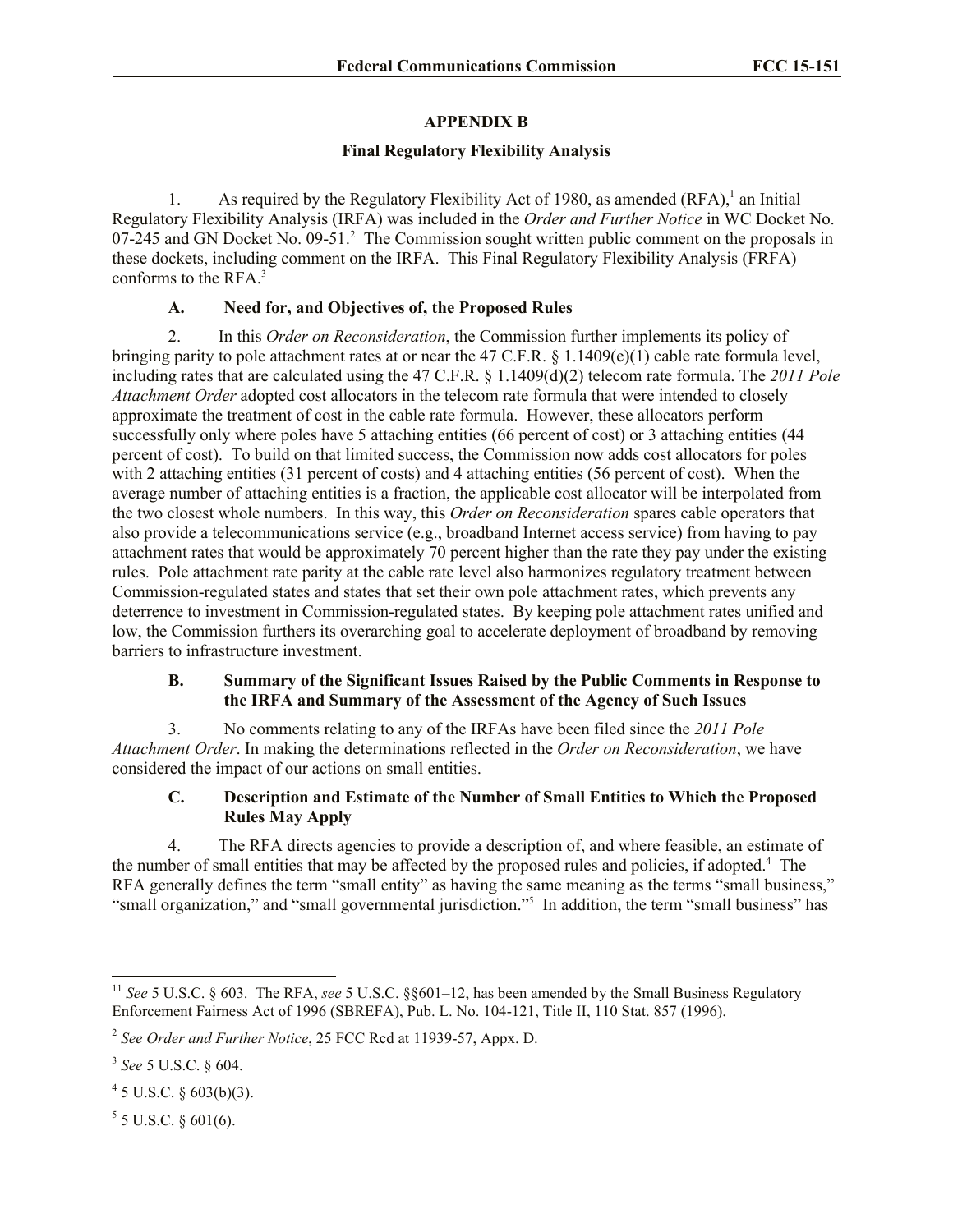the same meaning as the term "small business concern" under the Small Business Act.<sup>6</sup> A "small business concern" is one which: (1) is independently owned and operated; (2) is not dominant in its field of operation; and (3) satisfies any additional criteria established by the  $SBA$ <sup>7</sup>

5. *Small Businesses*. As of 2011, there are a total of approximately 28.2 million small businesses, according to the SBA.<sup>8</sup>

6. *Small Organizations*. As of 2007, there are approximately 1.6 million small organizations.<sup>9</sup> A "small organization" is generally "any not-for-profit enterprise which is independently owned and operated and is not dominant in its field."<sup>10</sup>

7. *Small Governmental Jurisdictions*. The term "small governmental jurisdiction" is defined generally as "governments of cities, towns, townships, villages, school districts, or special districts, with a population of less than fifty thousand."<sup>11</sup> Census Bureau data for 2011 indicate that there were 90,056 local governmental jurisdictions in the United States.<sup>12</sup> We estimate that, of this total, 89,327 entities were "small governmental jurisdictions."<sup>13</sup> Thus, we estimate that most governmental jurisdictions are small.

8. We have included small incumbent local exchange carriers in this present RFA analysis. As noted above, a "small business" under the RFA is one that, inter alia, meets the pertinent small business size standard (*e.g*., a telephone communications business having 1,500 or fewer employees), and "is not dominant in its field of operation."<sup>14</sup> The SBA's Office of Advocacy contends that, for RFA purposes, small incumbent local exchange carriers are not dominant in their field of operation because any such dominance is not "national" in scope.<sup>15</sup> We have therefore included small incumbent local

 $^7$  15 U.S.C. § 632.

 $\overline{\phantom{a}}$ 

<sup>8</sup> See SBA, Office of Advocacy, "Frequently Asked Questions," http://web.sba.gov/faqs (March 2014) (accessed Jan. 2009).

<sup>9</sup> Independent Sector, The New Nonprofit Almanac & Desk Reference (2002).

 $10$  5 U.S.C. § 601(4).

 $11$  5 U.S.C. § 601(5).

 $12$ The 2011 Census Data for small governmental organizations are not presented based on the size of the population in each organization. As stated above, there were 90,056 local governmental organizations in 2011. As a basis for estimating how many of these 90,056 local organizations were small, we note that there were a total of 729 cities and towns (incorporated places and civil divisions) with populations over 50,000. See http://factfinder.census.gov/faces/tableservices/jsf/pages/productview.xhtml?src=bkmk. If we subtract the 729 cities and towns that exceed the 50,000 population threshold, we conclude that approximately 789,237 are small.

<sup>13</sup> We assume that the villages, school districts, and special districts are small, and total 48,558. *See* U.S. Census Bureau, Statistical Abstract of the United States: 2006, section 8, p. 273, Table 417. For 2002, Census Bureau data indicate that the total number of county, municipal, and township governments nationwide was 38,967, of which 35,819 were small. *Id.*

<sup>14</sup> 15 U.S.C. § 632.

<sup>15</sup> Letter from Jere W. Glover, Chief Counsel for Advocacy, SBA, to William E. Kennard, Chairman, FCC (May 27, 1999). The Small Business Act contains a definition of "small-business concern," which the RFA incorporates into its own definition of "small business." *See* 15 U.S.C. § 632(a) ("Small Business Act"); 5 U.S.C. § 601(3) ("RFA"). SBA regulations interpret "small business concern" to include the concept of dominance on a national basis. *See* 13 C.F.R. § 121.102(b).

 $6$  5 U.S.C. § 601(3) (incorporating by reference the definition of "small-business concern" in the Small Business Act, 15 U.S.C. § 632). Pursuant to 5 U.S.C. § 601(3), the statutory definition of a small business applies "unless an agency, after consultation with the Office of Advocacy of the Small Business Administration and after opportunity for public comment, establishes one or more definitions of such term which are appropriate to the activities of the agency and publishes such definition(s) in the Federal Register."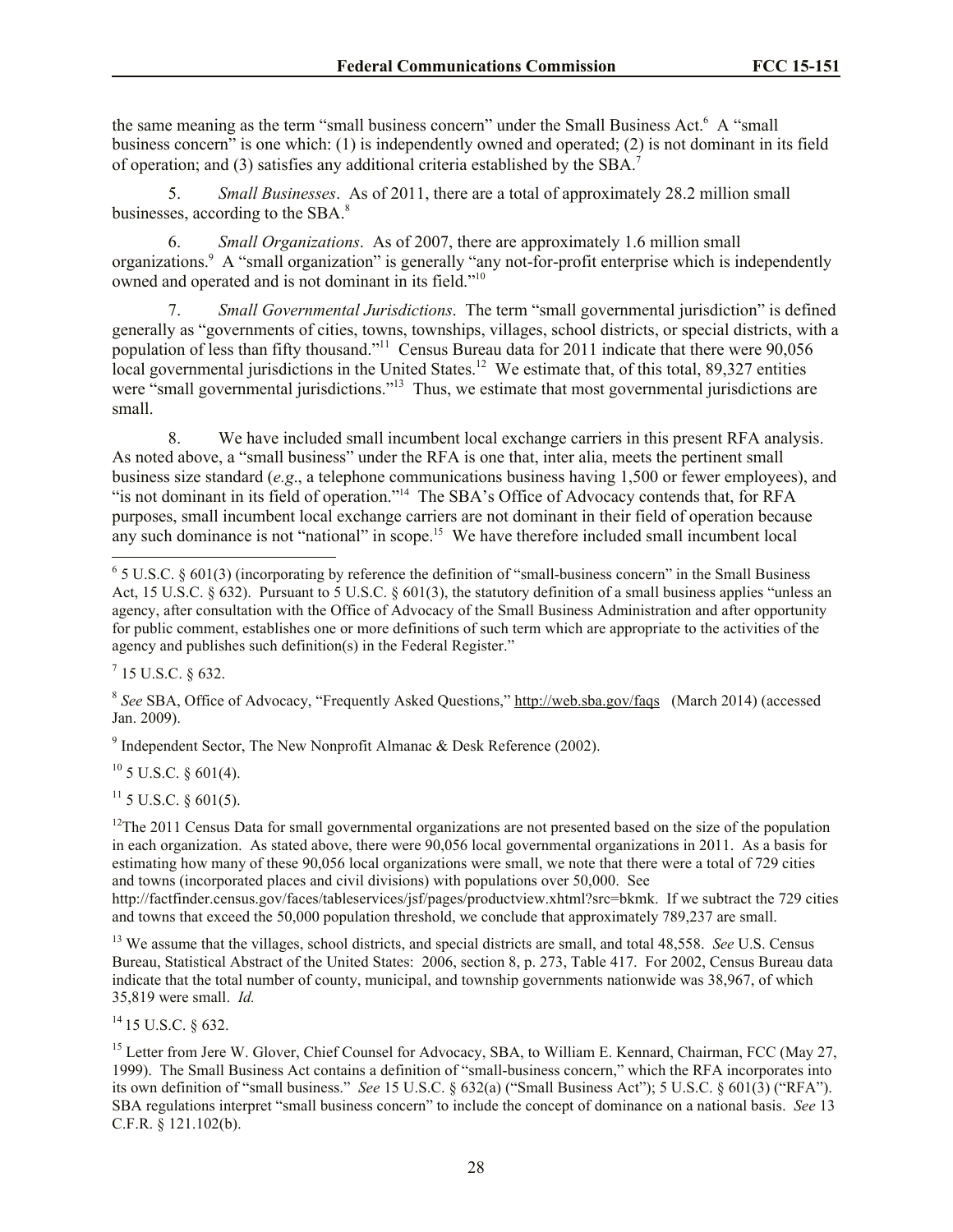exchange carriers in this RFA analysis, although we emphasize that this RFA action has no effect on Commission analyses and determinations in other, non-RFA contexts.

9. *Incumbent Local Exchange Carriers ("ILECs")*. Neither the Commission nor the SBA has developed a small business size standard specifically for incumbent local exchange services. The appropriate size standard under SBA rules is for the category Wired Telecommunications Carriers. Under that size standard, such a business is small if it has  $1,500$  or fewer employees.<sup>16</sup> According to Commission data,  $17$  1,311 carriers have reported that they are engaged in the provision of incumbent local exchange services. Of these 1,311 carriers, an estimated 1,024 have 1,500 or fewer employees and 287 have more than 1,500 employees. Consequently, the Commission estimates that most providers of incumbent local exchange service are small businesses that may be affected by our proposed action.

10. Competitive Local Exchange Carriers ("CLECs"), Competitive Access Providers ("CAPs"), "Shared-Tenant Service Providers," and "Other Local Service Providers." Neither the Commission nor the SBA has developed a small business size standard specifically for these service providers. The appropriate size standard under SBA rules is for the category Wired Telecommunications Carriers. Under that size standard, such a business is small if it has 1,500 or fewer employees.<sup>18</sup> According to Commission data,<sup>19</sup> 1005 carriers have reported that they are engaged in the provision of either competitive access provider services or competitive local exchange carrier services. Of these 1005 carriers, an estimated 918 have 1,500 or fewer employees and 87 have more than 1,500 employees. In addition, 16 carriers have reported that they are "Shared-Tenant Service Providers," and all 16 are estimated to have 1,500 or fewer employees. In addition, 89 carriers have reported that they are "Other Local Service Providers." Of the 89, all have 1,500 or fewer employees. Consequently, the Commission estimates that most providers of competitive local exchange service, competitive access providers, "Shared-Tenant Service Providers," and "Other Local Service Providers" are small entities that may be affected by our proposed action.

11. *Interexchange Carriers ("IXCs")*. Neither the Commission nor the SBA has developed a small business size standard specifically for providers of interexchange services. The appropriate size standard under SBA rules is for the category Wired Telecommunications Carriers. Under that size standard, such a business is small if it has  $1,500$  or fewer employees.<sup>20</sup> According to Commission data,<sup>21</sup> 300 carriers have reported that they are engaged in the provision of interexchange service. Of these, an estimated 268 have 1,500 or fewer employees and 32 have more than 1,500 employees. Consequently, the Commission estimates that the majority of IXCs are small entities that may be affected by our proposed action.

12. *Wireless Telecommunications Carriers (except satellite)*. This industry comprises establishments engaged in operating and maintaining switching and transmission facilities to provide communications via the airwaves. Establishments in this industry have spectrum licenses and provide services using that spectrum, such as cellular phone services, paging services, wireless Internet access,

 $\overline{a}$ 

<sup>&</sup>lt;sup>16</sup> 13 C.F.R. § 121.201, North American Industry Classification System (NAICS) code 517110.

<sup>17</sup> FCC, Wireline Competition Bureau, Industry Analysis and Technology Division, "*Trends in Telephone Service*" at Table 5.3, Page 5-5 (Aug. 2008) ("*Trends in Telephone Service*"). This source uses data that are current as of November 1, 2006.

<sup>18</sup> 13 C.F.R. § 121.201, NAICS code 517110.

<sup>&</sup>lt;sup>19</sup> "Trends in Telephone Service" at Table 5.3.

<sup>&</sup>lt;sup>20</sup> 13 C.F.R. § 121.201, NAICS code 517110.

<sup>&</sup>lt;sup>21</sup> "Trends in Telephone Service" at Table 5.3.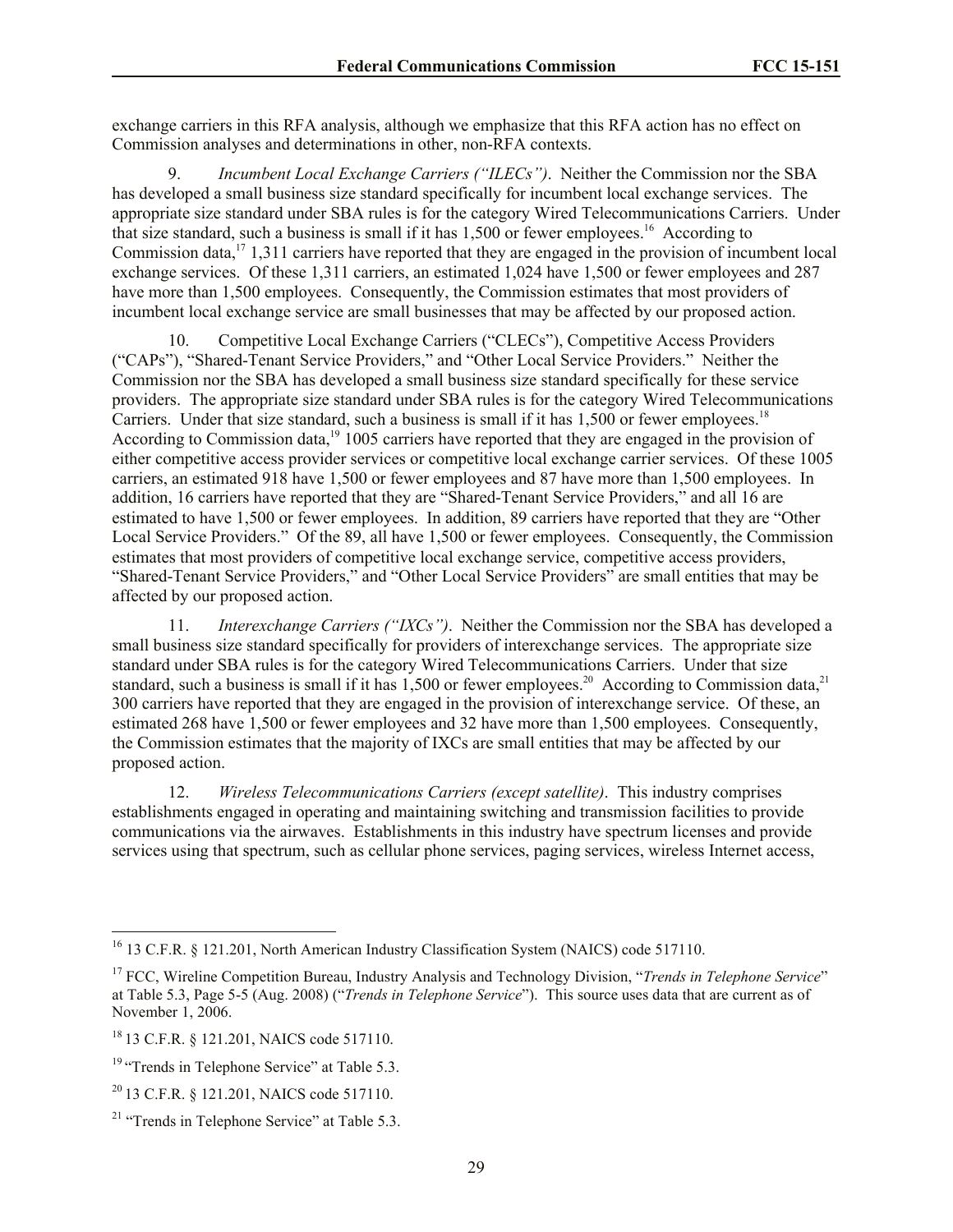and wireless video services.<sup>22</sup> The appropriate size standard under SBA rules is for the category Wireless Telecommunications Carriers (except satellite). For that category, a business is small if it has 1,500 or fewer employees.<sup>23</sup> For this category, census data for 2007 show that there were 1,383 firms that operated for the entire year.<sup>24</sup> Of this total, 1368 firms had employment of fewer than 1000 employees. The Census data about firms employing more than 1000 employees does not identify the number of firms that employed 1500 employees or less.<sup>25</sup> Thus under this category and the associated small business size standard, the Commission estimates that the majority of wireless telecommunications carriers (except satellite) are small entities that may be affected by rules proposed in the Notice.<sup>26</sup>

13. *Wireless Telecommunications Carriers (except Satellite)*. Since 2007, the Census Bureau has placed wireless firms within this new, broad, economic census category.<sup>27</sup> Prior to that time, such firms were within the now-superseded categories of "Paging" and "Cellular and Other Wireless Telecommunications."<sup>28</sup> Under the present and prior categories, the SBA has deemed a wireless business to be small if it has  $1,500$  or fewer employees.<sup>29</sup> Because Census Bureau data are not yet available for the new category, we will estimate small business prevalence using the prior categories and associated data. For the category of Paging, data for 2002 show that there were 807 firms that operated for the entire year.<sup>30</sup> Of this total, 804 firms had employment of 999 or fewer employees, and three firms had employment of 1,000 employees or more.<sup>31</sup> For the category of Cellular and Other Wireless Telecommunications, data for 2002 show that there were 1,397 firms that operated for the entire year.<sup>32</sup> Of this total, 1,378 firms had employment of 999 or fewer employees, and 19 firms had employment of 1,000 employees or more.<sup>33</sup> Thus, we estimate that the majority of wireless firms are small.

http://factfinder.census.gov/faces/tableservices/jsf/pages/productview.xhtml?pid=ECN\_2007\_US\_51SSSZ5&prodT ype=table

<sup>25</sup> *Id*. Available census data do not provide a more precise estimate of the number of firms that have employment of 1,500 or fewer employees; the largest category provided is for firms with "1,000 employees or more."

### <sup>26</sup> *Id.*

 $\overline{\phantom{a}}$ 

<sup>27</sup> U.S. Census Bureau, 2007 NAICS Definitions, "517210 Wireless Telecommunications Categories (Except Satellite)"; http://www.census.gov/naics/2007/def/ND517210.HTM#N517210.

<sup>28</sup> U.S. Census Bureau, 2002 NAICS Definitions, "517211 Paging"; http://www.census.gov/epcd/naics02/def/NDEF517.HTM; U.S. Census Bureau, 2002 NAICS Definitions, "517212 Cellular and Other Wireless Telecommunications"; http://www.census.gov/epcd/naics02/def/NDEF517.HTM.

<sup>29</sup> 13 C.F.R. § 121.201, NAICS code 517210 (2007 NAICS). The now-superseded, pre-2007 C.F.R. citations were 13 C.F.R. § 121.201, NAICS codes 517211 and 517212 (referring to the 2002 NAICS).

<sup>30</sup> U.S. Census Bureau, 2002 Economic Census, Subject Series: Information, "Establishment and Firm Size (Including Legal Form of Organization," Table 5, NAICS code 517211 (issued Nov. 2005).

<sup>31</sup> *Id.* The census data do not provide a more precise estimate of the number of firms that have employment of 1,500 or fewer employees; the largest category provided is for firms with "1000 employees or more."

<sup>32</sup> U.S. Census Bureau, 2002 Economic Census, Subject Series: Information, "Establishment and Firm Size (Including Legal Form of Organization," Table 5, NAICS code 517212 (issued Nov. 2005).

<sup>33</sup> *Id.* The census data do not provide a more precise estimate of the number of firms that have employment of 1,500 or fewer employees; the largest category provided is for firms with "1000 employees or more."

<sup>&</sup>lt;sup>22</sup> U.S. Census Bureau, North American Industry Classification System, Definition of "Wireless Telecommunications Carriers (except Satellite)," NAICS code 517210, *available at* http://www.census.gov/cgibin/sssd/naics/naicsrch?code=517210&search=2007%20NAICS%20Search.

<sup>23</sup> *See* 13 C.F.R. § 121.201, NAICS code 517210.

<sup>24</sup> U.S. Census Bureau, *2007 Economic Census of the United States*, Table EC0751SSSZ5, Information: Subject Series - Establishment and Firm Size: Employment Size of Firms for the United States: 2007, NAICS Code 517210, *available at*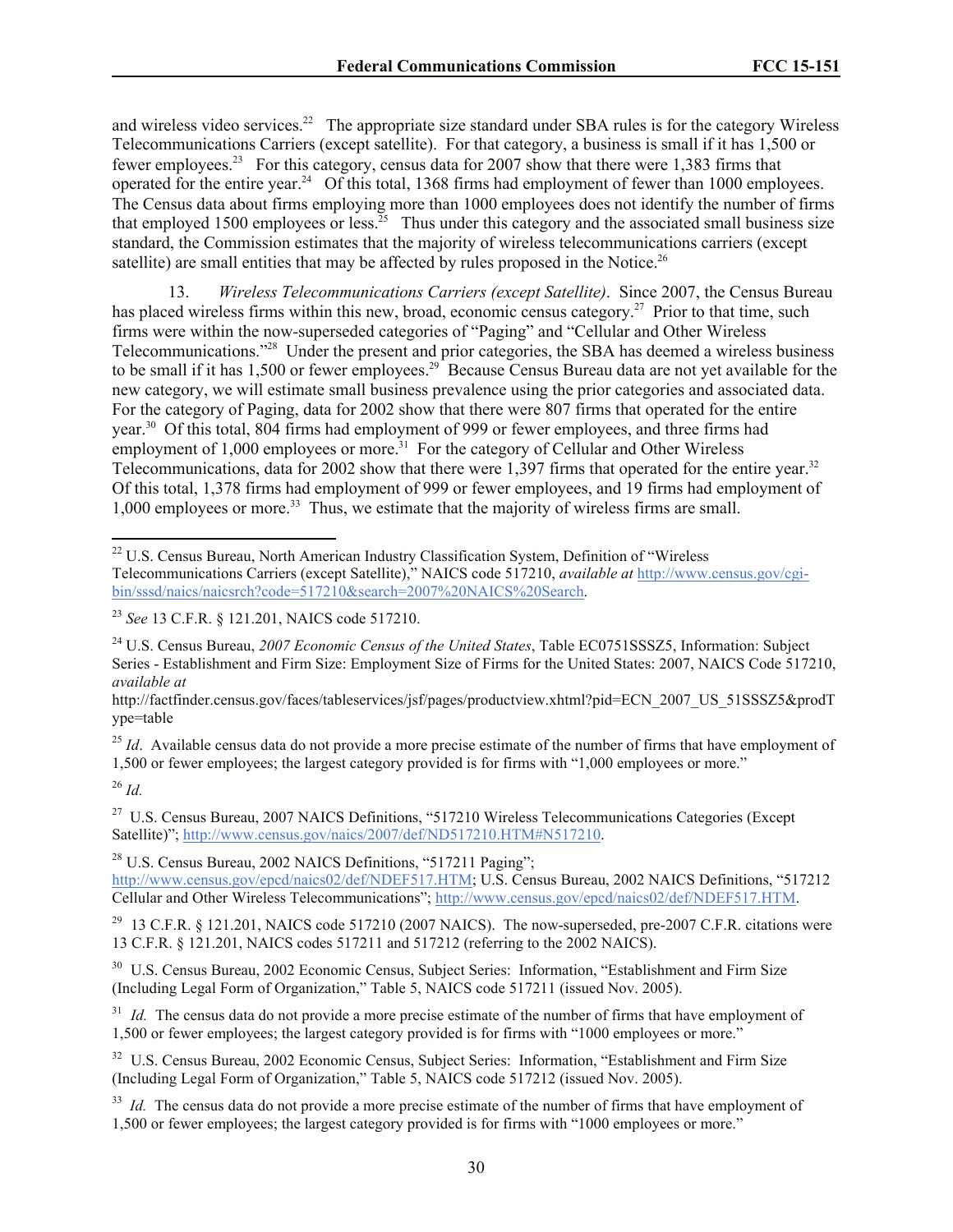14. *Wireless Telephony*. Wireless telephony includes cellular, personal communications services, and specialized mobile radio telephony carriers. As noted, the SBA has developed a small business size standard for Wireless Telecommunications Carriers (except Satellite).<sup>34</sup> Under the SBA small business size standard, a business is small if it has  $1,500$  or fewer employees.<sup>35</sup> According to Trends in telephone Service data, 413 carriers reported that they were engaged in wireless telephony.<sup>36</sup> Of these, an estimated 261 have 1,500 or fewer employees and 152 have more than 1,500 employees.<sup>37</sup> Therefore, more than half of these entities can be considered small.

15. *Broadband Personal Communications Service*. The broadband personal communications services ("PCS") spectrum is divided into six frequency blocks designated A through F, and the Commission has held auctions for each block. The Commission has created a small business size standard for Blocks C and F as an entity that has average gross revenues of less than \$40 million in the three previous calendar years.<sup>38</sup> For Block F, an additional small business size standard for "very small business" was added and is defined as an entity that, together with its affiliates, has average gross revenues of not more than \$15 million for the preceding three calendar years.<sup>39</sup> These small business size standards, in the context of broadband PCS auctions, have been approved by the SBA.<sup>40</sup> No small businesses within the SBA-approved small business size standards bid successfully for licenses in Blocks A and B. There were 90 winning bidders that qualified as small entities in the Block C auctions. A total of 93 "small" and "very small" business bidders won approximately 40 percent of the 1,479 licenses for Blocks D, E, and  $F<sup>41</sup>$  In 1999, the Commission reauctioned 155 C, D, E, and F Block licenses; there were 113 small business winning bidders.<sup>42</sup>

16. In 2001, the Commission completed the auction of 422 C and F Broadband PCS licenses in Auction 35. Of the 35 winning bidders in this auction, 29 qualified as "small" or "very small" businesses.<sup>43</sup> Subsequent events, concerning Auction 35, including judicial and agency determinations, resulted in a total of 163 C and F Block licenses being available for grant. In 2005, the Commission completed an auction of 188 C block licenses and 21 F block licenses in Auction 58. There were 24 winning bidders for 217 licenses.<sup>44</sup> Of the 24 winning bidders, 16 claimed small business status and won 156 licenses. In 2007, the Commission completed an auction of 33 licenses in the A, C, and F Blocks in

 $\overline{\phantom{a}}$ 

<sup>36</sup> Trends in Telephone Service, tbl. 5.3

<sup>37</sup> *Id*.

<sup>38</sup> *See Amendment of Parts 20 and 24 of the Commission's Rules – Broadband PCS Competitive Bidding and the Commercial Mobile Radio Service Spectrum Cap*, Report and Order, 11 FCC Rcd 7824, 7850–52, paras. 57–60 (1996) ("*PCS Report and Order*"); *see also* 47 C.F.R. § 24.720(b).

<sup>39</sup> *See PCS Report and Order*, 11 FCC Rcd at 7852, para. 60.

<sup>40</sup> *See Alvarez Letter 1998*.

<sup>41</sup> FCC News, "Broadband PCS, D, E and F Block Auction Closes," No. 71744 (rel. Jan. 14, 1997).

<sup>42</sup> *See* "C, D, E, and F Block Broadband PCS Auction Closes," *Public Notice*, 14 FCC Rcd 6688 (WTB 1999).

<sup>34</sup> 13 C.F.R. § 121.201, NAICS code 517210.

 $^{35}$  *Id.* 

<sup>43</sup> *See* "C and F Block Broadband PCS Auction Closes; Winning Bidders Announced," *Public Notice*, 16 FCC Rcd 2339 (2001).

<sup>44</sup> *See* "Broadband PCS Spectrum Auction Closes; Winning Bidders Announced for Auction No. 58," *Public Notice*, 20 FCC Rcd 3703 (2005).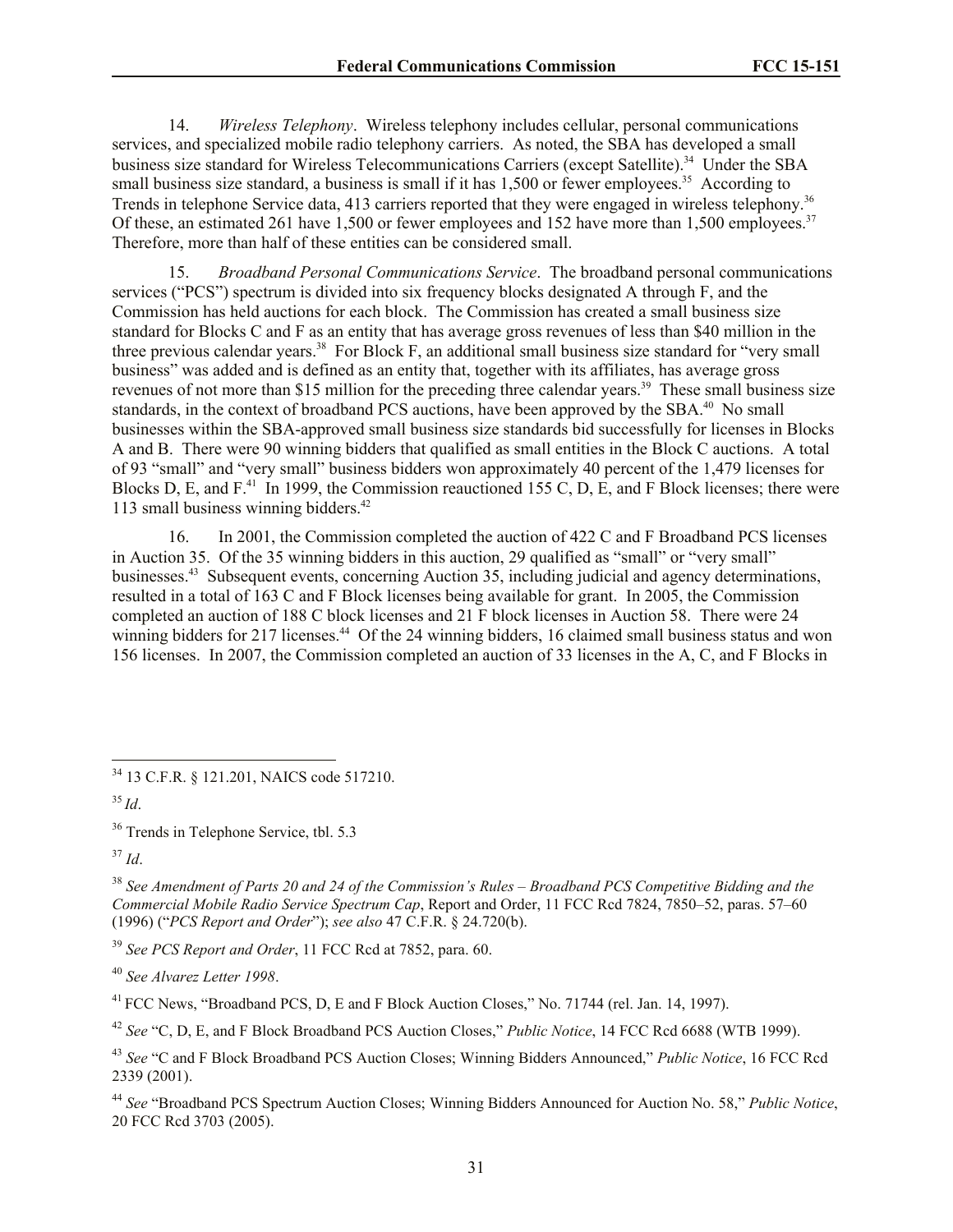Auction 71.<sup>45</sup> Of the 14 winning bidders, six were designated entities.<sup>46</sup> In 2008, the Commission completed an auction of 20 Broadband PCS licenses in the C, D, E and F block licenses in Auction 78.<sup>47</sup>

17. *Advanced Wireless Services*. In 2008, the Commission conducted the auction of Advanced Wireless Services ("AWS") licenses.<sup>48</sup> This auction, which as designated as Auction 78, offered 35 licenses in the AWS 1710-1755 MHz and 2110-2155 MHz bands ("AWS-1"). The AWS-1 licenses were licenses for which there were no winning bids in Auction 66. That same year, the Commission completed Auction 78. A bidder with attributed average annual gross revenues that exceeded \$15 million and did not exceed \$40 million for the preceding three years ("small business") received a 15 percent discount on its winning bid. A bidder with attributed average annual gross revenues that did not exceed \$15 million for the preceding three years ("very small business") received a 25 percent discount on its winning bid. A bidder that had combined total assets of less than \$500 million and combined gross revenues of less than \$125 million in each of the last two years qualified for entrepreneur status.<sup>49</sup> Four winning bidders that identified themselves as very small businesses won 17 licenses.<sup>50</sup> Three of the winning bidders that identified themselves as a small business won five licenses. Additionally, one other winning bidder that qualified for entrepreneur status won 2 licenses.

18. *Narrowband Personal Communications Services*. In 1994, the Commission conducted an auction for Narrowband PCS licenses. A second auction was also conducted later in 1994. For purposes of the first two Narrowband PCS auctions, "small businesses" were entities with average gross revenues for the prior three calendar years of \$40 million or less.<sup>51</sup> Through these auctions, the Commission awarded a total of 41 licenses, 11 of which were obtained by four small businesses.<sup>52</sup> To ensure meaningful participation by small business entities in future auctions, the Commission adopted a twotiered small business size standard in the Narrowband PCS Second Report and Order.<sup>53</sup> A "small business" is an entity that, together with affiliates and controlling interests, has average gross revenues for the three preceding years of not more than \$40 million.<sup>54</sup> A "very small business" is an entity that,

<sup>46</sup> *Id*.

 $\overline{a}$ 

<sup>48</sup> *See* AWS-1 and Broadband PCS Procedures Public Notice, 23 FCC Rcd 7496. Auction 78 also included an auction of Broadband PCS licenses.

<sup>49</sup> *Id*. at 23 FCC Rcd at 7521–22.

<sup>50</sup> *See* "Auction of AWS-1 and Broadband PCS Licenses Closes, Winning Bidders Announced for Auction 78, Down Payments Due September 9, 2008, FCC Forms 601 and 602 Due September 9, 2008, Final Payments Due September 23, 2008, Ten-Day Petition to Deny Period", *Public Notice*, 23 FCC Rcd 12749–65 (2008).

<sup>51</sup> *Implementation of Section 309(j) of the Communications Act – Competitive Bidding Narrowband PCS*, Third Memorandum Opinion and Order and Further Notice of Proposed Rulemaking, 10 FCC Rcd 175, 196, para. 46 (1994).

<sup>52</sup> See "Announcing the High Bidders in the Auction of ten Nationwide Narrowband PCS Licenses, Winning Bids Total \$617,006,674," *Public Notice*, PNWL 94-004 (rel. Aug. 2, 1994); "Announcing the High Bidders in the Auction of 30 Regional Narrowband PCS Licenses; Winning Bids Total \$490,901,787," *Public Notice*, PNWL 94- 27 (rel. Nov. 9, 1994).

53 *Amendment of the Commission's Rules to Establish New Personal Communications Services*, Narrowband PCS, Second Report and Order and Second Further Notice of Proposed Rule Making, 15 FCC Rcd 10456, 10476, para. 40 (2000) ("*Narrowband PCS Second Report and Order*").

<sup>45</sup> *See* "Auction of Broadband PCS Spectrum Licenses Closes; Winning Bidders Announced for Auction No. 71," *Public Notice*, 22 FCC Rcd 9247 (2007).

<sup>47</sup> *See* Auction of AWS-1 and Broadband PCS Licenses Rescheduled For August 13, 3008, Notice of Filing Requirements, Minimum Opening Bids, Upfront Payments and Other Procedures For Auction 78, *Public Notice*, 23 FCC Rcd 7496 (2008) ("AWS-1 and Broadband PCS Procedures Public Notice").

<sup>54</sup>*Narrowband PCS Second Report and Order*, 15 FCC Rcd at 10476, para. 40.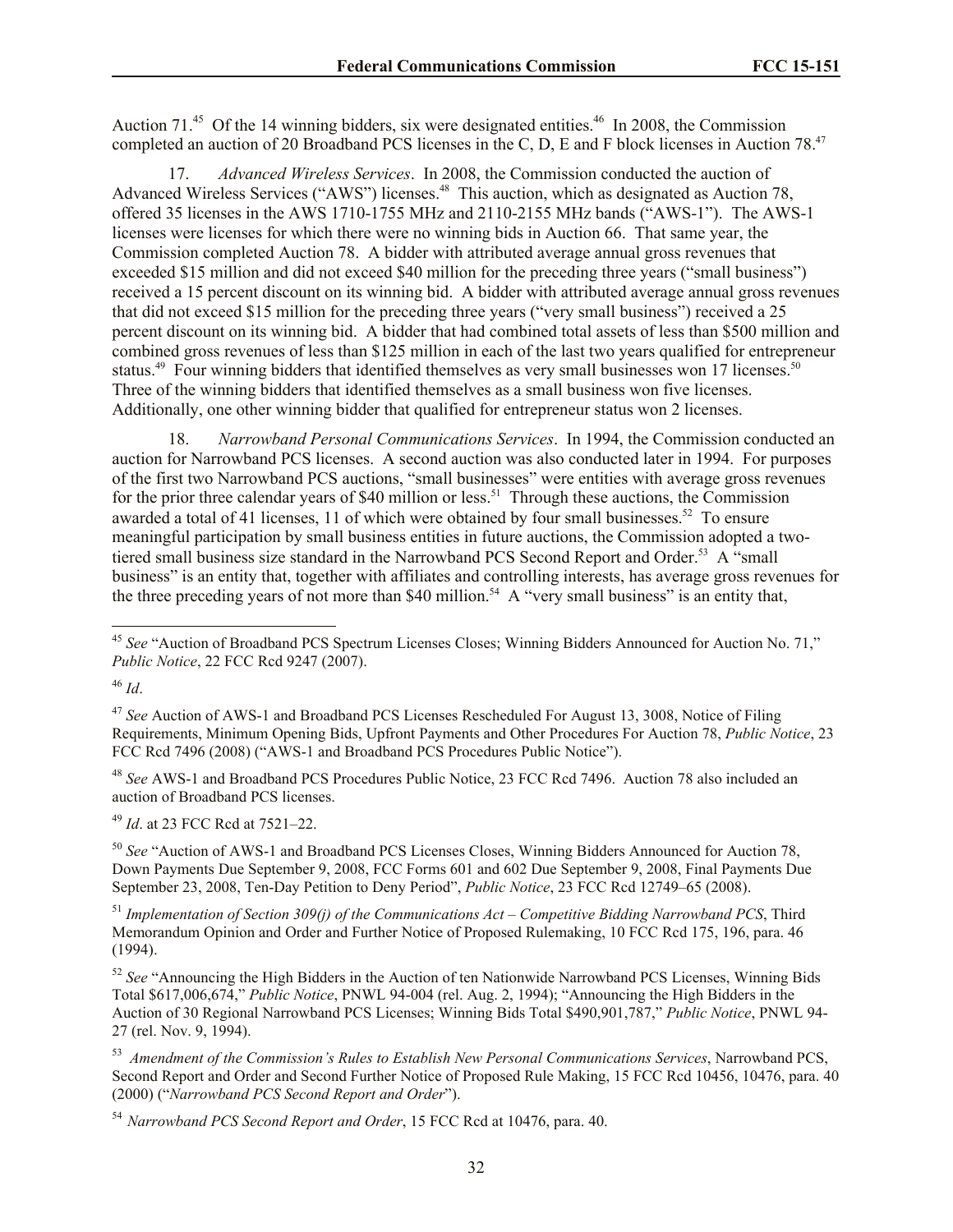together with affiliates and controlling interests, has average gross revenues for the three preceding years of not more than \$15 million.<sup>55</sup> The SBA has approved these small business size standards.<sup>56</sup> A third auction was conducted in 2001. Here, five bidders won 317 (Metropolitan Trading Areas and nationwide) licenses.<sup>57</sup> Three of these claimed status as a small or very small entity and won 311 licenses.

19. *Cellular Radiotelephone Service*. Auction 77 was held to resolve one group of mutually exclusive applications for Cellular Radiotelephone Service licenses for unserved areas in New Mexico.<sup>58</sup> Bidding credits for designated entities were not available in Auction 77.<sup>59</sup> In 2008, the Commission completed the closed auction of one unserved service area in the Cellular Radiotelephone Service, designated as Auction 77. Auction 77 concluded with one provisionally winning bid for the unserved area totaling \$25,002.<sup>60</sup>

20. *Fixed Microwave Services*. Fixed microwave services include common carrier,<sup>61</sup> private operational-fixed,<sup>62</sup> and broadcast auxiliary radio services.<sup>63</sup> At present, there are approximately 22,015 common carrier fixed licensees and 61,670 private operational-fixed licensees and broadcast auxiliary radio licensees in the microwave services. The Commission has not created a size standard for a small business specifically with respect to fixed microwave services. For purposes of this analysis, the Commission uses the SBA small business size standard for the category Wireless Telecommunications Carriers (except Satellite), which is 1,500 or fewer employees.<sup>64</sup> The Commission does not have data specifying the number of these licensees that have no more than 1,500 employees, and thus are unable at this time to estimate with greater precision the number of fixed microwave service licensees that would qualify as small business concerns under the SBA's small business size standard. Consequently, the Commission estimates that there are 22,015 or fewer common carrier fixed licensees and 61,670 or fewer private operational-fixed licensees and broadcast auxiliary radio licensees in the microwave services that may be small and may be affected by the rules and policies proposed herein. We note, however, that the common carrier microwave fixed licensee category includes some large entities.

<sup>58</sup> *See* Closed Auction of Licenses for Cellular Unserved Service Area Scheduled for June 17, 2008, Notice and Filing Requirements, Minimum Opening Bids, Upfront Payments, and Other Procedures for Auction 77, *Public Notice*, 23 FCC Rcd 6670 (2008).

<sup>59</sup> *Id.* at 6685.

<sup>60</sup> *See* Auction of Cellular Unserved Service Area License Closes, Winning Bidder Announced for Auction 77, Down Payment due July 2, 2008, Final Payment due July 17, 2008, *Public Notice*, 23 FCC Rcd 9501 (2008).

<sup>61</sup> *See* 47 C.F.R. § 101 *et seq*. for common carrier fixed microwave services (except Multipoint Distribution Service).

 $62$  Persons eligible under parts 80 and 90 of the Commission's Rules can use Private Operational-Fixed Microwave services. *See* 47 C.F.R. Parts 80 and 90. Stations in this service are called operational-fixed to distinguish them from common carrier and public fixed stations. Only the licensee may use the operational-fixed station, and only for communications related to the licensee's commercial, industrial, or safety operations.

<sup>63</sup> Auxiliary Microwave Service is governed by Part 74 of Title 47 of the Commission's Rules. *See* 47 C.F.R. Part 74. This service is available to licensees of broadcast stations and to broadcast and cable network entities. Broadcast auxiliary microwave stations are used for relaying broadcast television signals from the studio to the transmitter, or between two points such as a main studio and an auxiliary studio. The service also includes mobile television pickups, which relay signals from a remote location back to the studio.

<sup>64</sup> 13 C.F.R. § 121.201, NAICS code 517210.

 55 *Id.*

<sup>56</sup> *See Alvarez Letter 1998*.

<sup>57</sup>*See* "Narrowband PCS Auction Closes," *Public Notice*, 16 FCC Rcd 18663 (WTB 2001).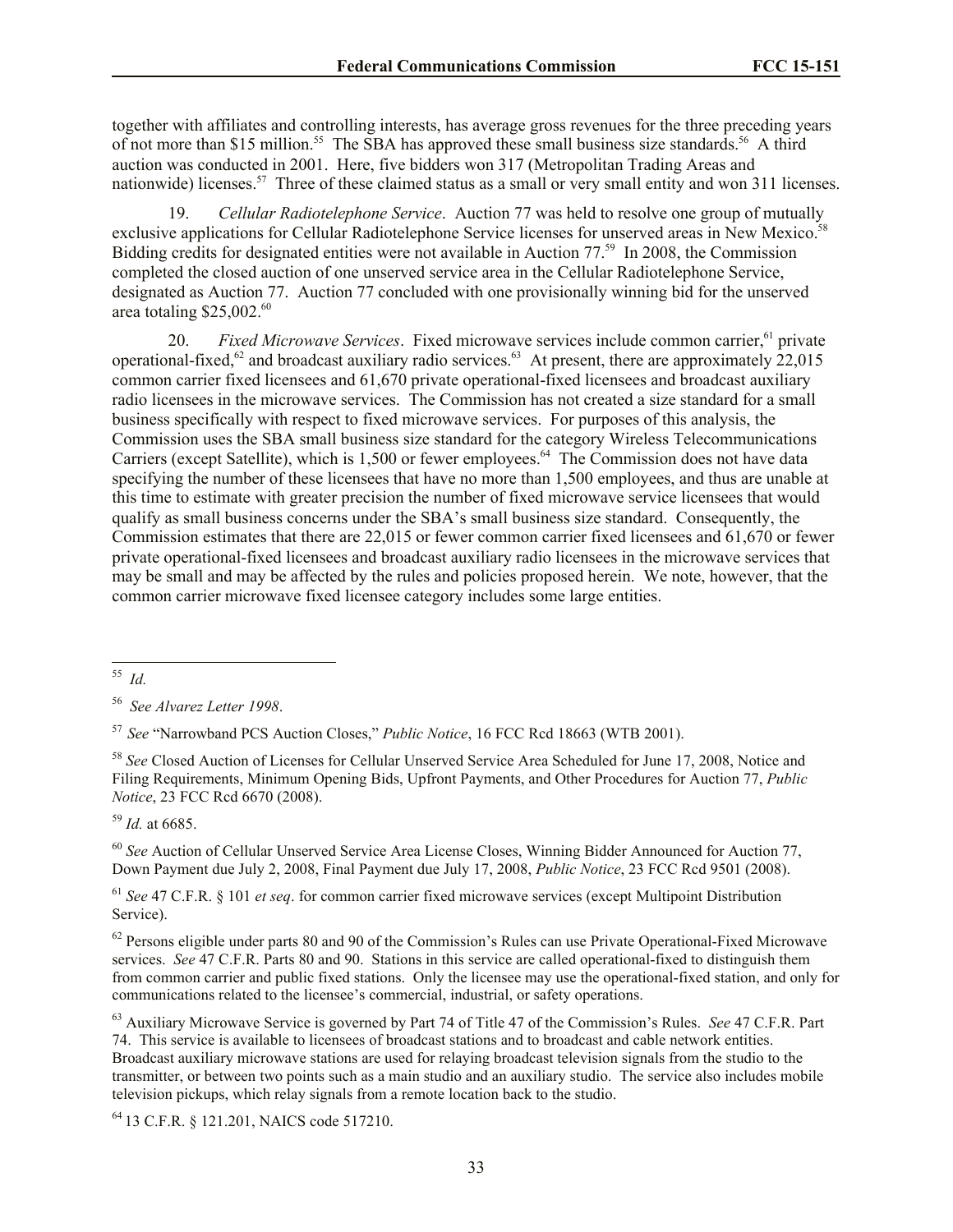21. *Local Multipoint Distribution Service*. Local Multipoint Distribution Service ("LMDS") is a fixed broadband point-to-multipoint microwave service that provides for two-way video telecommunications.<sup>65</sup> The auction of the 986 LMDS licenses began and closed in 1998. The Commission established a small business size standard for LMDS licenses as an entity that has average gross revenues of less than \$40 million in the three previous calendar years.<sup>66</sup> An additional small business size standard for "very small business" was added as an entity that, together with its affiliates, has average gross revenues of not more than \$15 million for the preceding three calendar years.<sup>67</sup> The SBA has approved these small business size standards in the context of LMDS auctions.<sup>68</sup> There were 93 winning bidders that qualified as small entities in the LMDS auctions. A total of 93 small and very small business bidders won approximately 277 A Block licenses and 387 B Block licenses. In 1999, the Commission re-auctioned 161 licenses; there were 32 small and very small businesses winning that won 119 licenses.

22. *Rural Radiotelephone Service*. The Commission has not adopted a size standard for small businesses specific to the Rural Radiotelephone Service.<sup>69</sup> A significant subset of the Rural Radiotelephone Service is the Basic Exchange Telephone Radio System ("BETRS").<sup>70</sup> In the present context, we will use the SBA's small business size standard applicable to Wireless Telecommunications Carriers (except Satellite), *i.e.*, an entity employing no more than 1,500 persons.<sup>71</sup> There are approximately 1,000 licensees in the Rural Radiotelephone Service, and the Commission estimates that there are 1,000 or fewer small entity licensees in the Rural Radiotelephone Service that may be affected by the rules and policies proposed herein.

23. *Broadband Radio Service and Educational Broadband Service*. Broadband Radio Service systems, previously referred to as Multipoint Distribution Service ("MDS") and Multichannel Multipoint Distribution Service ("MMDS") systems, and "wireless cable," transmit video programming to subscribers and provide two-way high speed data operations using the microwave frequencies of the Broadband Radio Service ("BRS") and Educational Broadband Service ("EBS") (previously referred to as the Instructional Television Fixed Service ("ITFS")).<sup>72</sup> In connection with the 1996 BRS auction, the Commission established a small business size standard as an entity that had annual average gross revenues of no more than \$40 million in the previous three calendar years.<sup>73</sup> The BRS auctions resulted in 67 successful bidders obtaining licensing opportunities for 493 Basic Trading Areas ("BTAs"). Of the 67 auction winners, 61 met the definition of a small business. BRS also includes licensees of stations authorized prior to the auction. At this time, we estimate that of the 61 small business BRS auction

67 *See id.*

<sup>71</sup> 13 C.F.R. § 121.201, NAICS code 517210.

 $73$  47 C.F.R. § 21.961(b)(1).

 65 *See Rulemaking to Amend Parts 1, 2, 21, 25, of the Commission's Rules to Redesignate the 27.5–29.5 GHz Frequency Band, Reallocate the 29.5–30.5 Frequency Band, to Establish Rules and Policies for Local Multipoint Distribution Service and for Fixed Satellite Services*, Second Report and Order, Order on Reconsideration, and Fifth Notice of Proposed Rule Making, 12 FCC Rcd 12545, 12689–90, para. 348 (1997) ("*LMDS Second Report and Order*").

<sup>66</sup> *See LMDS Second Report and Order*, 12 FCC Rcd at 12689–90, para. 348.

<sup>68</sup>  *See Alvarez to Phythyon Letter 1998*.

 $^{69}$  The service is defined in § 22.99 of the Commission's Rules, 47 C.F.R. § 22.99.

 $^{70}$  BETRS is defined in §§ 22.757 and 22.759 of the Commission's Rules, 47 C.F.R. §§ 22.757 and 22.759.

<sup>72</sup> *Amendment of Parts 21 and 74 of the Commission's Rules with Regard to Filing Procedures in the Multipoint Distribution Service and in the Instructional Television Fixed Service and Implementation of Section 309(j) of the Communications Act – Competitive Bidding*, MM Docket No. 94-131 and PP Docket No. 93-253, Report and Order, 10 FCC Rcd 9589, 9593, para. 7 (1995) ("*MDS Auction R&O*"*)*.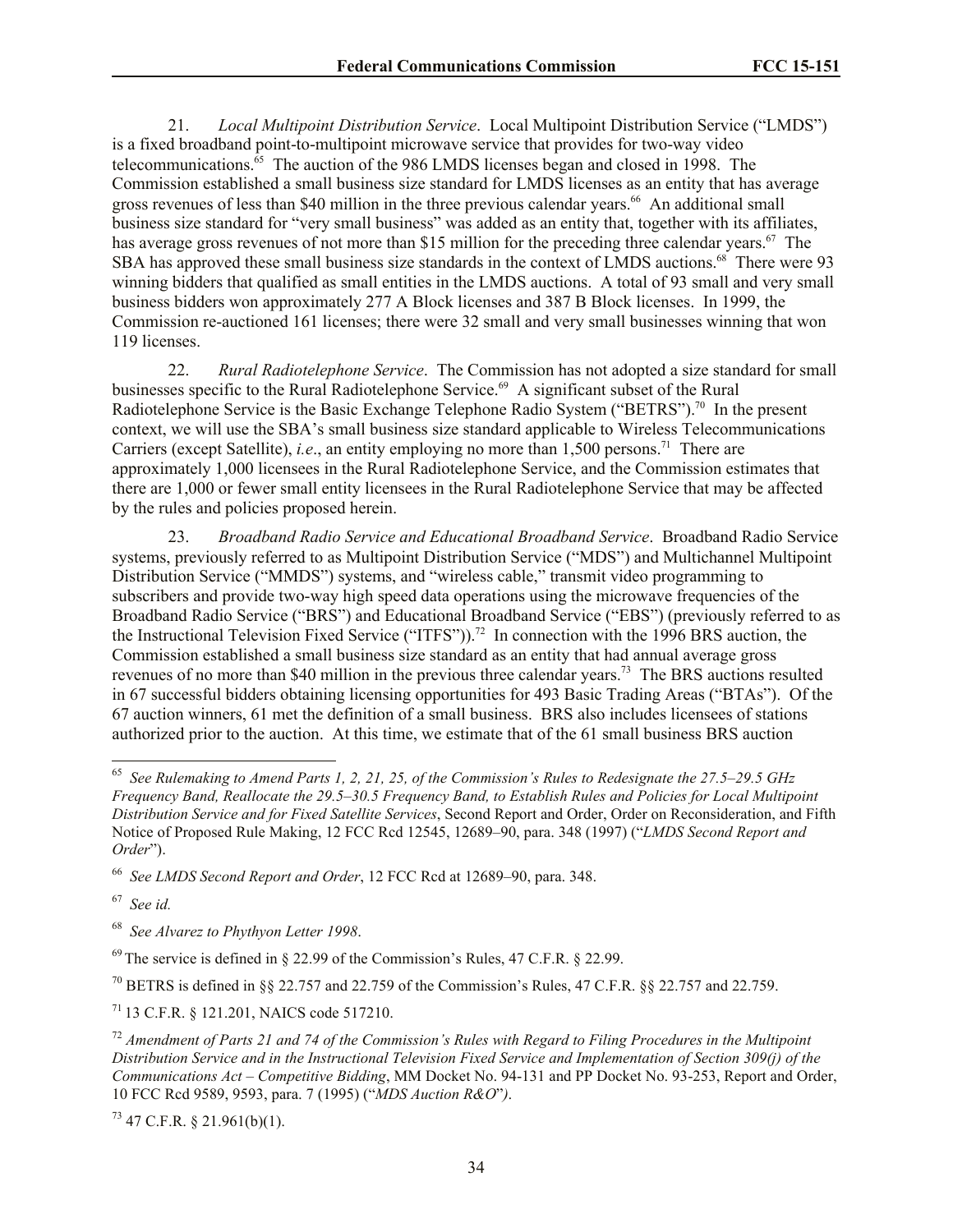winners, 48 remain small business licensees. In addition to the 48 small businesses that hold BTA authorizations, there are approximately 392 incumbent BRS licensees that are considered small entities.<sup>74</sup> After adding the number of small business auction licensees to the number of incumbent licensees not already counted, we find that there are currently approximately 440 BRS licensees that are defined as small businesses under either the SBA or the Commission's rules. In 2009, the Commission conducted Auction 86, the sale of 78 licenses in the BRS areas.<sup>75</sup> The Commission offered three levels of bidding credits: (i) a bidder with attributed average annual gross revenues that exceed \$15 million and do not exceed \$40 million for the preceding three years (small business) will receive a 15 percent discount on its winning bid; (ii) a bidder with attributed average annual gross revenues that exceed \$3 million and do not exceed \$15 million for the preceding three years (very small business) will receive a 25 percent discount on its winning bid; and (iii) a bidder with attributed average annual gross revenues that do not exceed \$3 million for the preceding three years (entrepreneur) will receive a 35 percent discount on its winning bid.<sup>76</sup> Auction 86 concluded in 2009 with the sale of 61 licenses.<sup>77</sup> Of the ten winning bidders, two bidders that claimed small business status won 4 licenses; one bidder that claimed very small business status won three licenses; and two bidders that claimed entrepreneur status won six licenses.

24. In addition, the SBA's Cable Television Distribution Services small business size standard is applicable to EBS. There are presently 2,032 EBS licensees. All but 100 of these licenses are held by educational institutions. Educational institutions are included in this analysis as small entities.<sup>78</sup> Thus, we estimate that at least 1,932 licensees are small businesses. Since 2007, Cable Television Distribution Services have been defined within the broad economic census category of Wired Telecommunications Carriers; that category is defined as follows: "This industry comprises establishments primarily engaged in operating and/or providing access to transmission facilities and infrastructure that they own and/or lease for the transmission of voice, data, text, sound, and video using wired telecommunications networks. Transmission facilities may be based on a single technology or a combination of technologies."<sup>79</sup> The SBA has developed a small business size standard for this category, which is: all such firms having 1,500 or fewer employees. To gauge small business prevalence for these cable services we must, however, use current census data that are based on the previous category of Cable and Other Program Distribution and its associated size standard; that size standard was: all such firms having \$13.5 million or less in annual receipts.<sup>80</sup> According to Census Bureau data for 2002, there were a total of 1,191 firms in this previous category that operated for the entire year.<sup>81</sup> Of this total,  $1,087$  firms had annual

<sup>76</sup> *Id.* at 8296.

 $\overline{a}$ 

<sup>79</sup> U.S. Census Bureau, 2007 NAICS Definitions, "517110 Wired Telecommunications Carriers" (partial definition); http://www.census.gov/naics/2007/def/ND517110.HTM#N517110.

80 13 C.F.R. § 121.201, NAICS code 517110.

 $74$  47 U.S.C. § 309(j). Hundreds of stations were licensed to incumbent MDS licensees prior to implementation of section 309(j) of the Communications Act of 1934, 47 U.S.C. § 309(j). For these pre-auction licenses, the applicable standard is SBA's small business size standard.

<sup>&</sup>lt;sup>75</sup> Auction of Broadband Radio Service (BRS) Licenses, Scheduled for October 27, 2009, Notice and Filing Requirements, Minimum Opening Bids, Upfront Payments, and Other Procedures for Auction 86, *Public Notice*, 24 FCC Rcd 8277 (2009).

<sup>77</sup> Auction of Broadband Radio Service Licenses Closes, Winning Bidders Announced for Auction 86, Down Payments Due November 23, 2009, Final Payments Due December 8, 2009, Ten-Day Petition to Deny Period, *Public Notice*, 24 FCC Rcd 13572 (2009).

<sup>&</sup>lt;sup>78</sup> The term "small entity" within SBREFA applies to small organizations (nonprofits) and to small governmental jurisdictions (cities, counties, towns, townships, villages, school districts, and special districts with populations of less than 50,000). 5 U.S.C. §§ 601(4)–(6). We do not collect annual revenue data on EBS licensees.

<sup>&</sup>lt;sup>81</sup> U.S. Census Bureau, 2002 Economic Census, Subject Series: Information, Table 4, Receipts Size of Firms for the United States: 2002, NAICS code 517510 (issued November 2005).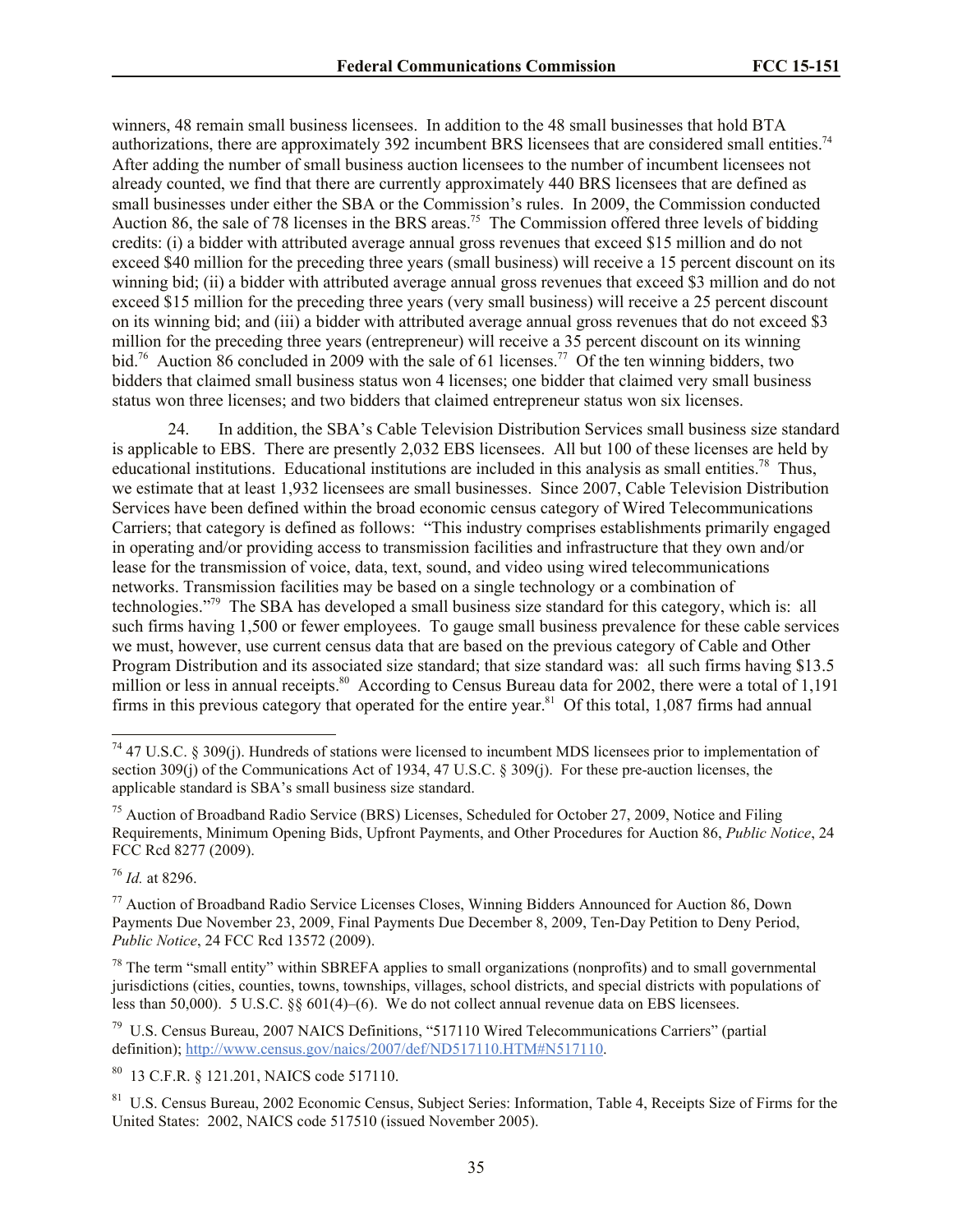receipts of under \$10 million, and 43 firms had receipts of \$10 million or more but less than \$25 million.<sup>82</sup> Thus, the majority of these firms can be considered small.

25. *Cable Television Distribution Services.* Since 2007, these services have been defined within the broad economic census category of Wired Telecommunications Carriers; that category is defined as follows: "This industry comprises establishments primarily engaged in operating and/or providing access to transmission facilities and infrastructure that they own and/or lease for the transmission of voice, data, text, sound, and video using wired telecommunications networks. Transmission facilities may be based on a single technology or a combination of technologies."<sup>83</sup> The SBA has developed a small business size standard for this category, which is: all such firms having 1,500 or fewer employees. To gauge small business prevalence for these cable services we must, however, use current census data that are based on the previous category of Cable and Other Program Distribution and its associated size standard; that size standard was: all such firms having \$13.5 million or less in annual receipts.<sup>84</sup> According to Census Bureau data for 2002, there were a total of 1,191 firms in this previous category that operated for the entire year.<sup>85</sup> Of this total, 1,087 firms had annual receipts of under \$10 million, and 43 firms had receipts of \$10 million or more but less than \$25 million.<sup>86</sup> Thus, the majority of these firms can be considered small.

26. *Cable Companies and Systems.* The Commission has also developed its own small business size standards, for the purpose of cable rate regulation. Under the Commission's rules, a "small cable company" is one serving  $400,000$  or fewer subscribers, nationwide.<sup>87</sup> Industry data indicate that, of 1,076 cable operators nationwide, all but eleven are small under this size standard.<sup>88</sup> In addition, under the Commission's rules, a "small system" is a cable system serving 15,000 or fewer subscribers.<sup>89</sup> Industry data indicate that, of 6,635 systems nationwide, 5,802 systems have fewer than 10,000 subscribers, and an additional 302 systems have  $10,000$ -19,999 subscribers.<sup>90</sup> Thus, under this second size standard, most cable systems are small.

27. *Cable System Operators*. The Communications Act of 1934, as amended, also contains a size standard for small cable system operators, which is "a cable operator that, directly or through an affiliate, serves in the aggregate fewer than 1 percent of all subscribers in the United States and is not affiliated with any entity or entities whose gross annual revenues in the aggregate exceed \$250,000,000."<sup>91</sup> The Commission has determined that an operator serving fewer than 677,000

 $82$  *Id.* An additional 61 firms had annual receipts of \$25 million or more.

<sup>83</sup> U.S. Census Bureau, 2007 NAICS Definitions, "517110 Wired Telecommunications Carriers" (partial definition); http://www.census.gov/naics/2007/def/ND517110.HTM#N517110.

84 13 C.F.R. § 121.201, NAICS code 517110.

<sup>85</sup> U.S. Census Bureau, 2002 Economic Census, Subject Series: Information, Table 4, Receipts Size of Firms for the United States: 2002, NAICS code 517510 (issued November 2005).

<sup>86</sup> *Id*. An additional 61 firms had annual receipts of \$25 million or more.

 $87$  47 C.F.R. § 76.901(e). The Commission determined that this size standard equates approximately to a size standard of \$100 million or less in annual revenues. *Implementation of Sections of the 1992 Cable Act: Rate Regulation*, Sixth Report and Order and Eleventh Order on Reconsideration, 10 FCC Rcd 7393, 7408 (1995).

88 These data are derived from: R.R. Bowker, *Broadcasting & Cable Yearbook 2006*, "Top 25 Cable/Satellite Operators," pages A-8 & C-2 (data current as of June 30, 2005); Warren Communications News, *Television & Cable Factbook 2006*, "Ownership of Cable Systems in the United States," pages D-1805 to D-1857.

 $89$  47 C.F.R. § 76.901(c).

 $\overline{a}$ 

90 Warren Communications News, *Television & Cable Factbook 2008*, "U.S. Cable Systems by Subscriber Size," page F-2 (data current as of Oct. 2007). The data do not include 851 systems for which classifying data were not available.

91 47 U.S.C. § 543(m)(2); *see* 47 C.F.R. § 76.901(f) & nn.1–3.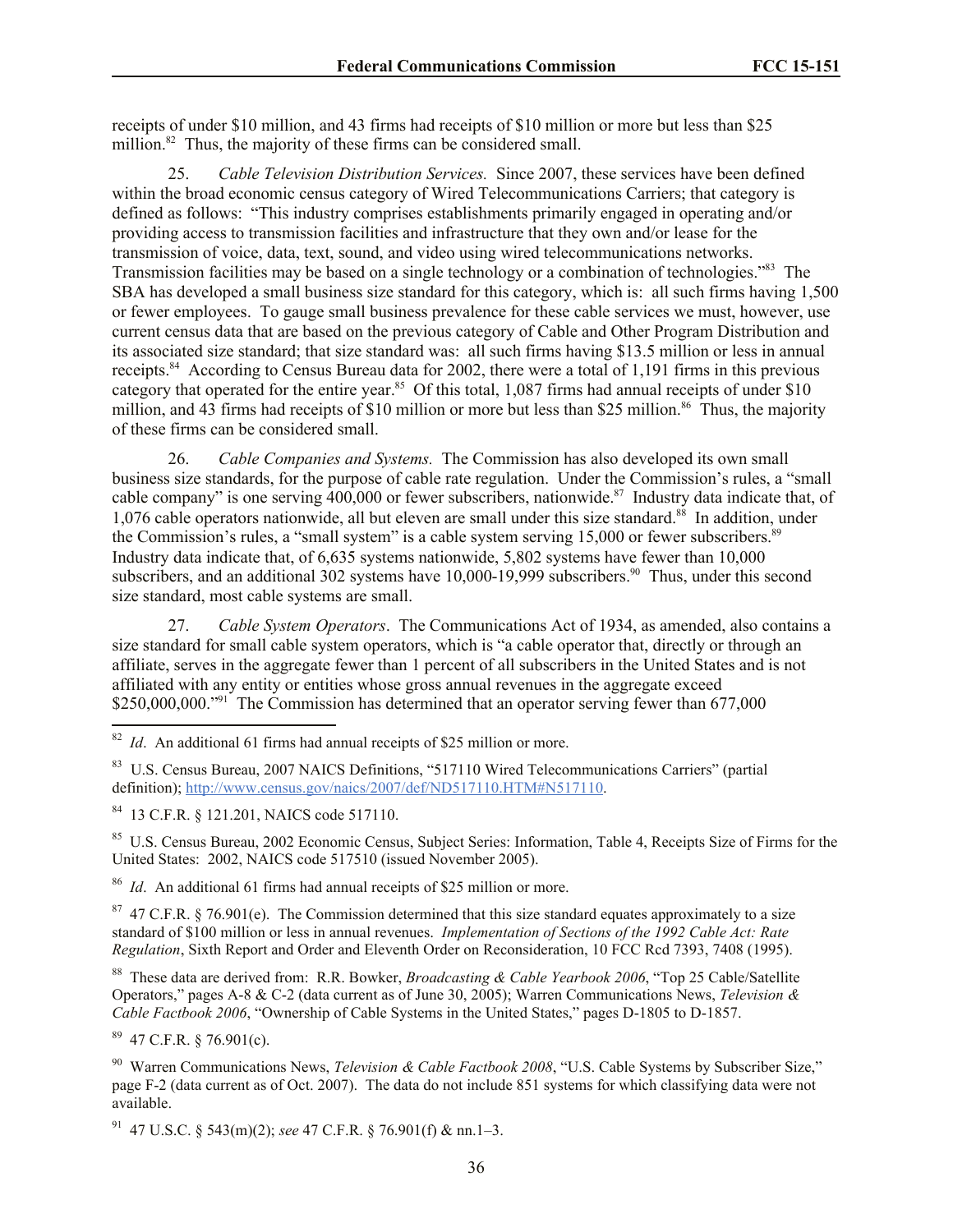subscribers shall be deemed a small operator, if its annual revenues, when combined with the total annual revenues of all its affiliates, do not exceed \$250 million in the aggregate.<sup>92</sup> Industry data indicate that, of 1,076 cable operators nationwide, all but ten are small under this size standard.<sup>93</sup> We note that the Commission neither requests nor collects information on whether cable system operators are affiliated with entities whose gross annual revenues exceed \$250 million,<sup>94</sup> and therefore we are unable to estimate more accurately the number of cable system operators that would qualify as small under this size standard.

28. *Open Video Systems*. The open video system (OVS) framework was established in 1996, and is one of four statutorily recognized options for the provision of video programming services by local exchange carriers.<sup>95</sup> The OVS framework provides opportunities for the distribution of video programming other than through cable systems. Because OVS operators provide subscription services,<sup>96</sup> OVS falls within the SBA small business size standard covering cable services, which is "Wired Telecommunications Carriers."<sup>97</sup> The SBA has developed a small business size standard for this category, which is: all such firms having 1,500 or fewer employees. To gauge small business prevalence for such services we must, however, use current census data that are based on the previous category of Cable and Other Program Distribution and its associated size standard; that size standard was: all such firms having \$13.5 million or less in annual receipts.<sup>98</sup> According to Census Bureau data for 2002, there were a total of 1,191 firms in this previous category that operated for the entire year.<sup>99</sup> Of this total, 1,087 firms had annual receipts of under \$10 million, and 43 firms had receipts of \$10 million or more but less than \$25 million.<sup>100</sup> Thus, the majority of cable firms can be considered small. In addition, we note that the Commission has certified some OVS operators, with some now providing service.<sup>101</sup> Broadband service providers ("BSPs") are currently the only significant holders of OVS certifications or local OVS franchises.<sup>102</sup> The Commission does not have financial or employment information regarding the entities authorized to provide OVS, some of which may not yet be operational. Thus, again, at least some of the OVS operators may qualify as small entities.

95 47 U.S.C. § 571(a)(3)–(4). *See Annual Assessment of the Status of Competition in the Market for the Delivery of Video Programming, Thirteenth Annual Report*, 24 FCC Rcd 542, 606 para. 135 (2009) ("*Thirteenth Annual Cable Competition Report*").

96 *See* 47 U.S.C. § 573.

 $97$  U.S. Census Bureau, 2007 NAICS Definitions, "517110 Wired Telecommunications Carriers"; http://www.census.gov/naics/2007/def/ND517110.HTM#N517110.

<sup>100</sup> *Id*. An additional 61 firms had annual receipts of \$25 million or more.

 $101$  A list of OVS certifications may be found at  $\frac{http://www.fcc.gov/mb/ovs/csovscer.html}{http://www.fcc.gov/mb/ovs/csovscer.html}.$ 

 92 47 C.F.R. § 76.901(f); *see* Public Notice, *FCC Announces New Subscriber Count for the Definition of Small Cable Operator*, DA 01-158 (Cable Services Bureau, Jan. 24, 2001).

<sup>93</sup> These data are derived from: R.R. Bowker, *Broadcasting & Cable Yearbook 2006*, "Top 25 Cable/Satellite Operators," pages A-8 & C-2 (data current as of June 30, 2005); Warren Communications News, *Television & Cable Factbook 2006*, "Ownership of Cable Systems in the United States," pages D-1805 to D-1857.

<sup>&</sup>lt;sup>94</sup> The Commission does receive such information on a case-by-case basis if a cable operator appeals a local franchise authority's finding that the operator does not qualify as a small cable operator pursuant to  $\S$  76.901(f) of the Commission's rules. *See* 47 C.F.R. § 76.909(b).

<sup>&</sup>lt;sup>98</sup> 13 C.F.R. § 121.201, NAICS code 517110.

<sup>&</sup>lt;sup>99</sup> U.S. Census Bureau, 2002 Economic Census, Subject Series: Information, Table 4, Receipts Size of Firms for the United States: 2002, NAICS code 517510 (issued November 2005).

<sup>&</sup>lt;sup>102</sup> See Thirteenth Annual Cable Competition Report, 24 FCC Rcd at 606–07 para. 135. BSPs are newer firms that are building state-of-the-art, facilities-based networks to provide video, voice, and data services over a single network.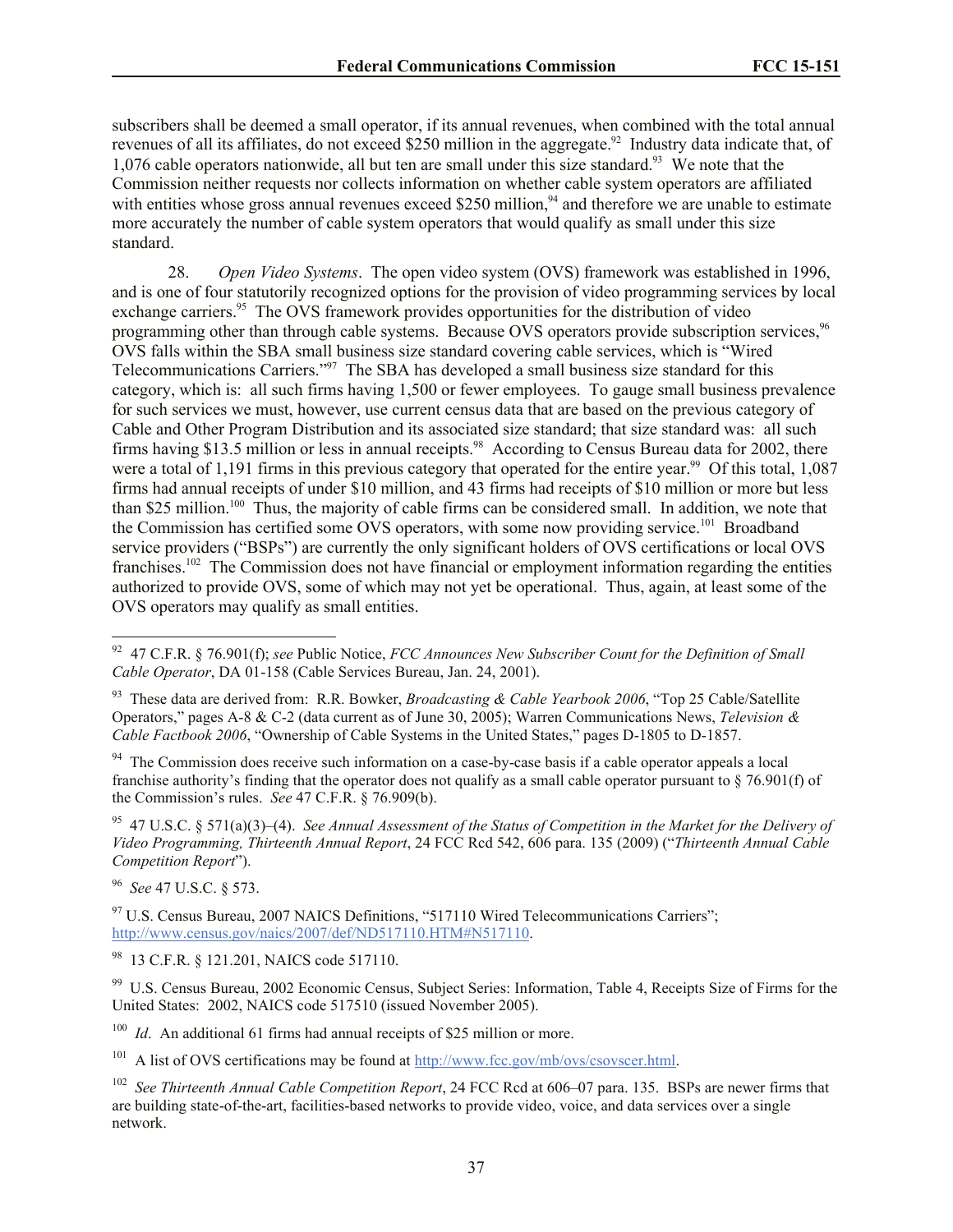29. *Cable Television Relay Service*. This service includes transmitters generally used to relay cable programming within cable television system distribution systems. This cable service is defined within the broad economic census category of Wired Telecommunications Carriers; that category is defined as follows: "This industry comprises establishments primarily engaged in operating and/or providing access to transmission facilities and infrastructure that they own and/or lease for the transmission of voice, data, text, sound, and video using wired telecommunications networks. Transmission facilities may be based on a single technology or a combination of technologies."<sup>103</sup> The SBA has developed a small business size standard for this category, which is: all such firms having 1,500 or fewer employees. To gauge small business prevalence for cable services we must, however, use current census data that are based on the previous category of Cable and Other Program Distribution and its associated size standard; that size standard was: all such firms having \$13.5 million or less in annual receipts.<sup>104</sup> According to Census Bureau data for 2002, there were a total of 1,191 firms in this previous category that operated for the entire year.<sup>105</sup> Of this total, 1,087 firms had annual receipts of under \$10 million, and 43 firms had receipts of \$10 million or more but less than \$25 million.<sup>106</sup> Thus, the majority of these firms can be considered small.

30. *Multichannel Video Distribution and Data Service*. MVDDS is a terrestrial fixed microwave service operating in the 12.2-12.7 GHz band. The Commission adopted criteria for defining three groups of small businesses for purposes of determining their eligibility for special provisions such as bidding credits. It defined a very small business as an entity with average annual gross revenues not exceeding \$3 million for the preceding three years; a small business as an entity with average annual gross revenues not exceeding \$15 million for the preceding three years; and an entrepreneur as an entity with average annual gross revenues not exceeding \$40 million for the preceding three years.<sup>107</sup> These definitions were approved by the SBA.<sup>108</sup> On January 27, 2004, the Commission completed an auction of 214 MVDDS licenses (Auction No. 53). In this auction, ten winning bidders won a total of 192 MVDDS licenses.<sup>109</sup> Eight of the ten winning bidders claimed small business status and won 144 of the licenses. The Commission also held an auction of MVDDS licenses on December 7, 2005 (Auction 63). Of the three winning bidders who won 22 licenses, two winning bidders, winning 21 of the licenses, claimed small business status. $110$ 

 $\overline{a}$ 

<sup>&</sup>lt;sup>103</sup> U.S. Census Bureau, 2007 NAICS Definitions, "517110 Wired Telecommunications Carriers" (partial definition); http://www.census.gov/naics/2007/def/ND517110.HTM#N517110.

<sup>&</sup>lt;sup>104</sup> 13 C.F.R. § 121.201, NAICS code 517110.

<sup>&</sup>lt;sup>105</sup> U.S. Census Bureau, 2002 Economic Census, Subject Series: Information, Table 4, Receipts Size of Firms for the United States: 2002, NAICS code 517510 (issued November 2005).

<sup>&</sup>lt;sup>106</sup> *Id*. An additional 61 firms had annual receipts of \$25 million or more.

<sup>107</sup> *Amendment of Parts 2 and 25 of the Commission's Rules to Permit Operation of NGSO FSS Systems Co-Frequency with GSO and Terrestrial Systems in the Ku-Band Frequency Range; Amendment of the Commission's Rules to Authorize Subsidiary Terrestrial Use of the 12.2–12.7 GHz Band by Direct Broadcast Satellite Licenses and their Affiliates; and Applications of Broadwave USA, PDC Broadband Corporation, and Satellite Receivers, Ltd. to provide A Fixed Service in the 12.2–12.7 GHz Band*, ET Docket No. 98-206, Memorandum Opinion and Order and Second Report and Order, 17 FCC Rcd 9614, 9711, para. 252 (2002).

<sup>108</sup> *See* Letter from Hector V. Barreto, Administrator, U.S. Small Business Administration, to Margaret W. Wiener, Chief, Auctions and Industry Analysis Division, WTB, FCC (Feb.13, 2002).

<sup>109</sup> *See* "*Multichannel Video Distribution and Data Service Auction Closes*," Public Notice, 19 FCC Rcd 1834 (2004).

<sup>110</sup> *See* "*Auction of Multichannel Video Distribution and Data Service Licenses Closes; Winning Bidders Announced for Auction No. 63*," Public Notice, 20 FCC Rcd 19807 (2005).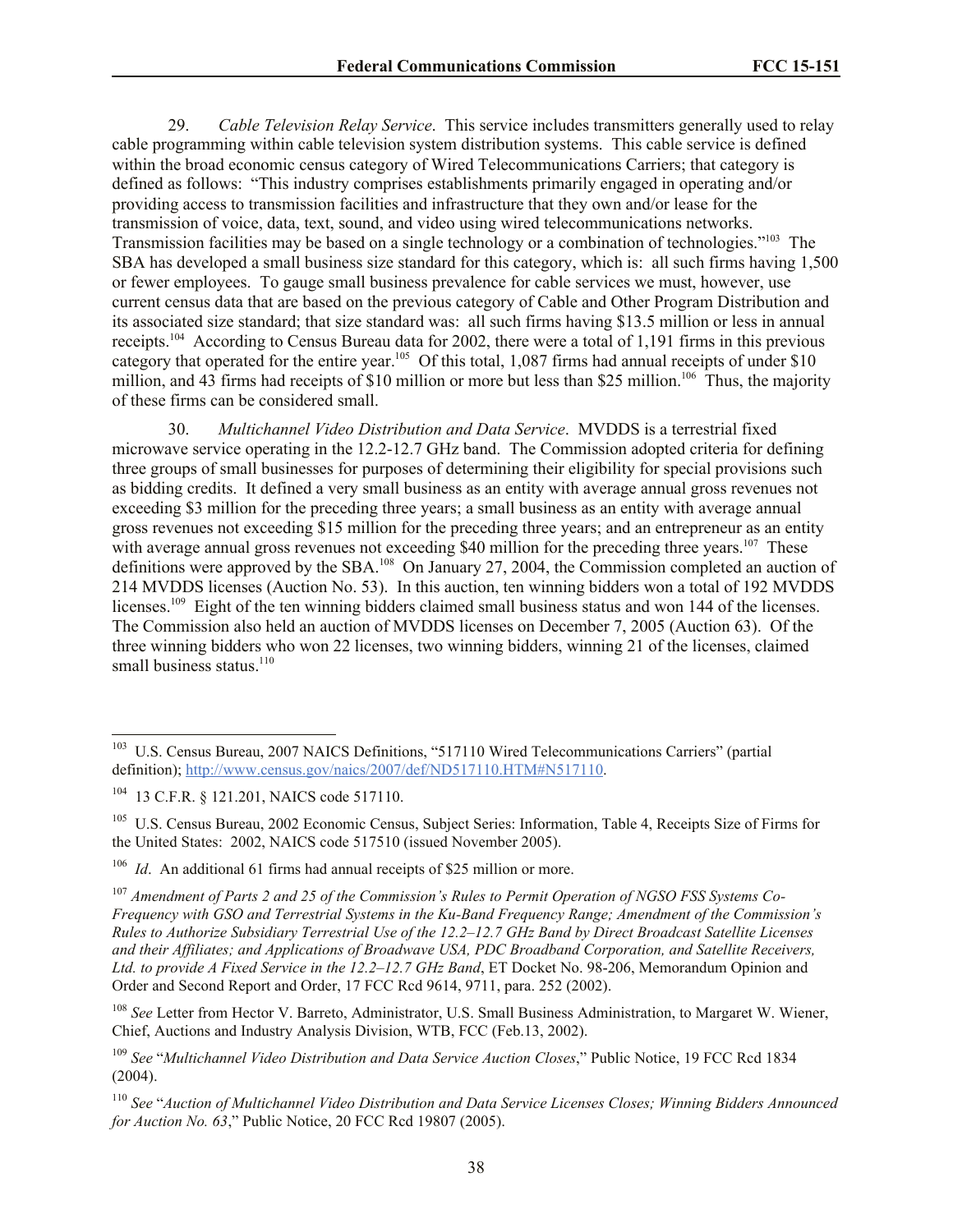31. *Internet Service Providers*. The 2007 Economic Census places these firms, whose services might include voice over Internet protocol (VoIP), in either of two categories, depending on whether the service is provided over the provider's own telecommunications connections (*e.g.* cable and DSL, ISPs), or over client-supplied telecommunications connections (*e.g.* dial-up ISPs). The former are within the category of Wired Telecommunications Carriers,<sup>111</sup> which has an SBA small business size standard of 1,500 or fewer employees.<sup>112</sup> The latter are within the category of All Other Telecommunications,<sup>113</sup> which has a size standard of annual receipts of \$25 million or less.<sup>114</sup> The most current Census Bureau data for all such firms, however, are the 2002 data for the previous census category called Internet Service Providers.<sup>115</sup> That category had a small business size standard of \$21 million or less in annual receipts, which was revised in late 2005 to \$23 million. The 2002 data show that there were 2,529 such firms that operated for the entire year.<sup>116</sup> Of those, 2,437 firms had annual receipts of under \$10 million, and an additional 47 firms had receipts of between \$10 million and \$24,999,999.<sup>117</sup> Consequently, we estimate that the majority of ISP firms are small entities.

32. *Electric Power Generation, Transmission and Distribution*. The Census Bureau defines this category as follows: "This industry group comprises establishments primarily engaged in generating, transmitting, and/or distributing electric power. Establishments in this industry group may perform one or more of the following activities: (1) operate generation facilities that produce electric energy; (2) operate transmission systems that convey the electricity from the generation facility to the distribution system; and (3) operate distribution systems that convey electric power received from the generation facility or the transmission system to the final consumer."<sup>118</sup> This category includes Electric Power Distribution, Hydroelectric Power Generation, Fossil Fuel Power Generation, Nuclear Electric Power Generation, and Other Electric Power Generation. The SBA has developed a small business size standard for firms in this category: "A firm is small if, including its affiliates, it is primarily engaged in the generation, transmission, and/or distribution of electric energy for sale and its total electric output for the preceding fiscal year did not exceed 4 million megawatt hours."<sup>119</sup> According to Census Bureau data for 2002, there were 1,644 firms in this category that operated for the entire year.<sup>120</sup> Census data do not track electric output and we have not determined how many of these firms fit the SBA size standard for small, with no more than 4 million megawatt hours of electric output. Consequently, we estimate that 1,644 or fewer firms may be considered small under the SBA small business size standard.

 $\overline{a}$ 

<sup>&</sup>lt;sup>111</sup> U.S. Census Bureau, 2007 NAICS Definitions, "517110 Wired Telecommunications Carriers", http://www.census.gov/naics/2007/def/ND517110.HTM#N517110.

<sup>112</sup> 13 C.F.R. § 121.201, NAICS code 517110 (updated for inflation in 2008).

<sup>&</sup>lt;sup>113</sup> U.S. Census Bureau, 2007 NAICS Definitions, "517919 All Other Telecommunications"; http://www.census.gov/naics/2007/def/ND517919.HTM#N517919.

<sup>114</sup> 13 C.F.R. § 121.201, NAICS code 517919 (updated for inflation in 2008).

<sup>&</sup>lt;sup>115</sup> U.S. Census Bureau, "2002 NAICS Definitions, "518111 Internet Service Providers"; http://www.census.gov/eped/naics02/def/NDEF518.HTM.

<sup>116</sup> U.S. Census Bureau, 2002 Economic Census, Subject Series: Information, "Establishment and Firm Size (Including Legal Form of Organization)," Table 4, NAICS code 518111 (issued Nov. 2005).

<sup>&</sup>lt;sup>117</sup> An additional 45 firms had receipts of \$25 million or more.

<sup>&</sup>lt;sup>118</sup> U.S. Census Bureau, 2002 NAICS Definitions, "2211 Electric Power Generation, Transmission and Distribution"; http://www.census.gov/epcd/naics02/def/NDEF221.HTM.

<sup>119</sup> 13 C.F.R. § 121.201, NAICS codes 221111, 221112, 221113, 221119, 221121, 221122, footnote 1.

<sup>&</sup>lt;sup>120</sup> U S. Census Bureau, 2002 Economic Census, Subject Series: Utilities, "Establishment and Firm Size (Including Legal Form of Organization)," Table 4, NAICS codes 221111, 221112, 221113, 221119, 221121, 221122 (issued Nov. 2005).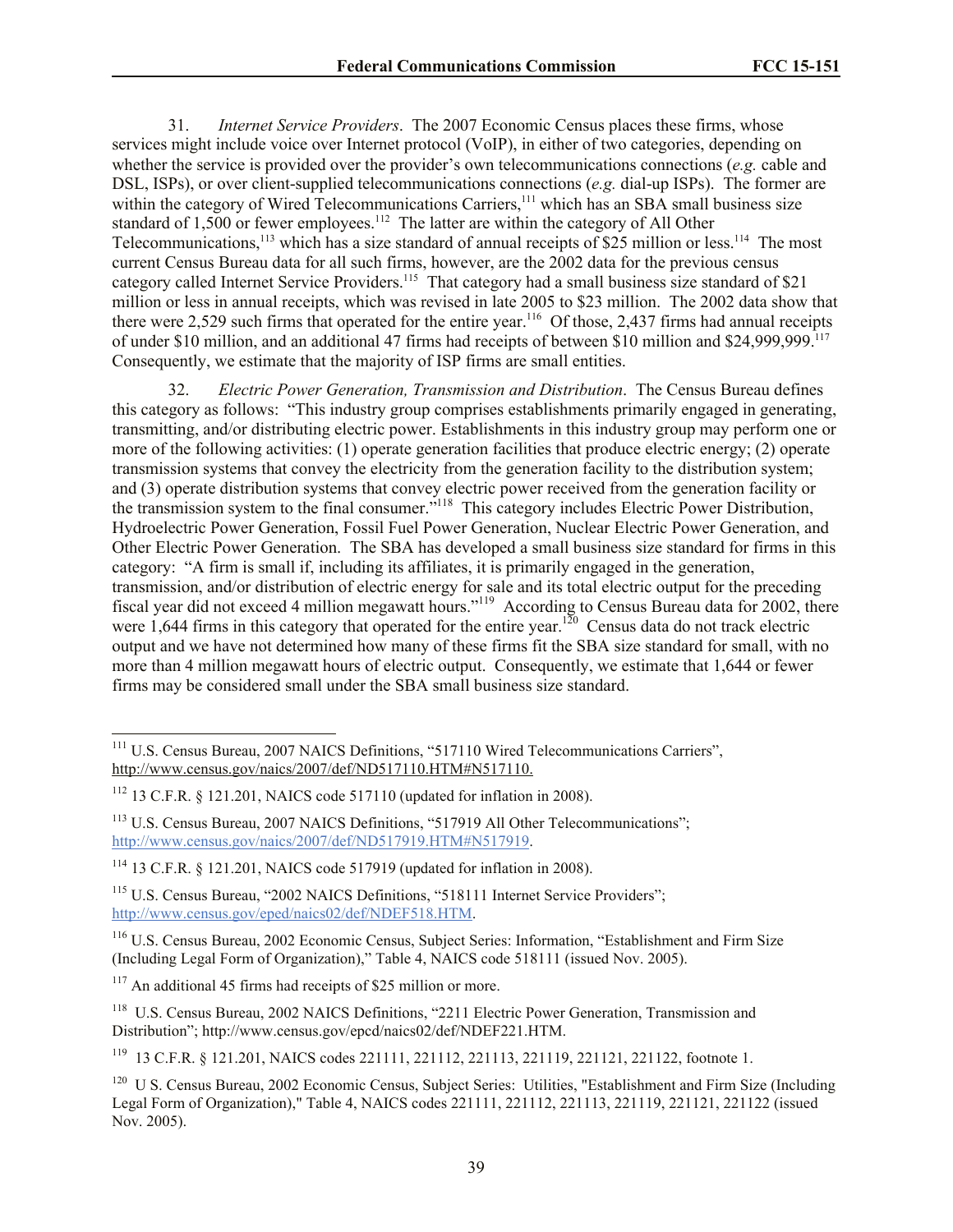33. *Natural Gas Distribution.* This economic census category comprises: "(1) establishments primarily engaged in operating gas distribution systems (e.g., mains, meters); (2) establishments known as gas marketers that buy gas from the well and sell it to a distribution system; (3) establishments known as gas brokers or agents that arrange the sale of gas over gas distribution systems operated by others; and (4) establishments primarily engaged in transmitting and distributing gas to final consumers."<sup>121</sup> The SBA has developed a small business size standard for this industry, which is: all such firms having 500 or fewer employees.<sup>122</sup> According to Census Bureau data for 2002, there were 468 firms in this category that operated for the entire year.<sup>123</sup> Of this total, 424 firms had employment of fewer than 500 employees, and 18 firms had employment of 500 to 999 employees.<sup>124</sup> Thus, the majority of firms in this category can be considered small.

34. *Water Supply and Irrigation Systems*. This economic census category "comprises establishments primarily engaged in operating water treatment plants and/or operating water supply systems."<sup>125</sup> The SBA has developed a small business size standard for this industry, which is: all such firms having \$6.5 million or less in annual receipts.<sup>126</sup> According to Census Bureau data for 2002, there were  $3,830$  firms in this category that operated for the entire year.<sup>127</sup> Of this total,  $3,757$  firms had annual sales of less than \$5 million, and 37 firms had sales of \$5 million or more but less than \$10 million.<sup>128</sup> Thus, the majority of firms in this category can be considered small.

### **D. Description of Projected Reporting, Recordkeeping and Other Compliance Requirements**

35. The new rule concerns a cost allocation method that parties use in a formula when negotiating just and reasonable pole attachment rental rates. Application of the cost allocation rule is expanded but not altered from the cost allocation rule that parties currently use. We expect the cost of complying with the revised cost allocation rule to be minimal, and compliance costs do not significantly differ from requirements in place before the adoption of this *Order on Reconsideration*.

### **E. Steps Taken to Minimize Significant Economic Impact on Small Entities, and Significant Alternatives Considered**

36. The RFA requires an agency to describe any significant alternatives that it has considered in reaching its proposed approach, which may include (among others) the following four alternatives: (1) the establishment of differing compliance or reporting requirements or timetables that take into account the resources available to small entities; (2) the clarification, consolidation, or simplification of compliance or reporting requirements under the rule for small entities; (3) the use of performance, rather than design, standards; and (4) an exemption from coverage of the rule, or any part thereof, for small

<sup>126</sup> 13 C.F.R. § 121.201, NAICS code 221310.

<sup>127</sup> U.S. Census Bureau, 2002 Economic Census, Subject Series: Utilities, "Establishment and Firm Size: 2002 (Including Legal Form of Organization)," Table 4, NAICS code 221310 (issued November 2005).

<sup>128</sup> *Id.* An additional 36 firms had annual sales of \$10 million or more.

<sup>&</sup>lt;sup>121</sup> U.S. Census Bureau, 2007 NAICS Definitions, "221210 Natural Gas Distribution"; http://www.census.gov/epcd/naics02/def/ND221210.HTM.

<sup>122</sup> 13 C.F.R. § 121.201, NAICS code 221210.

<sup>&</sup>lt;sup>123</sup> U.S. Census Bureau, 2002 Economic Census, Subject Series: Utilities, "Establishment and Firm Size: 2002 (Including Legal Form of Organization)," Table 5, NAICS code 221210 (issued November 2005).

<sup>&</sup>lt;sup>124</sup> *Id.* An additional 26 firms had employment of over 1,000 employees.

<sup>&</sup>lt;sup>125</sup> U.S. Census Bureau, 2007 NAICS Definitions, "221310 Water Supply and Irrigation Systems" (partial definition); http://www.census.gov/naics/2007/def/ND221310.HTM.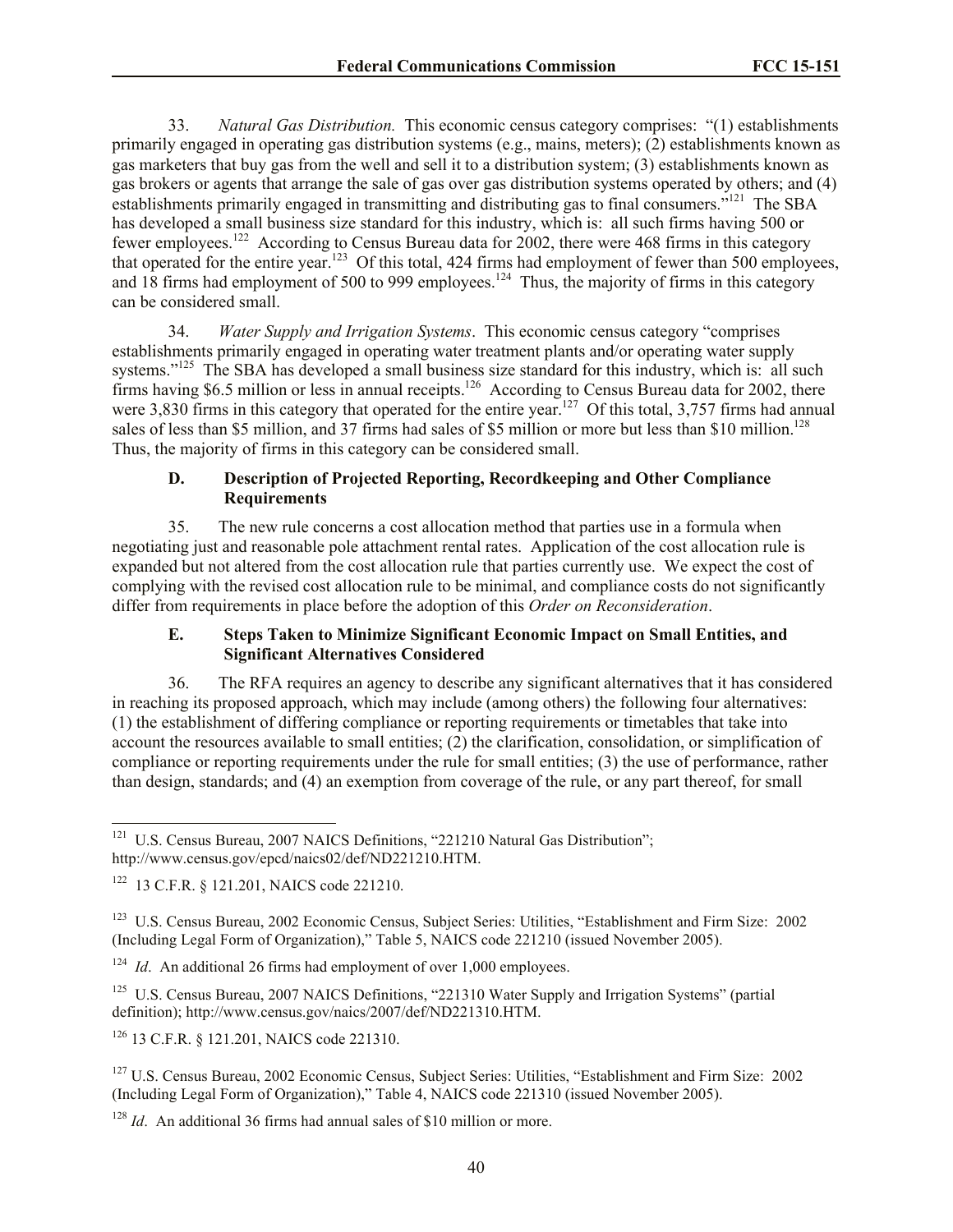entities.<sup>129</sup> Cost allocation methodologies used in pole attachment rate formulas are by nature the same for all entities that use them, regardless of size. No party suggested that the Commission develop alternative approaches to cost allocation based on entity size.

# **F. Federal Rules that May Duplicate, Overlap, or Conflict with the Proposed Rules**

37. None.

 $\overline{\phantom{a}}$  $129$  5 U.S.C. § 603(c).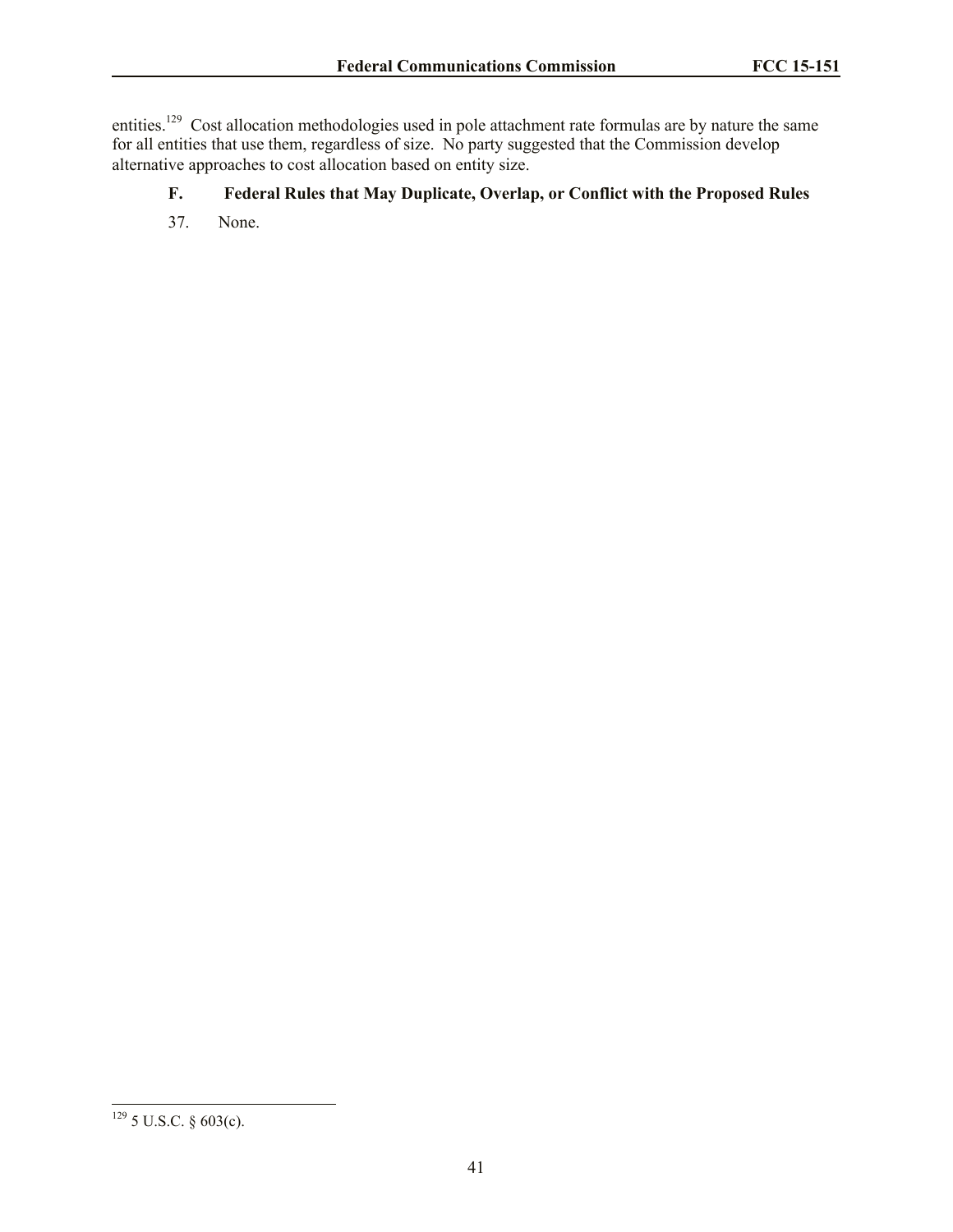# **APPENDIX C**

### **Pleadings**

### **Comments: 2015 Public Notice to Refresh the Record:**

Ameren Corp., American Electric Power Service Corp., Duke Energy Corp., Oncor Electric Delivery Company LLC, Southern Company, Tampa Electric Company Comcast Corporation COMPTEL and Level 3 Communications, LLC Crown Castle International Corp. ITTA – The Voice of Mid-Size Communications Companies PCIA – The Wireless Infrastructure Association and The HetNet Forum The American Cable Association The National Cable & Telecommunications Association The Utilities Telecom Council Verizon

### **Reply to 2015 Public Notice to Refresh the Record:**

Ameren Corp., American Electric Power Service Corp., Duke Energy Corp., Oncor Electric Delivery Company LLC, Southern Company, Tampa Electric Company*.* CenterPoint Energy Houston Electric, LLC, Dominion Virginia Power, Florida Power & Light Company, and UGI Utilities - Electric Division Frontier Communications Corporation NTCA–The Rural Broadband Association PCIA – The Wireless Infrastructure Association and The HetNet Forum The American Cable Association The National Cable & Telecommunications Association The Utilities Telecom Council

### **Reply to 2011 Petition for Reconsideration:**

Comcast Corporation

### **Opposition to 2011 Petition for Reconsideration:**

The Edison Electric Institute and the Utilities Telecom Council

### **Reply to Opposition to 2011 Petition for Reconsideration:**

The National Cable & Telecommunications Association, COMPTEL, and tw telecom inc.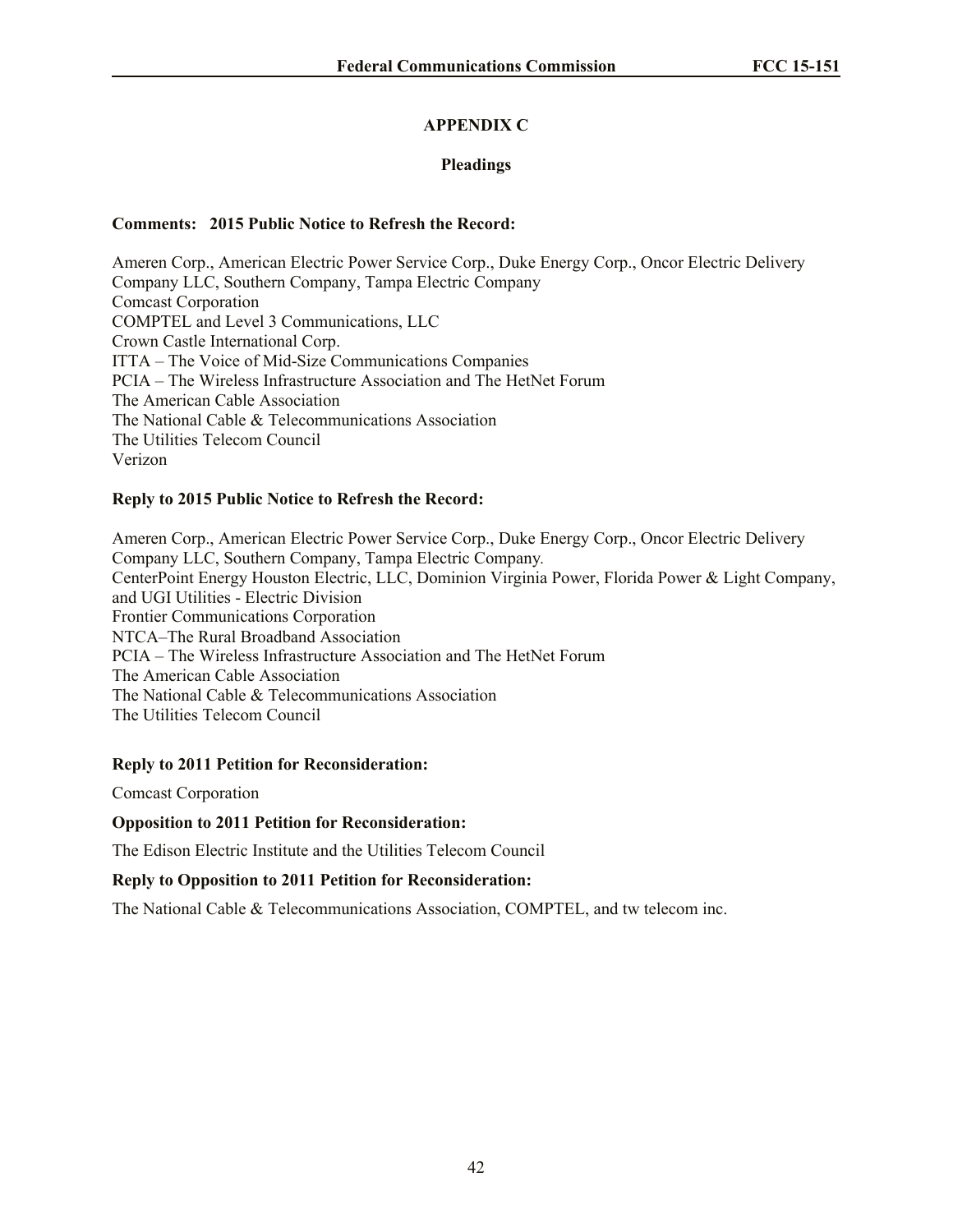### **CONCURRING STATEMENT OF COMMISSIONER AJIT PAI**

Re: *Implementation of Section 224 of the Act*, WC Docket No. 07-245; *A National Broadband Plan for Our Future*, GN Docket No. 09-51.

In February, when the Commission scrapped the twenty-year bipartisan consensus that we should allow the Internet to flourish unfettered by government regulation, it was clear that decision would discourage investment in broadband networks, especially in rural America. And we've already seen marketplace evidence that Internet service providers are pulling back.

One reason: the rising cost of pole attachments. Before Internet service providers (ISPs) can offer service to customers, they must string fiber optics, coaxial cables, and other wires on utility poles and through underground conduit. The rates for such attachments are determined by one of two formulas set forth in section 224 of the Communications Act. The first applies to "cable television systems" and has been historically lower (the cable rate). The second applies to "telecommunications services" and has been historically higher (the telecom rate). By reclassifying Internet access service as a telecommunications service, the Commission gave utilities the go-ahead to charge the higher telecom rate to cable and other non-telecom ISPs, costing American consumers up to \$200 million a year

<sup>1</sup> in higher prices and slowing the deployment of high-speed broadband.

Today, the Commission starts to repair some of this damage by lowering the telecom rate to the cable rate. That's a good thing for all broadband providers and their consumers.

But our work here is not done. *For one*, the *Order* may be vulnerable in court because the legal rationale for this new, lower rate is rather odd. To achieve its result, the *Order* interprets the word "cost" in the telecom rate<sup>2</sup> to mean whatever percentage of capital and operating expenses is needed to equate the telecom and cable rates for any number of pole attachments.<sup>3</sup> So if there are five pole attachments, the *Order* interprets "cost" in the telecom rate to mean 66% of capital and operating expenses; if there are two pole attachments, "cost" means 31% of those expenses.<sup>4</sup> The *Order*'s interpretation of the same word ("cost") in the same provision (the telecom rate) to mean different things in different circumstances appears to violate the canon of consistency.<sup>5</sup> And the result that the two statutory formulas always arrive at the same rate appears to violate the canon against surplusage.<sup>6</sup>

 $\overline{a}$ 

(continued…)

<sup>&</sup>lt;sup>1</sup> See Letter from Steven F. Morris, Vice President and Associate General Counsel, NCTA, to Marlene H. Dortch, Secretary, FCC, GN Docket No. 14-28, WC Docket No. 07-245, at 2 (Jan. 22, 2015).

<sup>&</sup>lt;sup>2</sup> Communications Act § 224(e)(2)–(3) (explaining how utilities must "apportion the cost of providing space on a pole duct, conduit, or right-of-way" among attaching telecommunications carriers).

<sup>3</sup> *Order* at para. 36.

 $4$  New Rule 1.1409(e)(2)(i) (establishing percentages for two, three, four, and five attaching entities and stating that if the number of attaching entities is not a whole number, the percentage must be interpolated from the percentages associated with the nearest whole numbers).

<sup>5</sup> *See Clark v. Martinez*, 543 U.S. 371, 378 (2005) ("To give these same words a different meaning for each category would be to invent a statute rather than interpret one."); *cf*. Frank Costanza and Elaine Benes, *Seinfeld*, "The Little Kicks" (1996) (Frank: "What the hell does that mean?" Elaine: "That means whatever the hell you want it to mean."), *available at* https://www.youtube.com/watch?v=R95tj5O0voU. Notably, we interpret the same word ("cost") in that same provision (the telecom rate) to have yet another meaning in certain circumstances with our cost-causation-based principle. *See Order* at para. 33; 47 C.F.R. § 1.1409(e)(2)(ii).

<sup>6</sup> *See Duncan v. Walker*, 533 U.S. 167, 174 (2001) ("We are thus reluctant to treat statutory terms as surplusage in any setting." (internal quotation marks and brackets omitted)). Although the *Order* points to our cost-causationbased principle in rule  $1.1409(e)(2)(ii)$  to suggest the rates will sometimes diverge, Congress itself included a cost-